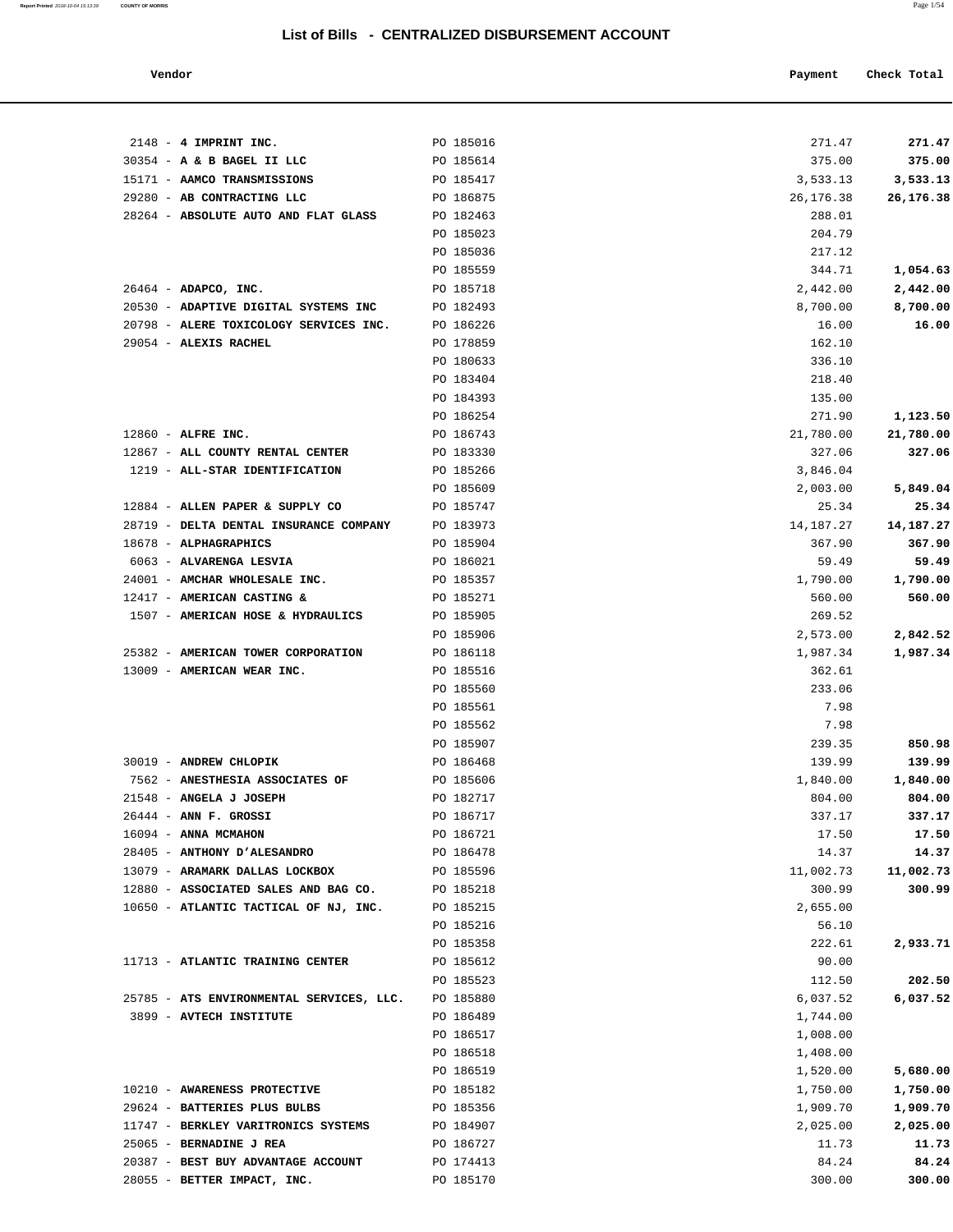| Report Printed 2018-10-04 15:13:39 | <b>COUNTY OF MORRIS</b> | Page $2/54$ |
|------------------------------------|-------------------------|-------------|
|                                    |                         |             |
|                                    |                         |             |

| Vendor                                                |           | Payment    | Check Total |
|-------------------------------------------------------|-----------|------------|-------------|
| $7997 - BFI$                                          | PO 178061 | 1,963.44   | 1,963.44    |
| 9476 - BINSKY SERVICE LLC                             | PO 185594 | 6,053.02   |             |
|                                                       | PO 185669 | 3,428.12   | 9,481.14    |
| 21703 - BOSWELL ENGINEERING INC                       | PO 180594 | 4,000.00   | 4,000.00    |
| 21703 - BOSWELL ENGINEERING INC                       | PO 186530 | 225.29     | 225.29      |
| 24321 - BROWN'S HUNTERDON                             | PO 185908 | 855.81     | 855.81      |
| 30447 - BRYAN BAILEY                                  | PO 186578 | 806.11     | 806.11      |
| 20985 - BTII INSTITUTE, LLC                           | PO 186451 | 2,500.00   | 2,500.00    |
| 20985 - BTII INSTITUTE, LLC                           | PO 186452 | 800.00     | 800.00      |
| $13609$ - CALEA                                       | PO 185166 | 65.00      | 65.00       |
| 9273 - CARMAGNOLA & RITARDI LLC                       | PO 186544 | 140.00     | 140.00      |
| 3382 - CCH INC                                        | PO 158436 | 3,405.00   |             |
|                                                       | PO 169649 | 206.95     | 3,611.95    |
| 4598 - CDW GOVERNMENT                                 | PO 185666 | 345.48     |             |
|                                                       | PO 185842 | 873.08     | 1,218.56    |
| 30372 - CEDAR HILL LANDSCAPING                        | PO 185346 | 4,500.00   | 4,500.00    |
| 1573 - CEDAR RIDGE RV CENTER                          | PO 185910 | 35.14      | 35.14       |
| 13726 - CENTRAL JERSEY TITLE CO INC                   | PO 185099 | 5,244.00   | 5,244.00    |
| 24625 - CFCS - HOPE HOUSE                             | PO 186474 | 4,710.00   | 4,710.00    |
| 24625 - CFCS - HOPE HOUSE                             | PO 186607 | 640.00     | 640.00      |
| 24625 - CFCS - HOPE HOUSE                             | PO 186609 | 2,250.00   | 2,250.00    |
| 24625 - CFCS - HOPE HOUSE                             | PO 186610 | 2,790.00   | 2,790.00    |
| 24625 - CFCS - HOPE HOUSE                             | PO 186748 | 1,485.00   | 1,485.00    |
| 24625 - CFCS - HOPE HOUSE                             | PO 186750 | 2,450.00   | 2,450.00    |
| 24967 - CHARLES MANN GENERAL CONTRACTING IN PO 185844 |           | 151,819.98 | 151,819.98  |
| 29904 - CHARM-TEX, INC.                               | PO 184585 | 236.90     |             |
|                                                       | PO 184632 | 1,178.00   |             |
|                                                       | PO 185212 | 65.16      | 1,480.06    |
| 8226 - CHEF'S CORNER                                  | PO 185544 | 385.72     | 385.72      |
| 5273 - CHEROKEE GLASS INC                             | PO 180035 | 2,250.00   | 2,250.00    |
| 13788 - CHERRY WEBER & ASSOC. PC                      | PO 186531 | 9,936.00   |             |
|                                                       | PO 186655 | 913.00     |             |
|                                                       | PO 186656 | 5,367.90   |             |
|                                                       | PO 186657 | 1,614.90   |             |
|                                                       | PO 186658 | 1,406.90   | 19,238.70   |
| 28373 - CHLIC                                         | PO 186094 | 38,490.06  | 38,490.06   |
| 89 - CINTAS CORPORATION                               | PO 184734 | 311.11     |             |
|                                                       | PO 184998 | 192.22     |             |
|                                                       | PO 185521 | 249.59     |             |
|                                                       | PO 185540 | 82.94      | 835.86      |
| 6701 - CITY FIRE EQUIPMENT CO., INC.                  | PO 185219 | 45.00      | 45.00       |
| 21857 - CITYSIDE ARCHIVES, LLC                        | PO 186402 | 5,238.22   | 5,238.22    |
| 26531 - CLARKE MOSQUITO CONTROL                       | PO 185717 | 12,402.70  | 12,402.70   |
| 25571 - CLEARY GIACOBBE ALFIERI &                     | PO 186543 | 17,746.00  | 17,746.00   |
| 8454 - CLIFTON ELEVATOR SERVICE CO INC                | PO 185858 | 2,095.00   |             |
|                                                       | PO 185852 | 5,814.00   |             |
|                                                       | PO 186382 | 691.50     | 8,600.50    |
| 24252 - COFFEE LOVERS COFFEE SERVICE                  | PO 183644 | 205.99     | 205.99      |
| 8549 - COMMERCIAL FURNITURE RESOURCE INC. PO 186386   |           | 995.00     | 995.00      |
| 26074 - COMMUNICATIONS SERVICE                        | PO 185413 | 145.00     | 145.00      |
| 21934 - COMPUTER SQUARE                               | PO 185120 | 8,000.00   |             |
|                                                       | PO 185120 | 7,000.00   | 15,000.00   |
| 26101 - COOPER ELECTRIC SUPPLY CO.                    | PO 186214 | 2,463.73   | 2,463.73    |
| 14643 - CORNERSTONE FAMILY                            | PO 186487 | 12,767.62  | 12,767.62   |
| 14021 - COUNTY BUSINESS SYSTEMS INC                   | PO 165147 | 24,057.00  | 24,057.00   |
| 14022 - COUNTY COLLEGE OF MORRIS                      | PO 187030 | 417,576.59 | 417,576.59  |
| 14031 - COUNTY CONCRETE CORP.                         | PO 186364 | 132.30     | 132.30      |
| 13 - COUNTY OF MORRIS                                 | PO 186532 | 15,883.11  | 15,883.11   |
| 13 - COUNTY OF MORRIS                                 | PO 186533 | 2,933.79   | 2,933.79    |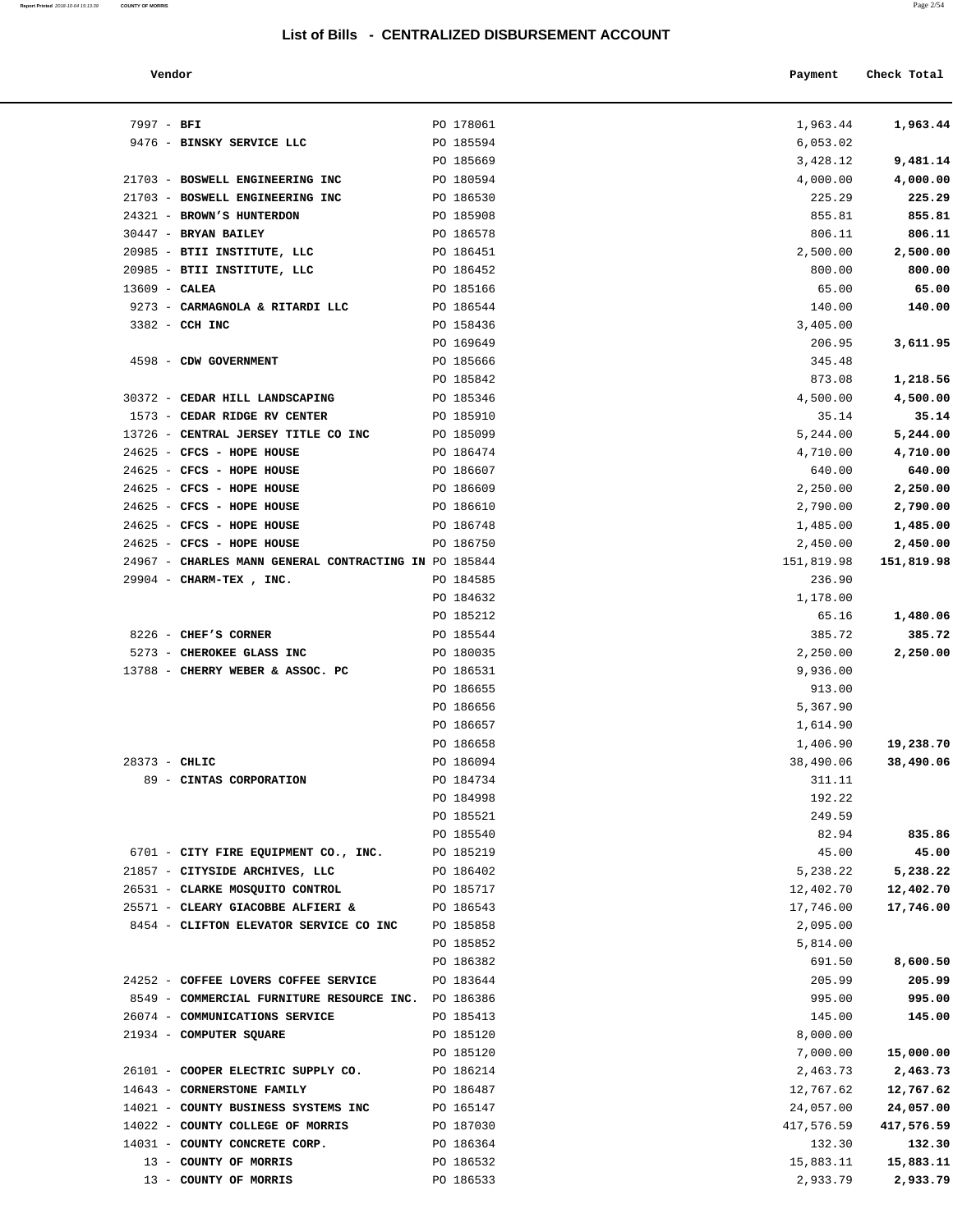**Report Printed** 2018-10-04 15:13:39 **COUNTY OF MORRIS** 

| Vendor | Payment | Check Total<br>. |
|--------|---------|------------------|
|        |         |                  |

| 13 - COUNTY OF MORRIS                                                       | PO 186971              | 250.19               | 250.19               |
|-----------------------------------------------------------------------------|------------------------|----------------------|----------------------|
| 13 - COUNTY OF MORRIS                                                       | PO 186973              | 24,105.93            | 24,105.93            |
| 13 - COUNTY OF MORRIS                                                       | PO 187063              | 68,722.84            | 68,722.84            |
| 14041 - COUNTY WELDING SUPPLY CO PO 186035                                  |                        | 14.75                | 14.75                |
| $14089$ - CURA INC.                                                         | PO 186747              | 5,432.74             | 5,432.74             |
| 14102 - CY DRAKE LOCKSMITHS, INC. PO 185288                                 |                        | 27.98                | 27.98                |
| 27941 - D & M AUTO BODY                                                     | PO 185883              | 596.10               | 596.10               |
| 12523 - D&B AUTO SUPPLY                                                     | PO 185909              | 1,881.92             | 1,881.92             |
| 14123 - DAILY RECORD                                                        | PO 186444              | 70.26                | 70.26                |
| 14123 - DAILY RECORD                                                        | PO 186546              | 64.24                | 64.24                |
| 14123 - DAILY RECORD                                                        | PO 186692              | 86.60                | 86.60                |
| 15642 - DALE KRAMER                                                         | PO 186348              | 23.18                | 23.18                |
| 11434 - DAWN CENTER FOR INDEPENDENT                                         | PO 186587              | 4,841.00             |                      |
|                                                                             | PO 186588              | 5,956.00             |                      |
|                                                                             | PO 186589<br>PO 186744 | 2,020.00             | 12,817.00            |
| 14181 - DAYTOP VILLAGE OF NJ, INC.<br>9052 - DC MANANGEMENT & ENVIRONMENTAL | PO 185644              | 1,760.00<br>5,400.00 | 1,760.00<br>5,400.00 |
| 28637 - DELTA DENTAL OF NEW JERSEY, INC. PO 186090                          |                        | 1,342.22             | 1,342.22             |
| 30458 - DENISE GWYN                                                         | PO 186736              | 20.00                | 20.00                |
| 14265 - DENTRUST DENTAL INC.                                                | PO 185217              | 3,094.00             | 3,094.00             |
| $1103$ - DIANA NATAL                                                        | PO 186722              | 20.00                | 20.00                |
| 30240 - DINOSAURS ROCK                                                      | PO 182828              | 550.00               | 550.00               |
| 24349 - DIRECT ENERGY BUSINESS MARKETING PO 186789                          |                        | 8.05                 | 8.05                 |
| 11808 - DITSCHMAN/FLEMINGTON FORD                                           | PO 186051              | 30, 317.25           | 30,317.25            |
| 29063 - DM MEDICAL BILLINGS, LLC                                            | PO 185871              | 1,874.83             | 1,874.83             |
| 10726 - DR. NATHAN SABIN                                                    | PO 185604              | 150.00               | 150.00               |
| 28752 - CRYSTAL SPRINGS                                                     | PO 185464              | 10.99                |                      |
|                                                                             | PO 185465              | 8.49                 |                      |
|                                                                             | PO 185089              | 26.98                |                      |
|                                                                             | PO 185494              | 47.40                |                      |
|                                                                             | PO 185749              | 0.99                 |                      |
|                                                                             | PO 185659              | 18.49                |                      |
|                                                                             | PO 185664              | 32.97                |                      |
|                                                                             | PO 185716              | 16.98                | 163.29               |
| 28752 - CRYSTAL SPRINGS                                                     | PO 186213              | 8.98                 |                      |
|                                                                             | PO 186236              | 1.98                 | 10.96                |
| 14438 - E.A. MORSE & CO. INC.                                               | PO 185270              | 1,068.57             | 1,068.57             |
| 322 - EAGLE AUTO & TRUCK SERVICES INC.                                      | PO 181392              | 350.00               |                      |
|                                                                             | PO 181393              | 281.25               | 631.25               |
| 18985 - EBSCO INFORMATION SERVICES                                          | PO 185104              | 86.25                |                      |
|                                                                             | PO 185775              | 42.46                |                      |
|                                                                             | PO 185796              | 40.94                | 169.65               |
| 8484 - ELEANOR THOMAS PROGRAM COORD.                                        | PO 176894              | 20.00                | 20.00                |
| 336 - ELECTION GRAPHICS, INC.                                               | PO 186390              | 6,214.49             | 6,214.49             |
| 29122 - ELIZABETH WATSON GRAMIGNA, P.C.                                     | PO 185636              | 8,500.00             | 8,500.00             |
| 24205 - ELMER S. GILO, MD                                                   | PO 185876              | 553.38               | 553.38               |
| 6038 - ESSEX COUNTY HOSPITAL                                                | PO 186231              | 7,616.30             |                      |
| 27678 - ESSEX TRAVEL SERVICE                                                | PO 186232              | 7,479.14             | 15,095.44            |
| 26716 - EXECUTIVE POOL SERVICES                                             | PO 185421<br>PO 185862 | 511.40<br>640.00     | 511.40<br>640.00     |
| 28966 - EXTRA PACKAGING CORP                                                | PO 184985              | 655.00               | 655.00               |
| 3549 - EZ WHEELS DRIVING SCHOOL                                             | PO 186445              | 1,969.80             |                      |
|                                                                             | PO 186446              | 453.22               |                      |
|                                                                             | PO 186447              | 399.90               |                      |
|                                                                             | PO 186448              | 399.90               |                      |
|                                                                             | PO 186471              | 399.90               |                      |
|                                                                             | PO 186769              | 837.24               |                      |
|                                                                             | PO 186770              | 1,546.28             | 6,006.24             |
| 15382 - FAMILY PROMISE OF                                                   | PO 186469              | 17,525.00            | 17,525.00            |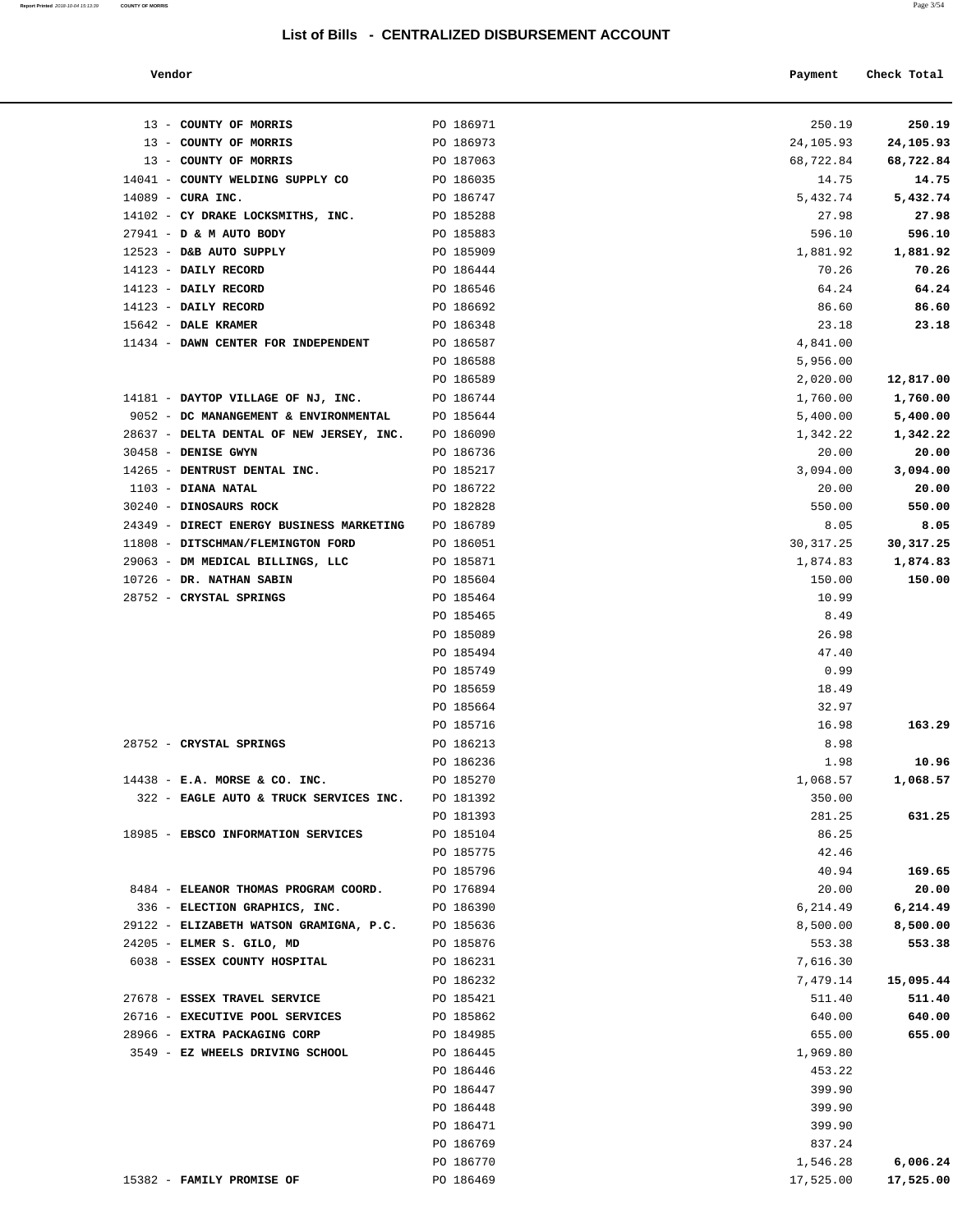**Report Printed** 2018-10-04 15:13:39 **COUNTY OF MORRIS** Page 4/54

| Vendor                                               |           | Payment   | Check Total |
|------------------------------------------------------|-----------|-----------|-------------|
| 12515 - FASTENAL COMPANY                             | PO 186221 | 4,044.47  | 4,044.47    |
| 30356 - FEDERICO ESAZA                               | PO 184898 | 125.00    | 125.00      |
| 1190 - FEROL DRUST                                   | PO 186110 | 349.20    | 349.20      |
| 9388 - FF1 PROFESSIONAL SAFETY SERVICES              | PO 185002 | 632.14    | 632.14      |
| 11618 - FIRE AND SAFETY SERVICES LTD                 | PO 185911 | 64.95     | 64.95       |
| 14702 - FIRE FIGHTERS EQUIPMENT CO INC               | PO 185539 | 228.00    | 228.00      |
| 25548 - FIRST PRIORITY EMERGENCY                     | PO 183520 | 5,373.00  | 5,373.00    |
| 14731 - FIVE TOWN REGIONAL DIAL-A-RIDE               | PO 186484 | 24,414.50 |             |
|                                                      | PO 186485 | 24,414.50 | 48,829.00   |
| 28666 - FLAGSHIP HEALTH SYSTEMS, INC.                | PO 186091 | 592.04    | 592.04      |
| 12151 - FLEMINGTON BUICK CHEVROLET                   | PO 185912 | 92.27     |             |
|                                                      | PO 186290 | 578.42    | 670.69      |
| 25330 - FLEMINGTON DEPT STORE INC                    | PO 185496 | 892.00    | 892.00      |
| 4618 - FRANK ALOIA                                   | PO 186814 | 85.00     | 85.00       |
| 14786 - FRED PRYOR SEMINARS                          | PO 185509 | 199.00    | 199.00      |
| 14852 - GANN LAW BOOKS                               | PO 185106 | 160.00    | 160.00      |
| 14887 - GENERAL PLUMBING SUPPLY INC.                 | PO 186216 | 220.86    | 220.86      |
| 14916 - GILL ID SYSTEMS                              | PO 185971 | 135.00    | 135.00      |
| 4872 - GLAS-TINT, LLC                                | PO 186356 | 758.00    | 758.00      |
| $14984$ - GRAINGER                                   | PO 179607 | 316.27    |             |
|                                                      | PO 184891 | 639.26    |             |
|                                                      | PO 185460 | 304.59    |             |
|                                                      | PO 185320 | 2,215.36  |             |
|                                                      | PO 185319 | 2,815.80  | 6,291.28    |
| $14984$ - GRAINGER                                   | PO 185390 | 2,538.55  |             |
|                                                      | PO 185571 | 162.04    | 2,700.59    |
| $14983$ - GRAINGER                                   | PO 185709 | 60.53     | 60.53       |
| 14993 - GRAY SUPPLY CORP                             | PO 185914 | 21.40     | 21.40       |
| 8732 - GREGORIO RONDON                               | PO 186638 | 90.00     | 90.00       |
| 20005 - GROFF TRACTOR NJ, LLC                        | PO 185915 | 1,898.65  |             |
|                                                      | PO 185916 | 280.90    | 2,179.55    |
| 9668 - HANOVER POWER SPORTS                          | PO 184774 | 13,900.00 | 13,900.00   |
| 15082 - HANOVER TWP MUNICIPAL ALLIANCE PO 186873     |           | 5,643.25  | 5,643.25    |
| 27942 - HELEN PHELAN                                 | PO 183104 | 629.40    | 629.40      |
| $15159$ - HELRICK'S INC                              | PO 185774 | 748.75    | 748.75      |
| 8685 - HENRY SCHEIN INC                              | PO 178543 | 1,332.65  |             |
|                                                      | PO 185200 | 802.70    | 2,135.35    |
| 28456 - HERBST-MUSCIANO, LLC                         | PO 185868 | 2,462.50  | 2,462.50    |
| 928 - HINDSIGHT, INC                                 | PO 186563 | 20,647.00 | 20,647.00   |
| 28404 - HOME DEPOT U.S.A., INC.                      | PO 186380 | 2,181.49  |             |
|                                                      | PO 186705 | 2,260.35  | 4,441.84    |
| 20737 - HOOVER TRUCK CENTERS INC                     | PO 185917 | 2,064.95  | 2,064.95    |
| $27183$ - HUY DINH                                   | PO 186407 | 25.55     | 25.55       |
| 28814 - ID CARE PA                                   | PO 185603 | 670.00    | 670.00      |
| 29901 - IDEAL AUTO BODY, LLC                         | PO 185898 | 2,006.50  |             |
|                                                      | PO 185899 | 1,548.90  |             |
|                                                      | PO 185900 | 1,545.25  |             |
|                                                      | PO 185901 | 2,343.39  | 7,444.04    |
| 29846 - IMPERIAL BAG & PAPER CO. LLC                 | PO 185209 | 2,291.39  | 2,291.39    |
| 6100 - INTER CITY TIRE                               | PO 185918 | 491.00    |             |
|                                                      | PO 185919 | 212.92    |             |
|                                                      | PO 186293 | 77.25     | 781.17      |
| 30135 - INVESTIGATIVE FORENSICS CONSULTING PO 185671 |           | 2,014.00  |             |
|                                                      | PO 186399 | 1,862.00  | 3,876.00    |
| 18422 - IRVING WEISS                                 | PO 182787 | 1,258.80  | 1,258.80    |
| 15433 - J & D SALES & SERVICE LLC                    | PO 186294 | 185.00    |             |
|                                                      | PO 186295 | 794.05    | 979.05      |
| 11247 - JAMIE KLENETSKY FAY                          | PO 186540 | 704.19    | 704.19      |
| 29500 - JANET MAC QUEEN                              | PO 186731 | 15.43     | 15.43       |
|                                                      |           |           |             |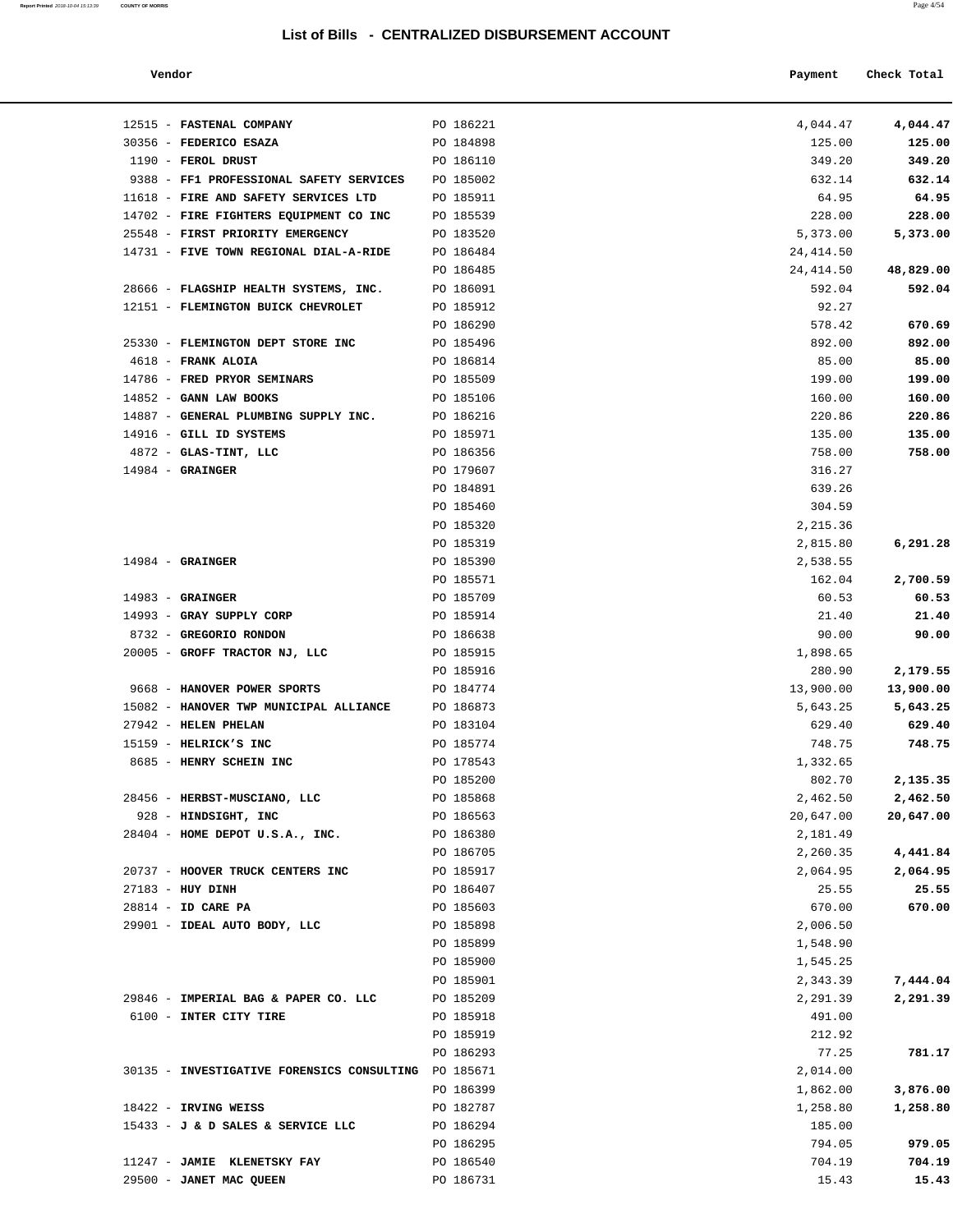#### **Vendor Payment** Check Total

| Report Printed 2018-10-04 15:13:39 COUNTY OF MORRIS | Page 5/54 |
|-----------------------------------------------------|-----------|
|                                                     |           |

| $10862$ - JEAN FRANCIS                                                   | PO 186470              | 792.00             | 792.00             |
|--------------------------------------------------------------------------|------------------------|--------------------|--------------------|
| 29979 - JERRY JENSEN                                                     | PO 182709              | 1,125.00           | 1,125.00           |
| 960 - JERSEY CENTRAL POWER & LIGHT                                       | PO 186025              | 2,183.52           | 2,183.52           |
| 960 - JERSEY CENTRAL POWER & LIGHT                                       | PO 186039              | 37.15              | 37.15              |
| 960 - JERSEY CENTRAL POWER & LIGHT                                       | PO 186189              | 3.20               | 3.20               |
| 960 - JERSEY CENTRAL POWER & LIGHT                                       | PO 186197              | 73.24              | 73.24              |
| 960 - JERSEY CENTRAL POWER & LIGHT                                       | PO 186352              | 338.42             | 338.42             |
| 960 - JERSEY CENTRAL POWER & LIGHT                                       | PO 186367              | 61,080.75          | 61,080.75          |
| 960 - JERSEY CENTRAL POWER & LIGHT                                       | PO 186422              | 20.39              | 20.39              |
| 960 - JERSEY CENTRAL POWER & LIGHT<br>960 - JERSEY CENTRAL POWER & LIGHT | PO 186423              | 19.00              | 19.00              |
| 960 - JERSEY CENTRAL POWER & LIGHT                                       | PO 186427<br>PO 186508 | 1,836.08<br>624.52 | 1,836.08<br>624.52 |
| 960 - JERSEY CENTRAL POWER & LIGHT                                       | PO 186509              | 333.06             | 333.06             |
| 960 - JERSEY CENTRAL POWER & LIGHT                                       | PO 186683              | 34.41              | 34.41              |
| 960 - JERSEY CENTRAL POWER & LIGHT                                       | PO 186790              | 22,296.35          | 22,296.35          |
| 1622 - JERSEY TRACTOR TRAILER                                            | PO 186771              | 3,200.00           | 3,200.00           |
| $1815$ - JESCO INC.                                                      | PO 185573              | 27.59              |                    |
|                                                                          | PO 185574              | 814.68             | 842.27             |
| 6313 - JILL BINKOSKI                                                     | PO 186837              | 40.52              | 40.52              |
| 17288 - JOHN E. REID AND ASSOCIATES INC                                  | PO 185635              | 1,150.00           | 1,150.00           |
| 4373 - JOHN MCNAMARA                                                     | PO 186251              | 175.00             | 175.00             |
| 12452 - JOHNSON & JOHNSON, ESQS                                          | PO 184572              | 5,093.35           | 5,093.35           |
| 2695 - JOHNSTONE SUPPLY                                                  | PO 186368              | 1,721.20           |                    |
|                                                                          | PO 186792              | 1,662.71           | 3,383.91           |
| 24922 - JOSEPH ABRUSCI                                                   | PO 185522              | 3,139.01           | 3,139.01           |
| 24859 - JOSEPH RUSSO                                                     | PO 186343              | 786.04             | 786.04             |
| 8308 - JW HERITAGE CONSTRUCTION                                          | PO 185372              | 1,821.85           | 1,821.85           |
| 15565 - KELLER & KIRKPATRICK                                             | PO 179088              | 636.00             |                    |
|                                                                          | PO 179088<br>PO 183392 | 7,573.40           |                    |
|                                                                          | PO 183393              | 175.50<br>721.50   |                    |
|                                                                          | PO 183394              | 702.00             |                    |
|                                                                          | PO 186660              | 5,650.80           |                    |
|                                                                          | PO 186662              | 3,094.00           |                    |
|                                                                          | PO 186663              | 10,783.50          | 29,336.70          |
| 15565 - KELLER & KIRKPATRICK                                             | PO 186664              | 2,360.40           |                    |
|                                                                          | PO 186665              | 1,618.20           |                    |
|                                                                          | PO 186666              | 489.60             | 4,468.20           |
| 15574 - KENVIL POWER EQUIPMENT, INC.                                     | PO 185541              | 228.74             |                    |
|                                                                          | PO 185920              | 98.28              |                    |
|                                                                          | PO 185921              | 59.26              | 386.28             |
| 15634 - KORNER STORE INC                                                 | PO 186009              | 270.00             | 270.00             |
| 10315 - LABELVALUE.COM                                                   | PO 185653              | 3,600.00           | 3,600.00           |
| 12726 - LANGUAGE LINE SERVICES                                           | PO 185213              | 506.60             |                    |
|                                                                          | PO 186098              | 59.50<br>7.00      | 566.10<br>7.00     |
| 7821 - LAURA ROBERTS<br>30456 - LAUREN ESPOSITO                          | PO 186725<br>PO 186724 | 20.00              | 20.00              |
| 21265 - LEDGEWOOD POWER SPORTS INC                                       | PO 186562              | 63.99              | 63.99              |
| 29587 - LEE M MONDAY, PHD                                                | PO 185643              | 750.00             | 750.00             |
| $10665$ - LEO VINCENT                                                    | PO 186836              | 195.00             | 195.00             |
| 6489 - LIBERTY SOD FARMS                                                 | PO 185867              | 1,060.00           | 1,060.00           |
| 15782 - LINCOLN PK MUNICIPAL ALLIANCE                                    | PO 186806              | 10,640.97          | 10,640.97          |
| 8132 - LK PHYSICIANS AND HOSP SPPY                                       | PO 185199              | 101.85             | 101.85             |
| 15816 - LONGFELLOWS SANDWICH DELI                                        | PO 186486              | 149.99             | 149.99             |
| 15816 - LONGFELLOWS SANDWICH DELI                                        | PO 186821              | 234.00             | 234.00             |
| 15816 - LONGFELLOWS SANDWICH DELI                                        | PO 186823              | 99.90              | 99.90              |
| 15816 - LONGFELLOWS SANDWICH DELI                                        | PO 186825              | 288.75             | 288.75             |
| 29499 - LORI CONDON                                                      | PO 186726              | 11.50              | 11.50              |
| 6525 - LOURDES DEGUZMAN                                                  | PO 186574              | 72.00              | 72.00              |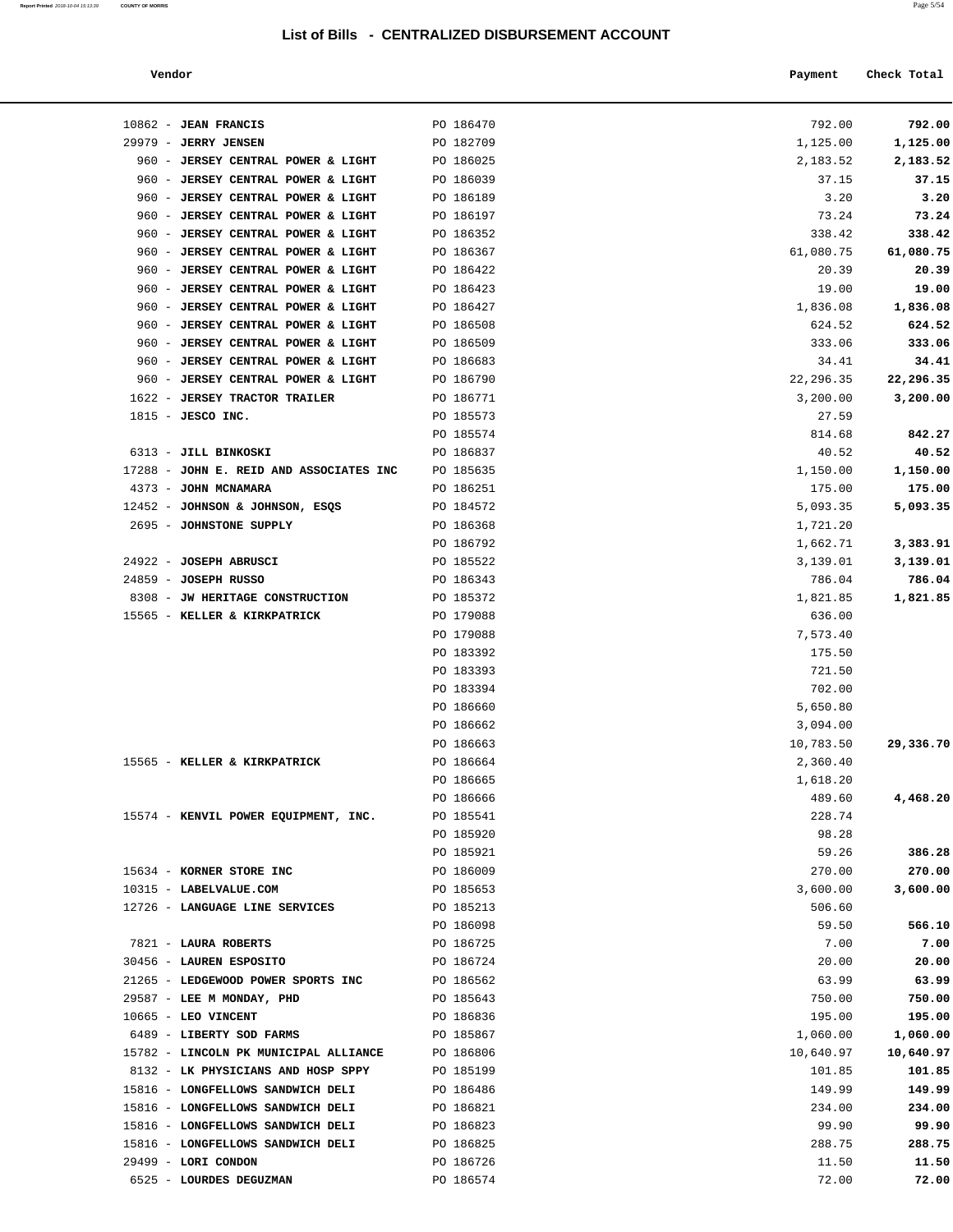| Report Printed 2018-10-04 15:13:39 COUNTY OF MORRIS<br>the contract of the contract of the contract of the contract of the contract of the contract of the contract of | Page $6/54$ |
|------------------------------------------------------------------------------------------------------------------------------------------------------------------------|-------------|
|                                                                                                                                                                        |             |

| Vendor                                            |           | Payment    | Check Total |
|---------------------------------------------------|-----------|------------|-------------|
| 53 - LOVEYS PIZZA & GRILL                         | PO 185784 | 130.50     |             |
|                                                   | PO 186008 | 1,050.00   | 1,180.50    |
| 19 - M.C. PROSECUTOR'S EMERGENT                   | PO 186835 | 3,836.69   | 3,836.69    |
| 24 - MAGLOCLEN                                    | PO 185511 | 400.00     | 400.00      |
| 65 - MALACHY MECHANICAL                           | PO 181620 | 8,031.93   |             |
|                                                   | PO 185285 | 1,046.00   | 9,077.93    |
| 28 - MALICK AND SCHERER PC                        | PO 171434 | 420.00     |             |
|                                                   | PO 171436 | 210.00     | 630.00      |
| 03 - MANCHESTER TOWNSHIP                          | PO 185415 | 50.00      | 50.00       |
| 79 - MATT STEHR                                   | PO 186723 | 6.90       | 6.90        |
| 35 - MATTHEW R. PETRACCA                          | PO 186590 | 2,593.66   | 2,593.66    |
| 16 - MAUREEN GRIECO                               | PO 186728 | 11.73      | 11.73       |
| 50 - MC LEAGUE OF MUNICIPALITIES                  | PO 185733 | 100.00     | 100.00      |
| 65 - MC VOCATIONAL SCHOOL DISTRICT                | PO 187028 | 343,404.00 |             |
| $10 - MCI$ COM                                    |           |            | 343,404.00  |
|                                                   | PO 186488 | 32.84      |             |
|                                                   | PO 186522 | 32.84      |             |
|                                                   | PO 186523 | 32.84      |             |
|                                                   | PO 186524 | 32.84      |             |
|                                                   | PO 186528 | 35.26      |             |
|                                                   | PO 186639 | 32.84      |             |
|                                                   | PO 186739 | 32.84      |             |
|                                                   | PO 186740 | 32.84      | 265.14      |
| 10 - MCI COM                                      | PO 186741 | 32.84      | 32.84       |
| 21 - MEGHAN PACCIONE                              | PO 186467 | 98.89      | 98.89       |
| 69 - MELISSA MANEY                                | PO 186552 | 85.11      | 85.11       |
| 42 - MENDHAM GARDEN CENTER                        | PO 186032 | 31.00      | 31.00       |
| 56 - MICHAEL DEMATTEO                             | PO 186222 | 90.00      | 90.00       |
|                                                   |           |            |             |
| 17 - MICHAEL SCARNEO                              | PO 186557 | 740.00     | 740.00      |
| 44 - MICROSYSTEMS-NJ COM, LLC                     | PO 185119 | 32,000.00  | 32,000.00   |
| 53 - MIDWEST TAPE LLC                             | PO 185806 | 496.16     | 496.16      |
| 66 - MILLENNIUM COMMUNICATIONS                    | PO 179880 | 37,761.50  | 37,761.50   |
| 08 - MIRION TECHNOLOGIES (GDS) INC                | PO 185503 | 723.50     | 723.50      |
| 53 - MOBILEX USA                                  | PO 184642 | 238.00     | 238.00      |
| 48 - MOE DISTRIBUTORS INC.                        | PO 186373 | 90.34      | 90.34       |
| 67 - MONSTER COATINGS INC                         | PO 173373 | 2,850.00   | 2,850.00    |
| 13 - MONTAGE ENTERPRISES INC.                     | PO 185479 | 347.22     | 347.22      |
| 32 - MORRIS COUNTY 4-H ASSOCIATION                | PO 186188 | 2,000.00   | 2,000.00    |
| 78 - MORRIS COUNTY CHAMBER OF                     | PO 185769 | 120.00     |             |
|                                                   | PO 186003 | 60.00      | 180.00      |
| 19 - MORRIS COUNTY MUA                            | PO 185211 | 1,657.85   | 1,657.85    |
| 19 - MORRIS COUNTY MUA                            | PO 186022 | 7,593.94   | 7,593.94    |
| 83 - MORRIS COUNTY MUNICIPAL                      | PO 186020 | 960.15     | 960.15      |
|                                                   |           |            |             |
| 15 - MORRISTOWN EMERGENCY MEDICAL                 | PO 184640 | 1,109.00   | 1,109.00    |
| 21 - MORRISTOWN LUMBER &                          | PO 185268 | 15.98      |             |
|                                                   | PO 185599 | 31.99      |             |
|                                                   | PO 185791 | 147.93     |             |
|                                                   | PO 186535 | 3.98       | 199.88      |
| 34 - MORRISTOWN MEDICAL CENTER                    | PO 186749 | 3,420.00   | 3,420.00    |
| 23 - N.J. NATURAL GAS COMPANY                     | PO 186353 | 209.53     | 209.53      |
| 85 - NAPA OF ROCKAWAY                             | PO 185887 | 235.39     |             |
|                                                   | PO 185930 | 490.68     |             |
|                                                   | PO 186306 | 439.19     | 1,165.26    |
| 02 - NATASHA JACKSON                              | PO 186718 | 13.50      | 13.50       |
| 04 - NATIONAL BUSINESS                            | PO 185198 | 645.00     |             |
|                                                   | PO 185587 | 367.00     | 1,012.00    |
| 22 - NATIONAL FUEL OIL INC.                       | PO 185939 | 31,673.81  | 31,673.81   |
|                                                   |           |            |             |
| 94 - NEOPOST USA INC.                             | PO 185695 | 3,510.00   | 3,510.00    |
| 33 - NEW HOPE FOUNDATION INC.                     | PO 186745 | 200.00     | 200.00      |
| 61 - NEW JERSEY ASSOCIATION OF COUNTIES PO 185758 |           | 11,117.00  | 11,117.00   |

| 53 - LOVEYS PIZZA & GRILL             | PO 185784 | 130.50     |            |
|---------------------------------------|-----------|------------|------------|
|                                       | PO 186008 | 1,050.00   | 1,180.50   |
| 15919 - M.C. PROSECUTOR'S EMERGENT    | PO 186835 | 3,836.69   | 3,836.69   |
| 5424 - MAGLOCLEN                      | PO 185511 | 400.00     | 400.00     |
| 28265 - MALACHY MECHANICAL            | PO 181620 | 8,031.93   |            |
|                                       | PO 185285 | 1,046.00   | 9,077.93   |
| 4528 - MALICK AND SCHERER PC          | PO 171434 | 420.00     |            |
|                                       | PO 171436 | 210.00     | 630.00     |
| 30203 - MANCHESTER TOWNSHIP           | PO 185415 | 50.00      | 50.00      |
| $11579$ - MATT STEHR                  | PO 186723 | 6.90       | 6.90       |
| 28835 - MATTHEW R. PETRACCA           | PO 186590 | 2,593.66   | 2,593.66   |
| 11716 - MAUREEN GRIECO                | PO 186728 | 11.73      | 11.73      |
| 9650 - MC LEAGUE OF MUNICIPALITIES    | PO 185733 | 100.00     | 100.00     |
| 16065 - MC VOCATIONAL SCHOOL DISTRICT | PO 187028 | 343,404.00 | 343,404.00 |
| 3110 - MCI COM                        | PO 186488 | 32.84      |            |
|                                       | PO 186522 | 32.84      |            |
|                                       | PO 186523 | 32.84      |            |
|                                       | PO 186524 | 32.84      |            |
|                                       | PO 186528 | 35.26      |            |
|                                       | PO 186639 | 32.84      |            |
|                                       | PO 186739 | 32.84      |            |
|                                       | PO 186740 | 32.84      | 265.14     |
| 3110 - MCI COM                        | PO 186741 | 32.84      | 32.84      |
| 30021 - MEGHAN PACCIONE               | PO 186467 | 98.89      | 98.89      |
| 30369 - MELISSA MANEY                 | PO 186552 | 85.11      | 85.11      |
| 10742 - MENDHAM GARDEN CENTER         | PO 186032 | 31.00      | 31.00      |
| 8956 - MICHAEL DEMATTEO               | PO 186222 | 90.00      | 90.00      |
| 23717 - MICHAEL SCARNEO               | PO 186557 | 740.00     | 740.00     |
| 14544 - MICROSYSTEMS-NJ COM, LLC      | PO 185119 | 32,000.00  | 32,000.00  |
| 11453 - MIDWEST TAPE LLC              | PO 185806 | 496.16     | 496.16     |
| 25466 - MILLENNIUM COMMUNICATIONS     | PO 179880 | 37,761.50  | 37,761.50  |
| 6408 - MIRION TECHNOLOGIES (GDS) INC  | PO 185503 | 723.50     | 723.50     |
| 6953 - MOBILEX USA                    | PO 184642 | 238.00     | 238.00     |
| 16248 - MOE DISTRIBUTORS INC.         | PO 186373 | 90.34      | 90.34      |
| 11267 - MONSTER COATINGS INC          | PO 173373 | 2,850.00   | 2,850.00   |
| 7313 - MONTAGE ENTERPRISES INC.       | PO 185479 | 347.22     | 347.22     |
| 15932 - MORRIS COUNTY 4-H ASSOCIATION | PO 186188 | 2,000.00   | 2,000.00   |
| 19478 - MORRIS COUNTY CHAMBER OF      | PO 185769 | 120.00     |            |
|                                       | PO 186003 | 60.00      | 180.00     |
| 12819 - MORRIS COUNTY MUA             | PO 185211 | 1,657.85   | 1,657.85   |
| 12819 - MORRIS COUNTY MUA             | PO 186022 | 7,593.94   | 7,593.94   |
| 19483 - MORRIS COUNTY MUNICIPAL       | PO 186020 | 960.15     | 960.15     |
| 14515 - MORRISTOWN EMERGENCY MEDICAL  | PO 184640 | 1,109.00   | 1,109.00   |
| 16321 - MORRISTOWN LUMBER &           | PO 185268 | 15.98      |            |
|                                       | PO 185599 | 31.99      |            |
|                                       | PO 185791 | 147.93     |            |
|                                       | PO 186535 | 3.98       | 199.88     |
| 16334 - MORRISTOWN MEDICAL CENTER     | PO 186749 | 3,420.00   | 3,420.00   |
| 19523 - N.J. NATURAL GAS COMPANY      | PO 186353 | 209.53     | 209.53     |
| 28785 - NAPA OF ROCKAWAY              | PO 185887 | 235.39     |            |
|                                       | PO 185930 | 490.68     |            |
|                                       | PO 186306 | 439.19     | 1,165.26   |
| 29502 - NATASHA JACKSON               | PO 186718 | 13.50      | 13.50      |
| 1304 - NATIONAL BUSINESS              | PO 185198 | 645.00     |            |
|                                       | PO 185587 | 367.00     | 1,012.00   |
| 21122 - NATIONAL FUEL OIL INC.        | PO 185939 | 31,673.81  | 31,673.81  |
| 9894 - NEOPOST USA INC.               | PO 185695 | 3,510.00   | 3,510.00   |
| 16533 - NEW HOPE FOUNDATION INC.      | PO 186745 | 200.00     | 200.00     |
|                                       |           |            |            |

24261 - **NEW JERSEY ASSOCIATION OF COUNTIES** PO 185758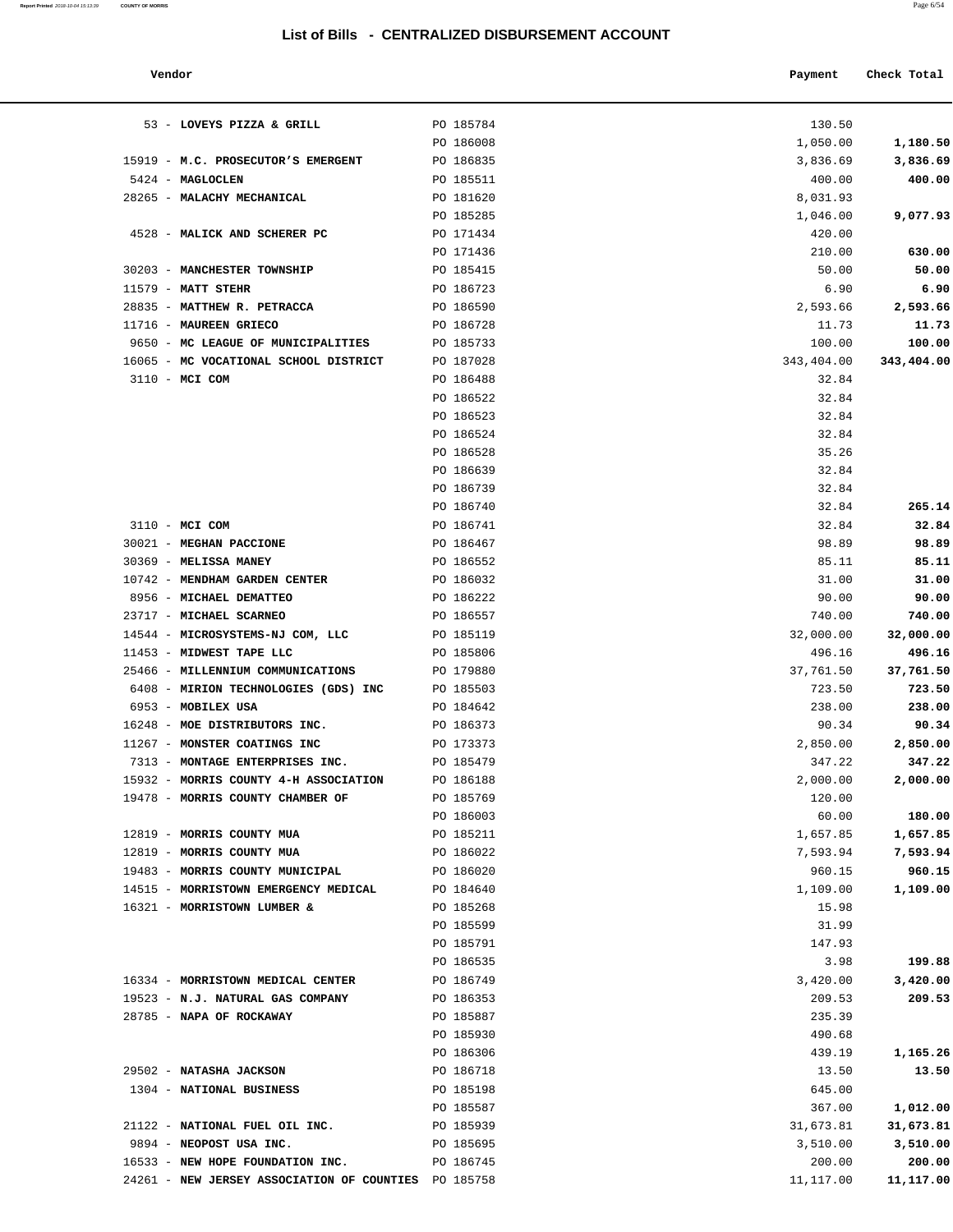**Report Printed** 2018-10-04 15:13:39 **COUNTY OF MORRIS** Page 7/54

| Vendor                              |           | Payment  | Check Total |
|-------------------------------------|-----------|----------|-------------|
| 48 - NEW JERSEY OVERHEAD DOOR LLC   | PO 183591 | 4,665.00 |             |
|                                     | PO 183592 | 1,165.50 | 5,830.50    |
| 95 - NEW JERSEY STATE               | PO 186004 | 70.00    | 70.00       |
| 81 - NIELSEN DODGE - C-J-R          | PO 185577 | 112.76   | 112.76      |
| 81 - NIELSEN DODGE - C-J-R          | PO 185578 | 144.60   | 144.60      |
| 60 - NJ ST ASSOC CHIEFS OF POLICE   | PO 185632 | 2,000.00 |             |
|                                     | PO 185424 | 1,200.00 | 3,200.00    |
| 94 - NJ STATE ASSOCIATION OF        | PO 185674 | 1,196.00 | 1,196.00    |
| 70 - NJ STATE LEAGUE OF             | PO 186000 | 60.00    | 60.00       |
| 50 - NJLM                           | PO 185967 | 55.00    | 55.00       |
| 57 - NORTHEAST COMMUNICATIONS, INC. | PO 180460 | 1,258.00 | 1,258.00    |
| 57 - NORTHEAST COMMUNICATIONS, INC. | PO 185159 | 290.00   | 290.00      |
| 42 - NORTHERN SAFETY CO. INC.       | PO 185432 | 788.37   | 788.37      |
| 64 - NU-WAY CONCESSIONAIRES INC     | PO 185586 | 1,666.64 |             |
|                                     |           |          |             |

| 28348 - NEW JERSEY OVERHEAD DOOR LLC                               | PO 183591              | 4,665.00             |                      |
|--------------------------------------------------------------------|------------------------|----------------------|----------------------|
|                                                                    | PO 183592              | 1,165.50             | 5,830.50             |
| 16595 - NEW JERSEY STATE                                           | PO 186004              | 70.00                | 70.00                |
| 23981 - NIELSEN DODGE - C-J-R                                      | PO 185577              | 112.76               | 112.76               |
| 23981 - NIELSEN DODGE - C-J-R                                      | PO 185578              | 144.60               | 144.60               |
| 16660 - NJ ST ASSOC CHIEFS OF POLICE PO 185632                     |                        | 2,000.00             |                      |
|                                                                    | PO 185424              | 1,200.00             | 3,200.00             |
| 10594 - NJ STATE ASSOCIATION OF                                    | PO 185674              | 1,196.00             | 1,196.00             |
| 16670 - NJ STATE LEAGUE OF                                         | PO 186000              | 60.00                | 60.00                |
| $12550 - NJLM$                                                     | PO 185967              | 55.00                | 55.00                |
| 26357 - NORTHEAST COMMUNICATIONS, INC.                             | PO 180460              | 1,258.00             | 1,258.00             |
| 26357 - NORTHEAST COMMUNICATIONS, INC. PO 185159                   |                        | 290.00               | 290.00               |
| 16742 - NORTHERN SAFETY CO. INC.                                   | PO 185432              | 788.37               | 788.37               |
| 16764 - NU-WAY CONCESSIONAIRES INC PO 185586                       | PO 185702              | 1,666.64<br>4,763.52 |                      |
|                                                                    | PO 186632              | 1,524.25             | 7,954.41             |
| 21565 - OCLC ONLINE COMPUTER                                       | PO 183316              | 2,326.33             | 2,326.33             |
| 26726 - OFFICE CONCEPTS GROUP, INC.                                | PO 181840              | 458.33               | 458.33               |
| 26726 - OFFICE CONCEPTS GROUP, INC.                                | PO 181845              | 82.80                | 82.80                |
| 26726 - OFFICE CONCEPTS GROUP, INC.                                | PO 183616              | 302.97               | 302.97               |
| 26726 - OFFICE CONCEPTS GROUP, INC.                                | PO 184490              | 106.57               | 106.57               |
| 26726 - OFFICE CONCEPTS GROUP, INC.                                | PO 185123              | 203.87               | 203.87               |
| 26726 - OFFICE CONCEPTS GROUP, INC.                                | PO 186405              | 459.26               | 459.26               |
| $1456 - OLGA$ MATOS                                                | PO 186571              | 94.05                | 94.05                |
| 25021 - ONE SOURCE OF NEW JERSEY LLC                               | PO 185926              | 61.40                | 61.40                |
| 25021 - ONE SOURCE OF NEW JERSEY LLC                               | PO 186034              | 767.52               | 767.52               |
| 26965 - CABLEVISION LIGHTPATH INC.                                 | PO 186418              | 2,790.18             | 2,790.18             |
| 2929 - ORIENTAL TRADING COMPANY INC.                               | PO 185100              | 187.78               | 187.78               |
| 10287 - PANCIELLO CONSTRUCTION LLC                                 | PO 186791              | 14,400.00            | 14,400.00            |
| 30230 - PARKHURST DINING SERVICES                                  | PO 184645              | 314.55               | 314.55               |
| 9101 - PATRICIA MARSH                                              | PO 186460              | 240.66               | 240.66               |
| 25411 - PATRICIA W. GIBBONS                                        | PO 186591              | 489.09               | 489.09               |
| 26214 - PATRICK MCNICHOL                                           | PO 185633              | 1,070.83             | 1,070.83             |
| 7632 - PESI INC.                                                   | PO 185597              | 398.00               | 398.00               |
| 30397 - PETER DIGENNARO                                            | PO 186317              | 23.27                | 23.27                |
| 4934 - PHYLLIS COPPOLA                                             | PO 186733              | 420.00               | 420.00               |
| 19681 - PITNEY BOWES CREDIT CORP<br>10058 - PORTER LEE CORPORATION | PO 184865<br>PO 186206 | 516.42               | 516.42               |
| 17117 - POWER PLACE INC                                            | PO 186215              | 1,027.00<br>1,254.02 | 1,027.00<br>1,254.02 |
| 26363 - PRAXAIR DISTRIBUTION                                       | PO 171539              | 25.23                | 25.23                |
| 26363 - PRAXAIR DISTRIBUTION                                       | PO 185469              | 254.25               | 254.25               |
| 26363 - PRAXAIR DISTRIBUTION                                       | PO 185471              | 79.29                | 79.29                |
| 264 - R & J CONTROL, INC.                                          | PO 186378              | 2,336.93             | 2,336.93             |
| 17692 - R.P. SMITH & SON, INC.                                     | PO 185381              | 141.00               |                      |
|                                                                    | PO 186033              | 2,508.32             | 2,649.32             |
| 17215 - R.S. KNAPP CO. INC.                                        | PO 185827              | 208.18               | 208.18               |
| 16124 - RALPH MELORO                                               | PO 186462              | 199.43               | 199.43               |
| 13545 - RANDALL W. BUSH                                            | PO 186787              | 234.09               | 234.09               |
| 17255 - RARITAN VALLEY COMMUNITY                                   | PO 186457              | 640.00               | 640.00               |
| 17277 - REDRESS OFFICE MACHINES                                    | PO 186007              | 90.00                | 90.00                |
| 20346 - REIVAX CONTRACTING CORP                                    | PO 186659              | 60,209.08            | 60,209.08            |
| 29466 - RICCIARDI BROTHERS, INC                                    | PO 181291              | 794.55               |                      |
|                                                                    | PO 185374              | 2,132.37             | 2,926.92             |
| 19765 - RICOH AMERICAS CORPORATION                                 | PO 184879              | 754.66               |                      |
|                                                                    | PO 186129              | 297.49               | 1,052.15             |
| 28741 - RICOH USA, INC.                                            | PO 171093              | 1,613.46             | 1,613.46             |
| 28741 - RICOH USA, INC.                                            | PO 185928              | 926.05               | 926.05               |
| 28741 - RICOH USA, INC.                                            | PO 185929              | 926.05               | 926.05               |
| 28741 - RICOH USA, INC.                                            | PO 186235              | 1,199.66             | 1,199.66             |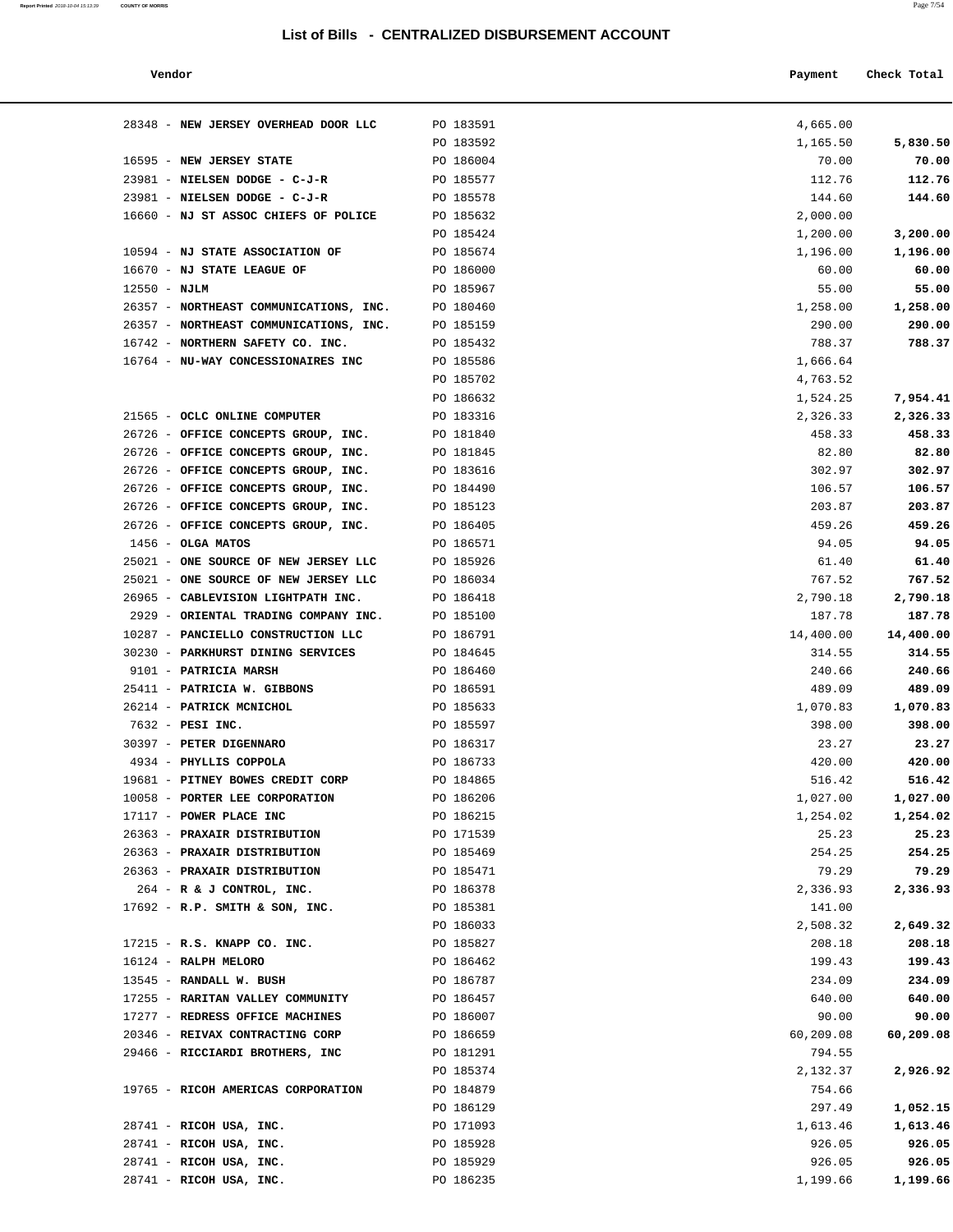#### **Vendor Payment Check Total**

| Report Printed 2018-10-04 15:13:39 | <b>COUNTY OF MORRIS</b> |  |  | Page 8/54 |
|------------------------------------|-------------------------|--|--|-----------|
|                                    |                         |  |  |           |

| 10337 - RIKER, DANZIG, SCHERER, HYLAND &              | PO 186583 |  |  |  |  |  |  |  |  |  |  |  |  |  |  |  |  |  |  |  |  |  |  |  |  |  |  |            |  | 910.00    |  |  |  |  | 910.00     |  |
|-------------------------------------------------------|-----------|--|--|--|--|--|--|--|--|--|--|--|--|--|--|--|--|--|--|--|--|--|--|--|--|--|--|------------|--|-----------|--|--|--|--|------------|--|
| 7952 - RIOS' ENGRAVING                                | PO 185701 |  |  |  |  |  |  |  |  |  |  |  |  |  |  |  |  |  |  |  |  |  |  |  |  |  |  |            |  | 20.00     |  |  |  |  | 20.00      |  |
| 2355 - RITCHIES MUSIC CENTER                          | PO 185857 |  |  |  |  |  |  |  |  |  |  |  |  |  |  |  |  |  |  |  |  |  |  |  |  |  |  |            |  | 359.88    |  |  |  |  | 359.88     |  |
| 21788 - ROAD SAFETY SYSTEMS LLC                       | PO 185725 |  |  |  |  |  |  |  |  |  |  |  |  |  |  |  |  |  |  |  |  |  |  |  |  |  |  |            |  | 4,125.00  |  |  |  |  | 4,125.00   |  |
| 13978 - ROBERT H WAGER CO INC                         | PO 185493 |  |  |  |  |  |  |  |  |  |  |  |  |  |  |  |  |  |  |  |  |  |  |  |  |  |  |            |  | 266.44    |  |  |  |  | 266.44     |  |
| 5345 - ROUTE 23 AUTOMALL LLC                          | PO 185888 |  |  |  |  |  |  |  |  |  |  |  |  |  |  |  |  |  |  |  |  |  |  |  |  |  |  |            |  | 471.22    |  |  |  |  |            |  |
|                                                       | PO 185931 |  |  |  |  |  |  |  |  |  |  |  |  |  |  |  |  |  |  |  |  |  |  |  |  |  |  |            |  | 249.80    |  |  |  |  | 721.02     |  |
| 9938 - RUTGERS CENTER FOR CONTINUING                  | PO 186768 |  |  |  |  |  |  |  |  |  |  |  |  |  |  |  |  |  |  |  |  |  |  |  |  |  |  |            |  | 3,164.00  |  |  |  |  | 3,164.00   |  |
| 17445 - RUTGERS THE STATE UNIVERSITY                  | PO 186322 |  |  |  |  |  |  |  |  |  |  |  |  |  |  |  |  |  |  |  |  |  |  |  |  |  |  |            |  | 105.00    |  |  |  |  | 105.00     |  |
| 8521 - RUTGERS UNIVERSITY                             | PO 185777 |  |  |  |  |  |  |  |  |  |  |  |  |  |  |  |  |  |  |  |  |  |  |  |  |  |  |            |  | 40.00     |  |  |  |  | 40.00      |  |
| 29062 - SALMON BROS. INC.                             | PO 186877 |  |  |  |  |  |  |  |  |  |  |  |  |  |  |  |  |  |  |  |  |  |  |  |  |  |  |            |  | 71,818.82 |  |  |  |  | 71,818.82  |  |
| 30355 - SAMUEL MENDEZ                                 | PO 184906 |  |  |  |  |  |  |  |  |  |  |  |  |  |  |  |  |  |  |  |  |  |  |  |  |  |  |            |  | 125.00    |  |  |  |  | 125.00     |  |
| 28219 - SARA MOJICA                                   | PO 186730 |  |  |  |  |  |  |  |  |  |  |  |  |  |  |  |  |  |  |  |  |  |  |  |  |  |  |            |  | 7.50      |  |  |  |  | 7.50       |  |
| 30100 - SCATURRO BROS. INC.                           | PO 185846 |  |  |  |  |  |  |  |  |  |  |  |  |  |  |  |  |  |  |  |  |  |  |  |  |  |  |            |  | 67,600.00 |  |  |  |  | 67,600.00  |  |
| 3032 - SCIENTIFIC BOILER WATER                        | PO 185940 |  |  |  |  |  |  |  |  |  |  |  |  |  |  |  |  |  |  |  |  |  |  |  |  |  |  |            |  | 2,283.00  |  |  |  |  | 2,283.00   |  |
| 11835 - SENIOR SERVICES CENTER OF                     | PO 186636 |  |  |  |  |  |  |  |  |  |  |  |  |  |  |  |  |  |  |  |  |  |  |  |  |  |  |            |  | 1,350.00  |  |  |  |  | 1,350.00   |  |
| 15454 - SERVICE PLUS                                  | PO 185265 |  |  |  |  |  |  |  |  |  |  |  |  |  |  |  |  |  |  |  |  |  |  |  |  |  |  |            |  | 260.18    |  |  |  |  | 260.18     |  |
| 29501 - SHARON KING                                   | PO 186729 |  |  |  |  |  |  |  |  |  |  |  |  |  |  |  |  |  |  |  |  |  |  |  |  |  |  |            |  | 11.20     |  |  |  |  | 11.20      |  |
| $30403$ - SHAWN ATFIELD                               | PO 186483 |  |  |  |  |  |  |  |  |  |  |  |  |  |  |  |  |  |  |  |  |  |  |  |  |  |  |            |  | 27.92     |  |  |  |  | 27.92      |  |
| $30448$ - SHAWN CASEY                                 | PO 186760 |  |  |  |  |  |  |  |  |  |  |  |  |  |  |  |  |  |  |  |  |  |  |  |  |  |  |            |  | 138.70    |  |  |  |  | 138.70     |  |
| 30368 - SIERRA MCENIRY                                | PO 186553 |  |  |  |  |  |  |  |  |  |  |  |  |  |  |  |  |  |  |  |  |  |  |  |  |  |  |            |  | 13.10     |  |  |  |  | 13.10      |  |
| 17655 - SILVER STREAK, LLC                            | PO 186375 |  |  |  |  |  |  |  |  |  |  |  |  |  |  |  |  |  |  |  |  |  |  |  |  |  |  |            |  | 9,500.00  |  |  |  |  | 9,500.00   |  |
| 11160 - SPACE FARMS INC                               | PO 185761 |  |  |  |  |  |  |  |  |  |  |  |  |  |  |  |  |  |  |  |  |  |  |  |  |  |  |            |  | 2,579.50  |  |  |  |  | 2,579.50   |  |
| 17772 - SPEEDWELL ELECTRIC MOTORS                     | PO 185779 |  |  |  |  |  |  |  |  |  |  |  |  |  |  |  |  |  |  |  |  |  |  |  |  |  |  |            |  | 256.00    |  |  |  |  | 256.00     |  |
| 30199 - STAVOLA CONSTRUCTION MATERIALS, INC PO 185790 |           |  |  |  |  |  |  |  |  |  |  |  |  |  |  |  |  |  |  |  |  |  |  |  |  |  |  |            |  | 170.02    |  |  |  |  | 170.02     |  |
| 30405 - STEPHANIE MITCHELL                            | PO 186479 |  |  |  |  |  |  |  |  |  |  |  |  |  |  |  |  |  |  |  |  |  |  |  |  |  |  |            |  | 240.00    |  |  |  |  | 240.00     |  |
| 29129 - STONEGATE ASSOCIATES, LLC PO 185600           |           |  |  |  |  |  |  |  |  |  |  |  |  |  |  |  |  |  |  |  |  |  |  |  |  |  |  |            |  | 1,960.00  |  |  |  |  | 1,960.00   |  |
| 17874 - STORR TRACTOR CO.                             | PO 185934 |  |  |  |  |  |  |  |  |  |  |  |  |  |  |  |  |  |  |  |  |  |  |  |  |  |  |            |  | 843.05    |  |  |  |  | 843.05     |  |
| 28733 - SULLIVAN AND GRABER                           | PO 186550 |  |  |  |  |  |  |  |  |  |  |  |  |  |  |  |  |  |  |  |  |  |  |  |  |  |  |            |  | 2,724.00  |  |  |  |  | 2,724.00   |  |
| $6265$ - T & M ASSOCIATES                             | PO 185773 |  |  |  |  |  |  |  |  |  |  |  |  |  |  |  |  |  |  |  |  |  |  |  |  |  |  |            |  | 7,675.61  |  |  |  |  |            |  |
|                                                       | PO 186019 |  |  |  |  |  |  |  |  |  |  |  |  |  |  |  |  |  |  |  |  |  |  |  |  |  |  |            |  | 724.65    |  |  |  |  | 8,400.26   |  |
| 26030 - TABB INC.                                     | PO 185629 |  |  |  |  |  |  |  |  |  |  |  |  |  |  |  |  |  |  |  |  |  |  |  |  |  |  |            |  | 112.00    |  |  |  |  | 112.00     |  |
| 5611 - TBS CONTROLS LLC                               | PO 186006 |  |  |  |  |  |  |  |  |  |  |  |  |  |  |  |  |  |  |  |  |  |  |  |  |  |  |            |  | 2,898.00  |  |  |  |  | 2,898.00   |  |
| 9330 - TEAM ONE NETWORK LLC                           | PO 185368 |  |  |  |  |  |  |  |  |  |  |  |  |  |  |  |  |  |  |  |  |  |  |  |  |  |  |            |  | 1,190.00  |  |  |  |  | 1,190.00   |  |
| 21296 - TECTONIC ENGINEERING                          | PO 185538 |  |  |  |  |  |  |  |  |  |  |  |  |  |  |  |  |  |  |  |  |  |  |  |  |  |  |            |  | 4,061.00  |  |  |  |  | 4,061.00   |  |
| 17990 - TELESEARCH INC                                | PO 185711 |  |  |  |  |  |  |  |  |  |  |  |  |  |  |  |  |  |  |  |  |  |  |  |  |  |  |            |  | 3,413.14  |  |  |  |  | 3,413.14   |  |
| 30363 - TEQUIPMENT.NET                                | PO 184706 |  |  |  |  |  |  |  |  |  |  |  |  |  |  |  |  |  |  |  |  |  |  |  |  |  |  |            |  | 5,231.00  |  |  |  |  | 5,231.00   |  |
| 20797 - THE MUSIAL GROUP PA                           | PO 186876 |  |  |  |  |  |  |  |  |  |  |  |  |  |  |  |  |  |  |  |  |  |  |  |  |  |  |            |  | 3,948.75  |  |  |  |  | 3,948.75   |  |
| 5711 - THE TAB GROUP                                  | PO 186394 |  |  |  |  |  |  |  |  |  |  |  |  |  |  |  |  |  |  |  |  |  |  |  |  |  |  |            |  | 23.25     |  |  |  |  | 23.25      |  |
| 24842 - THOMAS J. MASTRANGELO                         | PO 186541 |  |  |  |  |  |  |  |  |  |  |  |  |  |  |  |  |  |  |  |  |  |  |  |  |  |  |            |  | 504.14    |  |  |  |  | 504.14     |  |
| 10812 - THOMSON REUTER-WEST                           | PO 181645 |  |  |  |  |  |  |  |  |  |  |  |  |  |  |  |  |  |  |  |  |  |  |  |  |  |  |            |  | 587.56    |  |  |  |  | 587.56     |  |
| 18437 - THOMSON REUTERS-WEST                          | PO 185111 |  |  |  |  |  |  |  |  |  |  |  |  |  |  |  |  |  |  |  |  |  |  |  |  |  |  |            |  | 1,751.00  |  |  |  |  | 1,751.00   |  |
| 10812 - THOMSON REUTER-WEST                           | PO 185484 |  |  |  |  |  |  |  |  |  |  |  |  |  |  |  |  |  |  |  |  |  |  |  |  |  |  |            |  | 1,162.80  |  |  |  |  | 1,162.80   |  |
| 21479 - TIOGA SOLAR MORRIS COUNTY 1 LLC PO 185859     |           |  |  |  |  |  |  |  |  |  |  |  |  |  |  |  |  |  |  |  |  |  |  |  |  |  |  |            |  | 2,297.60  |  |  |  |  | 2,297.60   |  |
| 281 - TOMAR INDUSTRIES INC                            | PO 185713 |  |  |  |  |  |  |  |  |  |  |  |  |  |  |  |  |  |  |  |  |  |  |  |  |  |  |            |  | 507.70    |  |  |  |  |            |  |
|                                                       | PO 186115 |  |  |  |  |  |  |  |  |  |  |  |  |  |  |  |  |  |  |  |  |  |  |  |  |  |  |            |  | 82.00     |  |  |  |  | 589.70     |  |
| 20788 - TOP LINE CONSTRUCTION CORP                    | PO 186548 |  |  |  |  |  |  |  |  |  |  |  |  |  |  |  |  |  |  |  |  |  |  |  |  |  |  |            |  | 17,024.50 |  |  |  |  |            |  |
|                                                       | PO 186548 |  |  |  |  |  |  |  |  |  |  |  |  |  |  |  |  |  |  |  |  |  |  |  |  |  |  | 409,820.54 |  |           |  |  |  |  | 426,845.04 |  |
| 11837 - TOWNSHIP OF ROXBURY                           | PO 186525 |  |  |  |  |  |  |  |  |  |  |  |  |  |  |  |  |  |  |  |  |  |  |  |  |  |  |            |  | 1,527.75  |  |  |  |  |            |  |
|                                                       | PO 186608 |  |  |  |  |  |  |  |  |  |  |  |  |  |  |  |  |  |  |  |  |  |  |  |  |  |  |            |  | 1,527.75  |  |  |  |  | 3,055.50   |  |
| 18398 - TOWNSHIP OF WASHINGTON                        | PO 185310 |  |  |  |  |  |  |  |  |  |  |  |  |  |  |  |  |  |  |  |  |  |  |  |  |  |  |            |  | 6,220.55  |  |  |  |  | 6,220.55   |  |
| 11758 - TREASURER-STATE OF NJ                         | PO 185684 |  |  |  |  |  |  |  |  |  |  |  |  |  |  |  |  |  |  |  |  |  |  |  |  |  |  |            |  | 1,150.00  |  |  |  |  | 1,150.00   |  |
| 25209 - TURN OUT UNIFORMS, INC.                       | PO 185290 |  |  |  |  |  |  |  |  |  |  |  |  |  |  |  |  |  |  |  |  |  |  |  |  |  |  |            |  | 1,439.65  |  |  |  |  | 1,439.65   |  |
| 25209 - TURN OUT UNIFORMS, INC.                       | PO 185291 |  |  |  |  |  |  |  |  |  |  |  |  |  |  |  |  |  |  |  |  |  |  |  |  |  |  |            |  | 719.84    |  |  |  |  | 719.84     |  |
| 25209 - TURN OUT UNIFORMS, INC.                       | PO 185591 |  |  |  |  |  |  |  |  |  |  |  |  |  |  |  |  |  |  |  |  |  |  |  |  |  |  |            |  | 875.14    |  |  |  |  | 875.14     |  |
| 25209 - TURN OUT UNIFORMS, INC.                       | PO 185593 |  |  |  |  |  |  |  |  |  |  |  |  |  |  |  |  |  |  |  |  |  |  |  |  |  |  |            |  | 805.61    |  |  |  |  | 805.61     |  |
| 25209 - TURN OUT UNIFORMS, INC.                       | PO 186200 |  |  |  |  |  |  |  |  |  |  |  |  |  |  |  |  |  |  |  |  |  |  |  |  |  |  |            |  | 49.99     |  |  |  |  | 49.99      |  |
| 2101 - TURNING POINT, INC                             | PO 186746 |  |  |  |  |  |  |  |  |  |  |  |  |  |  |  |  |  |  |  |  |  |  |  |  |  |  |            |  | 6,825.00  |  |  |  |  | 6,825.00   |  |
|                                                       |           |  |  |  |  |  |  |  |  |  |  |  |  |  |  |  |  |  |  |  |  |  |  |  |  |  |  |            |  |           |  |  |  |  |            |  |

12739 - **TURTLE & HUGHES, INC. PO 185861 85.24 85.24 85.24**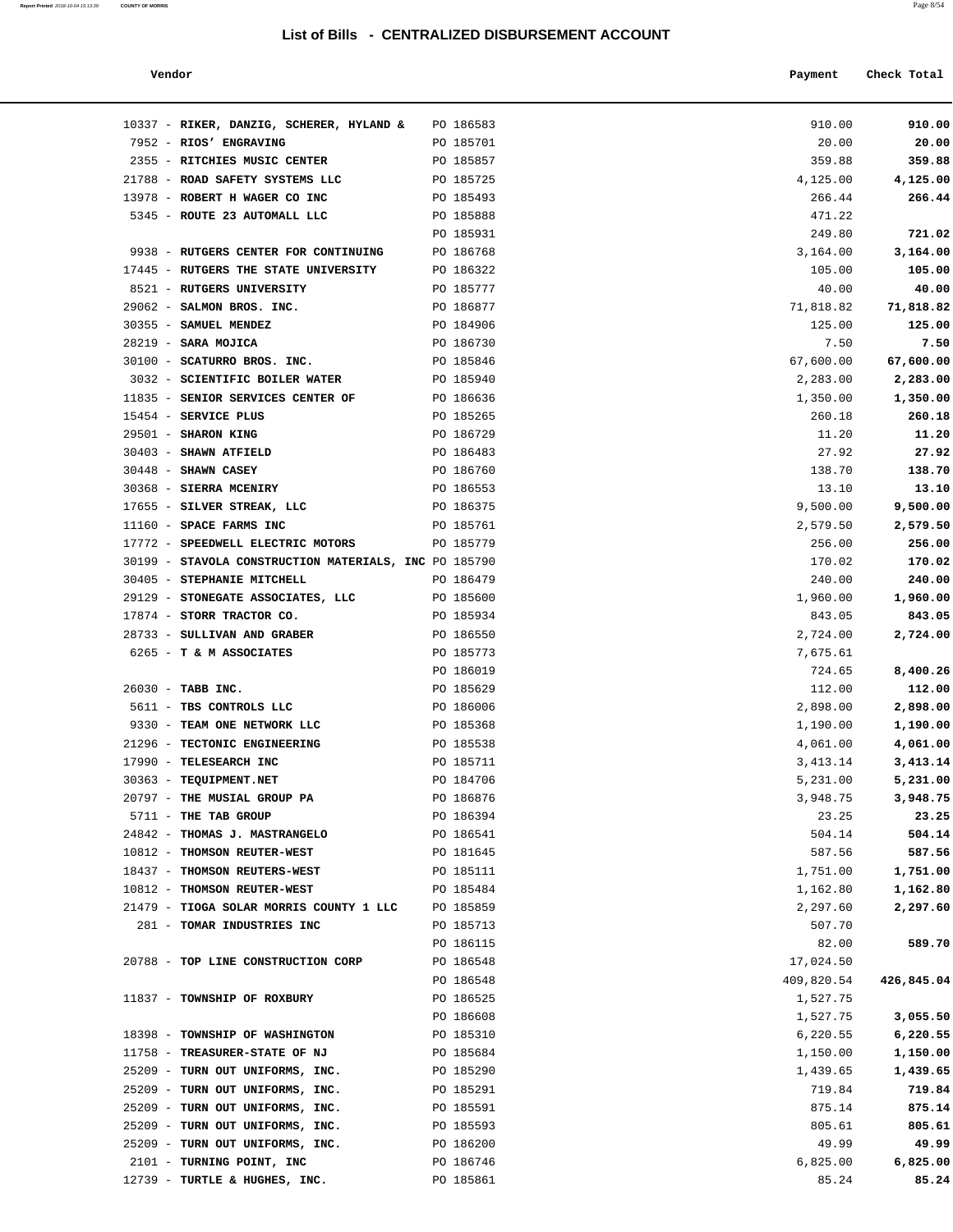| Vendor                                 |           | Payment  | Check Total |
|----------------------------------------|-----------|----------|-------------|
| 13496 - TYDENBROOKS                    | PO 182299 | 2,058.00 | 2,058.00    |
| 4144 - U-LINE SHIPPING SUPPLY          | PO 185512 | 265.54   |             |
|                                        | PO 185517 | 285.16   | 550.70      |
| 18232 - UNITED PARCEL SERVICE          | PO 185075 | 22.50    | 22.50       |
| 446 - UNITRONIX DATA SYSTEMS INC       | PO 186093 | 7,299.72 | 7,299.72    |
| 15732 - UNIVERSAL UNIFORM SALES CO INC | PO 185267 | 64.00    | 64.00       |
| 15732 - UNIVERSAL UNIFORM SALES CO INC | PO 185598 | 80.00    | 80.00       |
| 15732 - UNIVERSAL UNIFORM SALES CO INC | PO 186152 | 174.00   | 174.00      |
| 18285 - VAN CLEEF ENGINEERING ASSOC    | PO 182481 | 6,609.10 |             |
|                                        | PO 185242 | 375.00   |             |
|                                        | PO 185243 | 300.00   |             |
|                                        | PO 185823 | 350.00   | 7,634.10    |
| $1286$ - VERIZON                       | PO 186208 | 218.42   | 218.42      |
| $1286$ - VERIZON                       | PO 186429 | 73.80    | 73.80       |
| 10158 - VERIZON                        | PO 186459 | 267.65   | 267.65      |
| 10158 - VERIZON                        | PO 186526 | 866.62   | 866.62      |
| $1286$ - VERIZON                       | PO 186606 | 386.45   | 386.45      |
| 10502 - VERIZON BUSINESS               | PO 186472 | 44.05    | 44.05       |
| $10668$ - VERIZON CABS                 | PO 186185 | 1,584.58 | 1,584.58    |
| 1348 - VERIZON WIRELESS                | PO 186534 | 80.04    | 80.04       |
| 7037 - VILLAGE SUPER MARKET, INC.      | PO 185737 | 144.65   |             |
|                                        | PO 185772 | 184.56   |             |
|                                        | PO 185840 | 307.33   |             |
|                                        | PO 186049 | 429.17   |             |
|                                        | PO 186211 | 16.99    |             |
|                                        | PO 186780 | 133.19   | 1,215.89    |
| 14319 - VISITING NURSE ASSOC. OF       | PO 186079 | 4,184.00 | 4,184.00    |
| 25832 - VOIANCE LANGUAGE SERVICES, LLC | PO 186158 | 708.33   | 708.33      |
| 6146 - W.B. MASON COMPANY INC          | PO 181841 | 566.57   |             |
|                                        | PO 183623 | 425.72   |             |
|                                        | PO 185950 | 565.85   |             |
|                                        | PO 184452 | 320.26   |             |
|                                        | PO 185125 | 646.76   |             |
|                                        | PO 185951 | 64.83    |             |
|                                        | PO 185495 | 68.02    |             |
|                                        | PO 185589 | 255.55   | 2,913.56    |
| 6146 - W.B. MASON COMPANY INC          | PO 185590 | 104.52   |             |
|                                        | PO 185255 | 41.94    |             |
|                                        | PO 185601 | 861.53   |             |
|                                        | PO 186119 | 501.87   |             |
|                                        | PO 185513 | 594.40   |             |
|                                        | PO 185642 | 44.76    | 2,149.02    |

PO 185966 1,656.72 PO 185936 57.11 PO 185937 79.96 PO 185864 300.96 PO 185954 193.04 PO 186153 261.94

PO 186425 208.83 PO 186369 138.40

PO 186406 111.75 PO 186321 62.82 PO 186395 32.30 PO 186584 59.44

6146 - **W.B. MASON COMPANY INC** PO 186360 73.98

PO 186248 121.54 **2,915.11**

PO 186372 56.78 **477.99**

6146 - **W.B. MASON COMPANY INC** PO 185715 243.84

6146 - **W.B. MASON COMPANY INC** PO 186374 23.58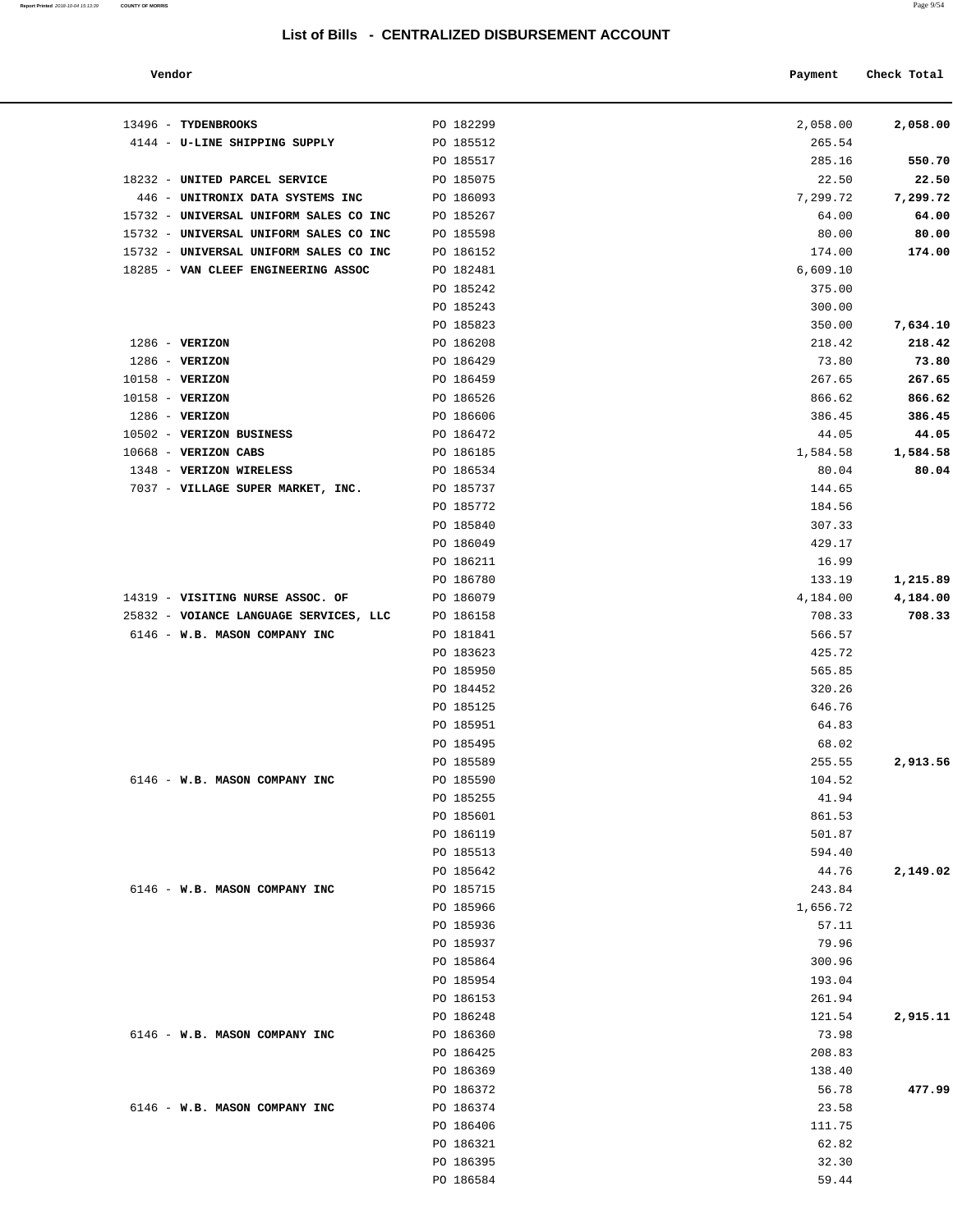|           | Payment                                          | Check Total                      |
|-----------|--------------------------------------------------|----------------------------------|
|           |                                                  |                                  |
|           |                                                  |                                  |
|           |                                                  | 418.52                           |
|           |                                                  |                                  |
| PO 186183 | 150.90                                           |                                  |
| PO 186280 | 58.44                                            |                                  |
| PO 186565 | 39.37                                            |                                  |
| PO 186209 | 482.60                                           |                                  |
| PO 186391 | 707.02                                           |                                  |
| PO 186228 | 41.94                                            |                                  |
| PO 186432 | 44.70                                            | 2,318.24                         |
| PO 186520 | 502.46                                           |                                  |
| PO 186521 | 502.46                                           | 1,004.92                         |
| PO 185746 | 2,680.00                                         | 2,680.00                         |
| PO 186225 | 3,929.00                                         | 3,929.00                         |
| PO 186037 | 4,200.00                                         | 4,200.00                         |
| PO 185895 | 185.11                                           |                                  |
| PO 185903 | 85.00                                            | 270.11                           |
| PO 186128 | 480.00                                           | 480.00                           |
| PO 185634 | 1,316.33                                         | 1,316.33                         |
| PO 186454 | 1,651.20                                         |                                  |
| PO 186455 | 1,920.00                                         |                                  |
| PO 186456 | 800.00                                           |                                  |
| PO 186775 | 640.80                                           |                                  |
| PO 186772 | 860.31                                           |                                  |
| PO 186773 | 1,561.60                                         | 7,433.91                         |
| PO 185389 | 580.00                                           | 580.00                           |
|           |                                                  | ------------<br>2,798,889.26     |
|           | PO 186686<br>PO 186649<br>PO 186737<br>PO 186408 | 41.31<br>1.90<br>85.42<br>793.27 |

|  |  |  |  | Total to be paid from Fund 01 Current Fund    | 1,496,521.77 |
|--|--|--|--|-----------------------------------------------|--------------|
|  |  |  |  | Total to be paid from Fund 02 Grant Fund      | 596,287.87   |
|  |  |  |  | Total to be paid from Fund 04 County Capital  | 558,390.38   |
|  |  |  |  | Total to be paid from Fund 13 Dedicated Trust | 147,689.24   |
|  |  |  |  |                                               |              |
|  |  |  |  |                                               | 2,798,889.26 |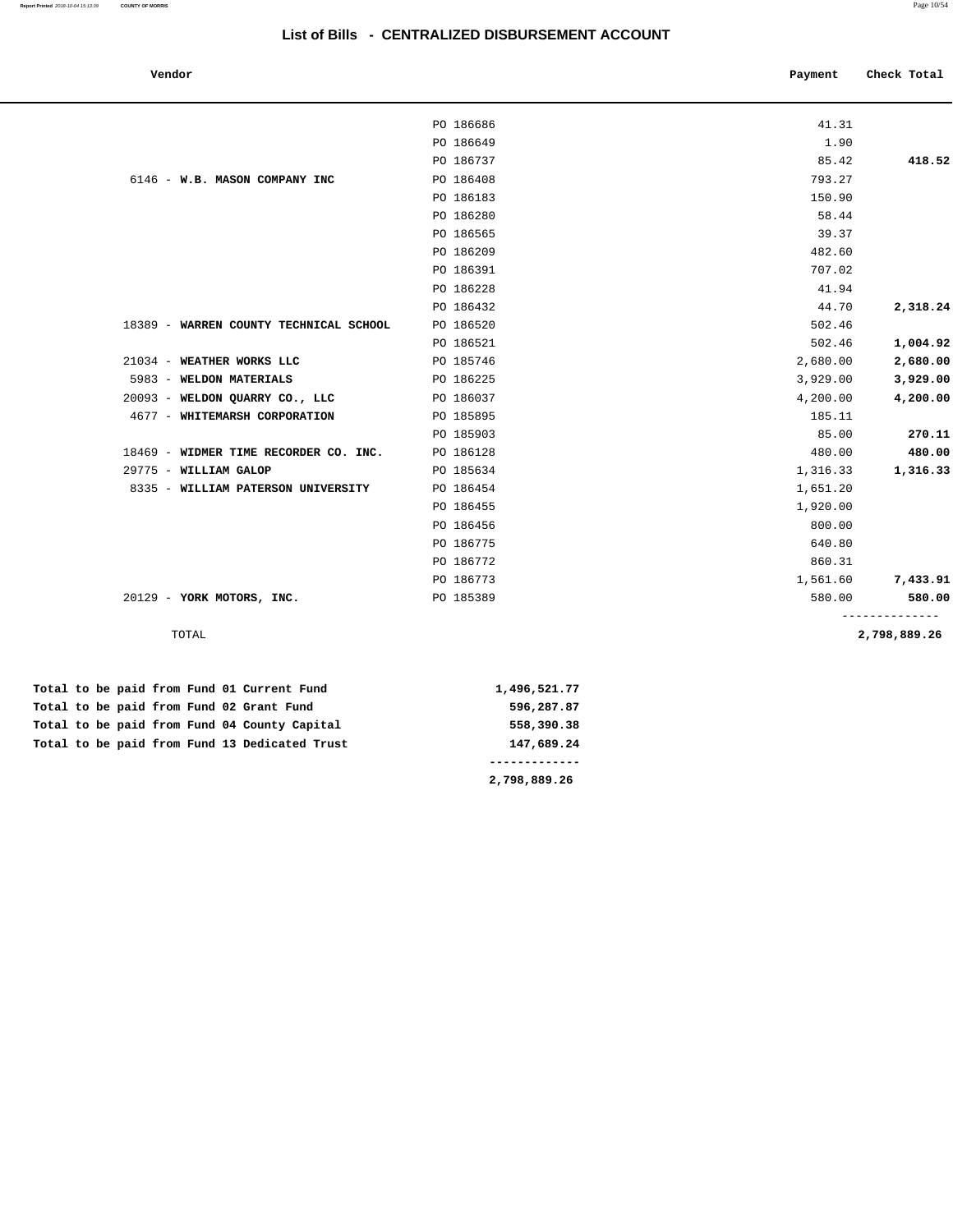**Report Printed** 2018-10-04 15:13:55 **COUNTY OF MORRIS** Page 11/54

# **List of Bills (Department/Account Detail) - CENTRALIZED DISBURSEMENT ACCOUNT**

| Account | <b>PO #</b> | Vendor<br>. | Description | Payment<br>___ | Account Total |
|---------|-------------|-------------|-------------|----------------|---------------|
|         |             |             |             |                |               |

#### **Current Fund**

# **County Administrator**

| 186973 COUNTY OF MORRIS                                  | 60.26             |              |
|----------------------------------------------------------|-------------------|--------------|
| 186973 COUNTY OF MORRIS                                  | 2.63              |              |
| $01 - 201 - 20 - 100100 - 068$<br>Postage & Metered Mail | TOTAL FOR ACCOUNT | 62.89        |
|                                                          |                   |              |
| 186540 JAMIE KLENETSKY FAY                               | 704.19            |              |
| 01-201-20-100100-082<br>Travel Expense                   | TOTAL FOR ACCOUNT | 704.19       |
| 185629 TABB INC.                                         | 112.00            |              |
| 01-201-20-100100-084<br>Other Outside Services           | TOTAL FOR ACCOUNT | 112.00       |
| 186051 DITSCHMAN/FLEMINGTON FORD                         | 30, 317.25        |              |
| 01-201-20-100100-167<br>Transportation Vehicles          | TOTAL FOR ACCOUNT | 30, 317.25   |
| 185774 HELRICK'S INC                                     | 693.75            |              |
| 185774 HELRICK'S INC                                     | 55.00             |              |
| 01-201-20-100100-258<br>Equipment                        | TOTAL FOR ACCOUNT | 748.75       |
|                                                          |                   | ============ |
| TOTAL for County Administrator                           |                   | 31,945.08    |

#### **Personnel**

| 186183 W.B. MASON COMPANY INC                        | 82.46             |        |
|------------------------------------------------------|-------------------|--------|
| 186183 W.B. MASON COMPANY INC                        | 1.80              |        |
| 186183 W.B. MASON COMPANY INC                        | 6.64              |        |
| 186183 W.B. MASON COMPANY INC                        | 40.80             |        |
| 186183 W.B. MASON COMPANY INC                        | 5.22              |        |
| 186183 W.B. MASON COMPANY INC                        | 13.98             |        |
| 01-201-20-105100-058<br>Office Supplies & Stationery | TOTAL FOR ACCOUNT | 150.90 |
|                                                      |                   |        |
| 186973 COUNTY OF MORRIS                              | 95.36             |        |
| 01-201-20-105100-068<br>Postage & Metered Mail       | TOTAL FOR ACCOUNT | 95.36  |
|                                                      |                   |        |
|                                                      |                   |        |
| TOTAL for Personnel                                  |                   | 246.26 |
|                                                      |                   |        |

#### **Board of Chosen Freeholders**

| 185758 NEW JERSEY ASSOCIATION OF COUNTIES            |                   | 11,117.00 |
|------------------------------------------------------|-------------------|-----------|
| Associations and Memberships<br>01-201-20-110100-023 | TOTAL FOR ACCOUNT | 11,117.00 |
| 186686 W.B. MASON COMPANY INC                        |                   | 14.49     |
| 186686 W.B. MASON COMPANY INC                        |                   | 26.82     |
| Office Supplies & Stationery<br>01-201-20-110100-058 | TOTAL FOR ACCOUNT | 41.31     |
| 186973 COUNTY OF MORRIS                              |                   | 66.82     |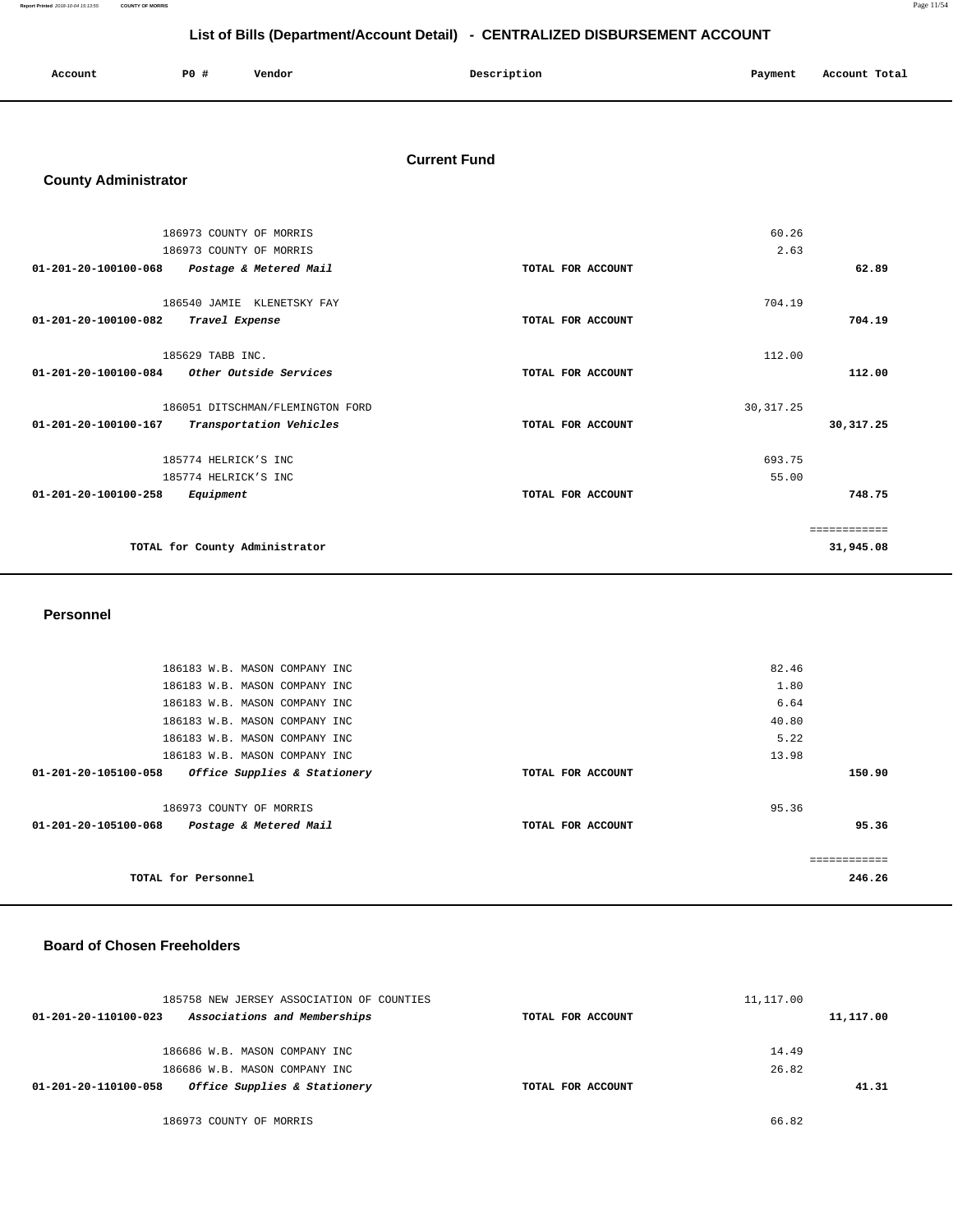| Account | P0 # | Vendor | Description | Payment | Account Total |
|---------|------|--------|-------------|---------|---------------|
|         |      |        |             |         |               |

#### **Board of Chosen Freeholders**

| 01-201-20-110100-068 Postage & Metered Mail    | TOTAL FOR ACCOUNT | 153.57       |
|------------------------------------------------|-------------------|--------------|
| 185769 MORRIS COUNTY CHAMBER OF                |                   | 120.00       |
| 186004 NEW JERSEY STATE                        |                   | 70.00        |
| 186003 MORRIS COUNTY CHAMBER OF                |                   | 60.00        |
| 186049 VILLAGE SUPER MARKET, INC.              |                   | 429.17       |
| 185840 VILLAGE SUPER MARKET, INC.              |                   | 307.33       |
| 186541 THOMAS J. MASTRANGELO                   |                   | 150.50       |
| 186541 THOMAS J. MASTRANGELO                   |                   | 29.95        |
| 186541 THOMAS J. MASTRANGELO                   |                   | 268.69       |
| 186541 THOMAS J. MASTRANGELO                   |                   | 55.00        |
| 186780 VILLAGE SUPER MARKET, INC.              |                   | 133.19       |
| 185772 VILLAGE SUPER MARKET, INC.              |                   | 184.56       |
| 186000 NJ STATE LEAGUE OF                      |                   | 60.00        |
| 01-201-20-110100-079<br>Special Projects       | TOTAL FOR ACCOUNT | 1,868.39     |
| 186007 REDRESS OFFICE MACHINES                 |                   | 90.00        |
| 01-201-20-110100-084<br>Other Outside Services | TOTAL FOR ACCOUNT | 90.00        |
|                                                |                   | ============ |
| TOTAL for Board of Chosen Freeholders          |                   | 13,270.27    |

#### **Clerk of the Board**

| 186546 DAILY RECORD<br>186692 DAILY RECORD |                   | 64.24<br>86.60 |
|--------------------------------------------|-------------------|----------------|
| Advertising<br>01-201-20-110105-022        | TOTAL FOR ACCOUNT | 150.84         |
| TOTAL for Clerk of the Board               |                   | 150.84         |

# **County Clerk**

| 185967 NJLM                                          | 55.00             |          |
|------------------------------------------------------|-------------------|----------|
| Associations and Memberships<br>01-201-20-120100-023 | TOTAL FOR ACCOUNT | 55.00    |
|                                                      |                   |          |
| 186394 THE TAB GROUP                                 | 10.70             |          |
| 186394 THE TAB GROUP                                 | 12.55             |          |
| Microfilming<br>01-201-20-120100-054                 | TOTAL FOR ACCOUNT | 23.25    |
|                                                      |                   |          |
| 185971 GILL ID SYSTEMS                               | 135.00            |          |
| 186391 W.B. MASON COMPANY INC                        | 707.02            |          |
| 01-201-20-120100-058<br>Office Supplies & Stationery | TOTAL FOR ACCOUNT | 842.02   |
|                                                      |                   |          |
| 186973 COUNTY OF MORRIS                              | 1,727.34          |          |
| 01-201-20-120100-068<br>Postage & Metered Mail       | TOTAL FOR ACCOUNT | 1,727.34 |
|                                                      |                   |          |
| 186723 MATT STEHR                                    | 6.90              |          |
| 01-201-20-120100-082<br>Travel Expense               | TOTAL FOR ACCOUNT | 6.90     |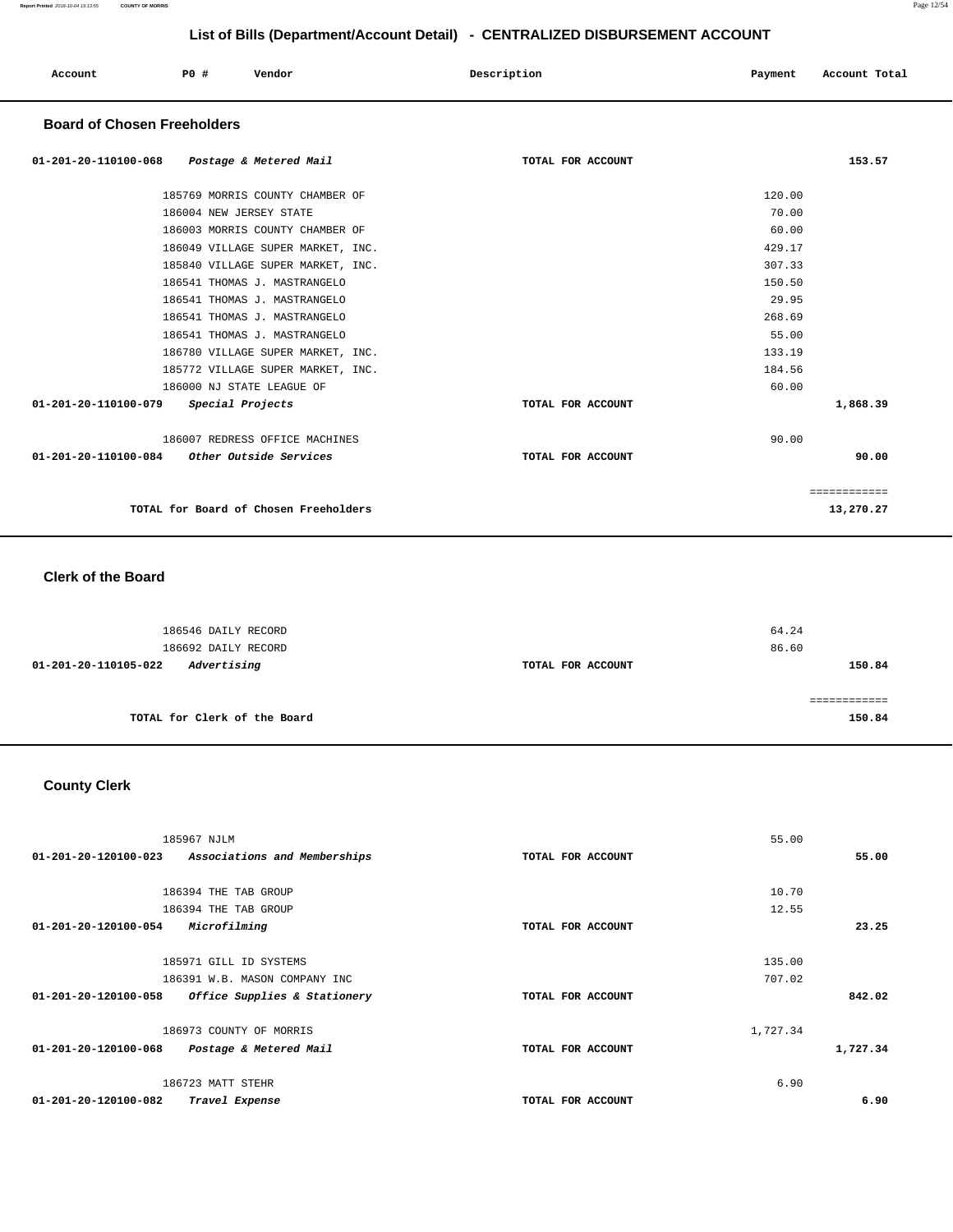| Account              | P0 #                   | Vendor                             | Description       | Payment | Account Total |
|----------------------|------------------------|------------------------------------|-------------------|---------|---------------|
| <b>County Clerk</b>  |                        |                                    |                   |         |               |
|                      |                        | 186395 W.B. MASON COMPANY INC      |                   | 1.01    |               |
|                      |                        | 186395 W.B. MASON COMPANY INC      |                   | 8.94    |               |
|                      |                        | 186406 W.B. MASON COMPANY INC      |                   | 111.75  |               |
| 01-201-20-120100-095 |                        | Other Administrative Supplies      | TOTAL FOR ACCOUNT |         | 144.05        |
|                      |                        | 185733 MC LEAGUE OF MUNICIPALITIES |                   | 100.00  |               |
|                      | 186717 ANN F. GROSSI   |                                    |                   | 71.47   |               |
|                      | 186717 ANN F. GROSSI   |                                    |                   | 24.55   |               |
| 01-201-20-120100-185 | Food                   |                                    | TOTAL FOR ACCOUNT |         | 196.02        |
|                      |                        |                                    |                   |         | ------------  |
|                      | TOTAL for County Clerk |                                    |                   |         | 2,994.58      |

### **County Board of Elections**

| 185517 U-LINE SHIPPING SUPPLY                       |                   | 199.00 |                          |
|-----------------------------------------------------|-------------------|--------|--------------------------|
| 185517 U-LINE SHIPPING SUPPLY                       |                   | 51.00  |                          |
| 185517 U-LINE SHIPPING SUPPLY                       |                   | 35.16  |                          |
| 186128 WIDMER TIME RECORDER CO. INC.                |                   | 480.00 |                          |
| $01-201-20-121100-039$ Education Schools & Training | TOTAL FOR ACCOUNT |        | 765.16                   |
|                                                     |                   |        |                          |
| 186973 COUNTY OF MORRIS                             |                   | 472.19 |                          |
| 01-201-20-121100-068 Postage & Metered Mail         | TOTAL FOR ACCOUNT |        | 472.19                   |
| 186557 MICHAEL SCARNEO                              |                   | 75.00  |                          |
| 186557 MICHAEL SCARNEO                              |                   | 75.00  |                          |
| 186557 MICHAEL SCARNEO                              |                   | 75.00  |                          |
| 186557 MICHAEL SCARNEO                              |                   | 75.00  |                          |
| 186557 MICHAEL SCARNEO                              |                   | 70.00  |                          |
| 186557 MICHAEL SCARNEO                              |                   | 75.00  |                          |
| 186557 MICHAEL SCARNEO                              |                   | 75.00  |                          |
| 186557 MICHAEL SCARNEO                              |                   | 75.00  |                          |
| 186557 MICHAEL SCARNEO                              |                   | 75.00  |                          |
| 186557 MICHAEL SCARNEO                              |                   | 70.00  |                          |
| 186733 PHYLLIS COPPOLA                              |                   | 60.00  |                          |
| 186733 PHYLLIS COPPOLA                              |                   | 60.00  |                          |
| 186733 PHYLLIS COPPOLA                              |                   | 60.00  |                          |
| 186733 PHYLLIS COPPOLA                              |                   | 60.00  |                          |
| 186733 PHYLLIS COPPOLA                              |                   | 60.00  |                          |
| 186733 PHYLLIS COPPOLA                              |                   | 60.00  |                          |
| 186733 PHYLLIS COPPOLA                              |                   | 60.00  |                          |
| 185842 CDW GOVERNMENT                               |                   | 873.08 |                          |
| 01-201-20-121100-096 Election Officer               | TOTAL FOR ACCOUNT |        | 2,033.08                 |
|                                                     |                   |        |                          |
| TOTAL for County Board of Elections                 |                   |        | ============<br>3,270.43 |
|                                                     |                   |        |                          |

### **Superintendent of Elections**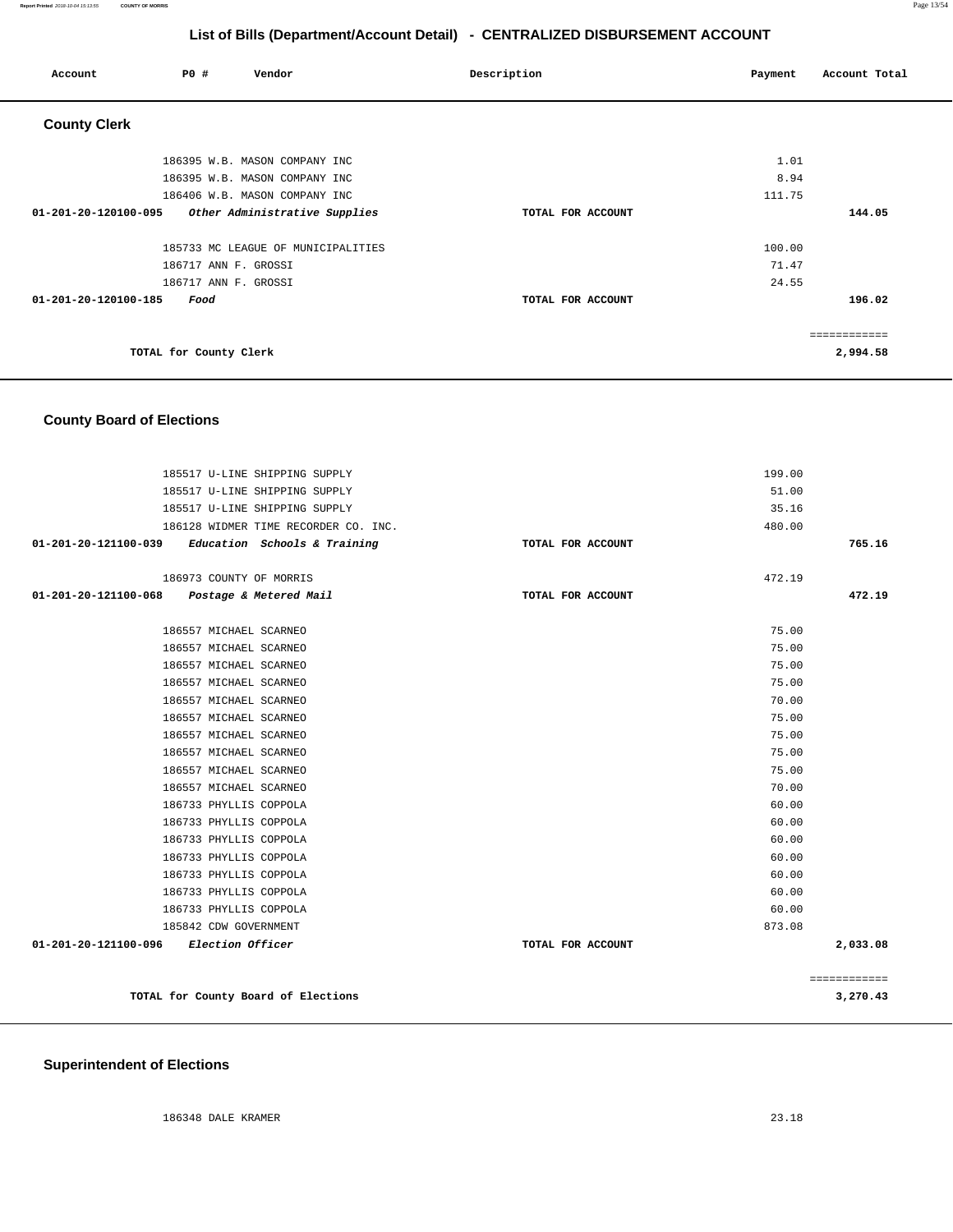**Report Printed** 2018-10-04 15:13:55 **COUNTY OF MORRIS** Page 14/54

# **List of Bills (Department/Account Detail) - CENTRALIZED DISBURSEMENT ACCOUNT**

| Account                                          | PO#                     | Vendor                                | Description       | Payment  | Account Total |
|--------------------------------------------------|-------------------------|---------------------------------------|-------------------|----------|---------------|
| <b>Superintendent of Elections</b>               |                         |                                       |                   |          |               |
| 01-201-20-121105-057 National Voter Registration |                         |                                       | TOTAL FOR ACCOUNT |          | 3,623.18      |
|                                                  | 186973 COUNTY OF MORRIS |                                       |                   | 1,772.58 |               |
| $01 - 201 - 20 - 121105 - 068$                   |                         | Postage & Metered Mail                | TOTAL FOR ACCOUNT |          | 1,772.58      |
|                                                  | 182299 TYDENBROOKS      |                                       |                   | 2,058.00 |               |
|                                                  |                         | 185356 BATTERIES PLUS BULBS           |                   | 85.95    |               |
|                                                  |                         | 185356 BATTERIES PLUS BULBS           |                   | 1,823.75 |               |
|                                                  |                         | 185512 U-LINE SHIPPING SUPPLY         |                   | 140.00   |               |
|                                                  |                         | 185512 U-LINE SHIPPING SUPPLY         |                   | 59.40    |               |
|                                                  |                         | 185512 U-LINE SHIPPING SUPPLY         |                   | 30.00    |               |
|                                                  |                         | 185512 U-LINE SHIPPING SUPPLY         |                   | 36.14    |               |
| 01-201-20-121105-104                             |                         | Electronic Voting Machine             | TOTAL FOR ACCOUNT |          | 4,233.24      |
|                                                  |                         |                                       |                   |          | ============  |
|                                                  |                         | TOTAL for Superintendent of Elections |                   |          | 9,629.00      |

# **County Elections (Cty Clerk)**

|                                         | 185966 W.B. MASON COMPANY INC                     |                   | 1,656.72  |              |
|-----------------------------------------|---------------------------------------------------|-------------------|-----------|--------------|
|                                         | 01-201-20-121110-058 Office Supplies & Stationery | TOTAL FOR ACCOUNT |           | 1,656.72     |
|                                         | 186973 COUNTY OF MORRIS                           |                   | 15,911.62 |              |
|                                         | 01-201-20-121110-068 Postage & Metered Mail       | TOTAL FOR ACCOUNT |           | 15,911.62    |
|                                         |                                                   |                   |           |              |
|                                         | 186390 ELECTION GRAPHICS, INC.                    |                   | 6,214.49  |              |
| $01 - 201 - 20 - 121110 - 069$ Printing |                                                   | TOTAL FOR ACCOUNT |           | 6,214.49     |
|                                         | 186722 DIANA NATAL                                |                   | 20.00     |              |
|                                         | 186724 LAUREN ESPOSITO                            |                   | 20.00     |              |
|                                         | 186718 NATASHA JACKSON                            |                   | 13.50     |              |
|                                         | 186728 MAUREEN GRIECO                             |                   | 11.73     |              |
|                                         | 186730 SARA MOJICA                                |                   | 7.50      |              |
|                                         | 186726 LORI CONDON                                |                   | 11.50     |              |
|                                         | 186731 JANET MAC OUEEN                            |                   | 15.43     |              |
|                                         | 186721 ANNA MCMAHON                               |                   | 17.50     |              |
|                                         | 186725 LAURA ROBERTS                              |                   | 7.00      |              |
|                                         | 186727 BERNADINE J REA                            |                   | 11.73     |              |
|                                         | 186729 SHARON KING                                |                   | 11.20     |              |
|                                         | 186736 DENISE GWYN                                |                   | 20.00     |              |
|                                         | 186717 ANN F. GROSSI                              |                   | 190.00    |              |
|                                         | 186717 ANN F. GROSSI                              |                   | 38.58     |              |
|                                         | 186717 ANN F. GROSSI                              |                   | 12.57     |              |
| 01-201-20-121110-185                    | Food                                              | TOTAL FOR ACCOUNT |           | 408.24       |
|                                         | 184865 PITNEY BOWES CREDIT CORP                   |                   | 516.42    |              |
| 01-201-20-121110-259 Equipment Rental   |                                                   | TOTAL FOR ACCOUNT |           | 516.42       |
|                                         |                                                   |                   |           | ============ |
|                                         | TOTAL for County Elections (Cty Clerk)            |                   |           | 24,707.49    |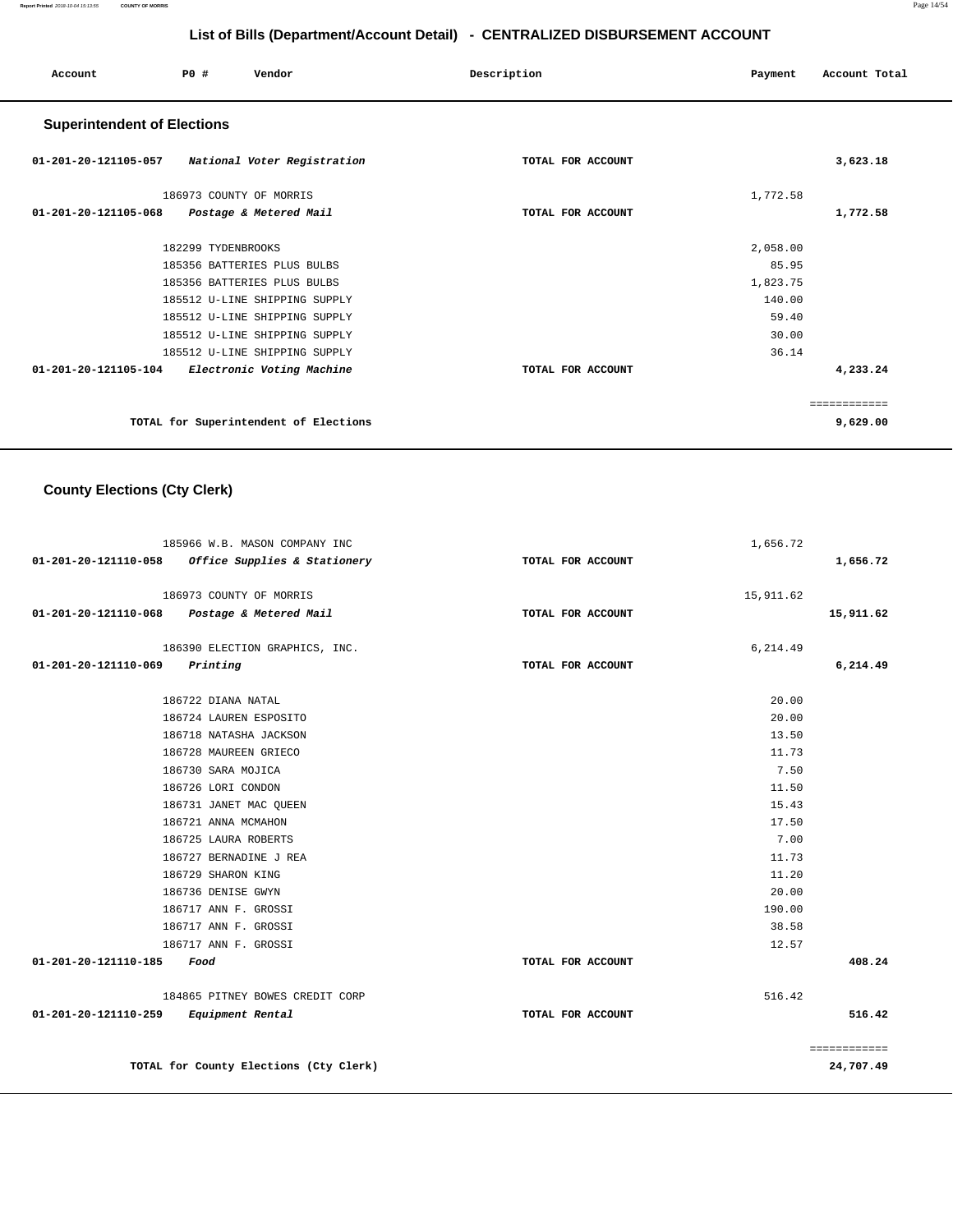| Account              | P0 #                       | Vendor                          | Description       | Payment  | Account Total |
|----------------------|----------------------------|---------------------------------|-------------------|----------|---------------|
|                      |                            |                                 |                   |          |               |
|                      | 186973 COUNTY OF MORRIS    |                                 |                   | 210.43   |               |
| 01-201-20-130100-068 |                            | Postage & Metered Mail          | TOTAL FOR ACCOUNT |          | 210.43        |
|                      | 186236 CRYSTAL SPRINGS     |                                 |                   | 0.99     |               |
| 01-201-20-130100-084 |                            | <i>Other Outside Services</i>   | TOTAL FOR ACCOUNT |          | 0.99          |
|                      | 186235 RICOH USA, INC.     |                                 |                   | 1,199.66 |               |
| 01-201-20-130100-164 |                            | <i>Office Machines - Rental</i> | TOTAL FOR ACCOUNT |          | 1,199.66      |
|                      |                            |                                 |                   |          | ------------  |
|                      | TOTAL for County Treasurer |                                 |                   |          | 1,411.08      |

# **Purchasing Division**

| 186973 COUNTY OF MORRIS                               |                   | 186.36     |
|-------------------------------------------------------|-------------------|------------|
| 01-201-20-130105-068<br>Postage & Metered Mail        | TOTAL FOR ACCOUNT | 186.36     |
|                                                       |                   |            |
| 186737 W.B. MASON COMPANY INC                         |                   | 41.77      |
| 186737 W.B. MASON COMPANY INC                         |                   | 9.51       |
| 186737 W.B. MASON COMPANY INC                         |                   | 24.98      |
| 186737 W.B. MASON COMPANY INC                         |                   | 9.16       |
| Other Administrative Supplies<br>01-201-20-130105-095 | TOTAL FOR ACCOUNT | 85.42      |
|                                                       |                   |            |
|                                                       |                   | eeeeeeeeee |
| TOTAL for Purchasing Division                         |                   | 271.78     |
|                                                       |                   |            |

### **Office Services**

| 186236 CRYSTAL SPRINGS                               | 0.99              |          |
|------------------------------------------------------|-------------------|----------|
| Office Supplies & Stationery<br>01-201-20-130110-058 | TOTAL FOR ACCOUNT | 0.99     |
| 185695 NEOPOST USA INC.                              | 3,510.00          |          |
| Office Machines - Rental<br>01-201-20-130110-164     | TOTAL FOR ACCOUNT | 3,510.00 |
|                                                      |                   |          |
| TOTAL for Office Services                            |                   | 3,510.99 |

# **Information Technology Div**

| 185642 W.B. MASON COMPANY INC<br>Office Supplies & Stationery<br>01-201-20-140100-058 | TOTAL FOR ACCOUNT | 44.76<br>44.76 |
|---------------------------------------------------------------------------------------|-------------------|----------------|
| 185075 UNITED PARCEL SERVICE                                                          |                   | 22.50          |
| 186973 COUNTY OF MORRIS                                                               |                   | 5.39           |
| Postage & Metered Mail<br>01-201-20-140100-068                                        | TOTAL FOR ACCOUNT | 27.89          |
| 186402 CITYSIDE ARCHIVES, LLC                                                         |                   | 4,330.07       |
| Records Managment Services<br>01-201-20-140100-073                                    | TOTAL FOR ACCOUNT | 4,330.07       |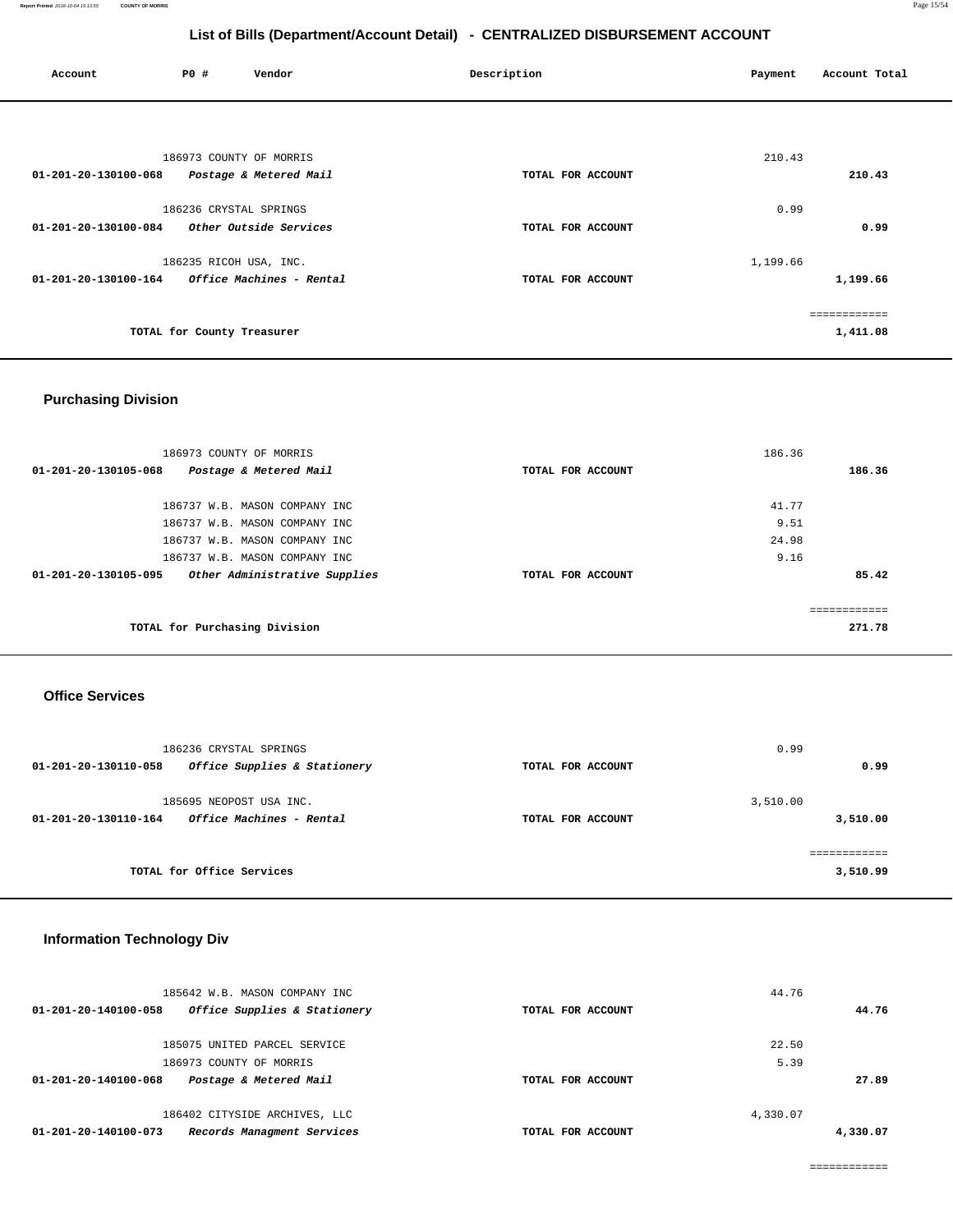| Account                           | PO# | Vendor | Description | Payment | Account Total |
|-----------------------------------|-----|--------|-------------|---------|---------------|
| <b>Information Technology Div</b> |     |        |             |         |               |

**TOTAL for Information Technology Div 4,402.72** 

### **County Board of Taxation**

| 185119 MICROSYSTEMS-NJ COM, LLC                           | 8,000.00          |           |
|-----------------------------------------------------------|-------------------|-----------|
| 185119 MICROSYSTEMS-NJ COM, LLC                           | 8,000.00          |           |
| 185119 MICROSYSTEMS-NJ COM, LLC                           | 8,000.00          |           |
| 01-201-20-150100-040<br>Electronic Data Processing        | TOTAL FOR ACCOUNT | 24,000.00 |
| 186973 COUNTY OF MORRIS                                   | 67.59             |           |
| 01-201-20-150100-068<br>Postage & Metered Mail            | TOTAL FOR ACCOUNT | 67.59     |
| 185119 MICROSYSTEMS-NJ COM, LLC                           | 8,000.00          |           |
| 01-203-20-150100-040<br>(2017) Electronic Data Processing | TOTAL FOR ACCOUNT | 8,000.00  |
|                                                           |                   |           |
| TOTAL for County Board of Taxation                        |                   | 32,067.59 |

### **County Counsel**

| 186550 SULLIVAN AND GRABER                                       | 2,724.00                    |              |
|------------------------------------------------------------------|-----------------------------|--------------|
| 186583 RIKER, DANZIG, SCHERER, HYLAND &                          | 910.00                      |              |
| 186544 CARMAGNOLA & RITARDI LLC                                  | 140.00                      |              |
| 186543 CLEARY GIACOBBE ALFIERI &                                 | 2,926.00                    |              |
| 186543 CLEARY GIACOBBE ALFIERI &                                 | 84.00                       |              |
| 186543 CLEARY GIACOBBE ALFIERI &                                 | 14,736.00                   |              |
| 01-201-20-155100-051<br>Legal                                    | TOTAL FOR ACCOUNT           | 21,520.00    |
|                                                                  |                             |              |
| 186973 COUNTY OF MORRIS                                          | 5.60                        |              |
| 01-201-20-155100-068<br>Postage & Metered Mail                   | TOTAL FOR ACCOUNT           | 5.60         |
| 186787 RANDALL W. BUSH<br>01-201-20-155100-082<br>Travel Expense | 234.09<br>TOTAL FOR ACCOUNT | 234.09       |
|                                                                  |                             | ============ |
| TOTAL for County Counsel                                         |                             | 21,759.69    |

### **County Surrogate**

| 268.23<br>186973 COUNTY OF MORRIS                                                                                   |        |
|---------------------------------------------------------------------------------------------------------------------|--------|
| 59.44<br>186584 W.B. MASON COMPANY INC<br>Office Supplies & Stationery<br>01-201-20-160100-058<br>TOTAL FOR ACCOUNT | 59.44  |
| 587.56<br>181645 THOMSON REUTER-WEST<br>01-201-20-160100-050<br>Law Books<br>TOTAL FOR ACCOUNT                      | 587.56 |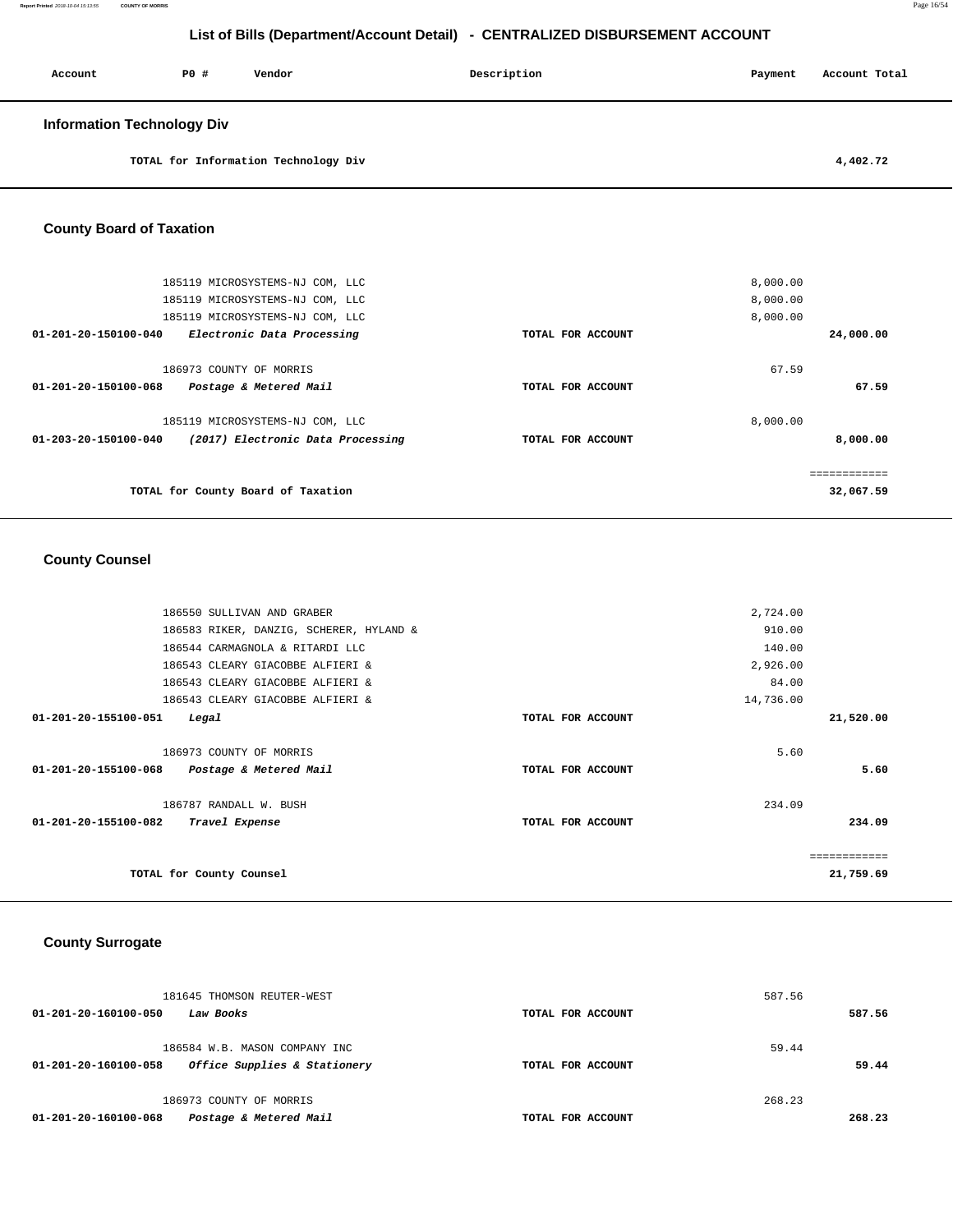**Report Printed** 2018-10-04 15:13:55 **COUNTY OF MORRIS** Page 17/54

# **List of Bills (Department/Account Detail) - CENTRALIZED DISBURSEMENT ACCOUNT**

| Account                 | PO#                        | Vendor                        | Description |                   | Payment | Account Total          |
|-------------------------|----------------------------|-------------------------------|-------------|-------------------|---------|------------------------|
| <b>County Surrogate</b> |                            |                               |             |                   |         |                        |
| 01-201-20-160100-095    |                            | Other Administrative Supplies |             | TOTAL FOR ACCOUNT |         | 32.97                  |
|                         | TOTAL for County Surrogate |                               |             |                   |         | ============<br>948.20 |

# **Engineering**

| 186343 JOSEPH RUSSO                               |                               | 425.00            |              |
|---------------------------------------------------|-------------------------------|-------------------|--------------|
| 01-201-20-165100-039                              | Education, Schools & Training | TOTAL FOR ACCOUNT | 425.00       |
|                                                   |                               |                   |              |
| 186973 COUNTY OF MORRIS                           |                               | 25.83             |              |
| 186973 COUNTY OF MORRIS                           |                               | 16.08             |              |
| 01-201-20-165100-068 Postage & Metered Mail       |                               | TOTAL FOR ACCOUNT | 41.91        |
|                                                   |                               |                   |              |
| 186467 MEGHAN PACCIONE                            |                               | 8.50              |              |
| 186467 MEGHAN PACCIONE                            |                               | 15.00             |              |
| 186467 MEGHAN PACCIONE                            |                               | 15.00             |              |
| 186467 MEGHAN PACCIONE                            |                               | 12.29             |              |
| 186467 MEGHAN PACCIONE                            |                               | 7.11              |              |
| 186467 MEGHAN PACCIONE                            |                               | 10.85             |              |
| 186467 MEGHAN PACCIONE                            |                               | 8.68              |              |
| 186467 MEGHAN PACCIONE                            |                               | 21.46             |              |
| 186343 JOSEPH RUSSO                               |                               | 24.99             |              |
| 186343 JOSEPH RUSSO                               |                               | 15.00             |              |
| 186343 JOSEPH RUSSO                               |                               | 26.07             |              |
| 186343 JOSEPH RUSSO                               |                               | 25.69             |              |
| 186343 JOSEPH RUSSO                               |                               | 15.00             |              |
| 186343 JOSEPH RUSSO                               |                               | 18.72             |              |
| 186343 JOSEPH RUSSO                               |                               | 42.42             |              |
| 186343 JOSEPH RUSSO                               |                               | 25.30             |              |
| 186343 JOSEPH RUSSO                               |                               | 15.00             |              |
| 186343 JOSEPH RUSSO                               |                               | 36.50             |              |
| 186343 JOSEPH RUSSO                               |                               | 11.30             |              |
| 186343 JOSEPH RUSSO                               |                               | 15.92             |              |
| 186343 JOSEPH RUSSO                               |                               | 34.06             |              |
| 186343 JOSEPH RUSSO                               |                               | 15.00             |              |
| 186343 JOSEPH RUSSO                               |                               | 21.07             |              |
| 186343 JOSEPH RUSSO                               |                               | 19.00             |              |
| 01-201-20-165100-082<br>Travel Expense            |                               | TOTAL FOR ACCOUNT | 459.93       |
|                                                   |                               |                   |              |
| 186468 ANDREW CHLOPIK                             |                               | 139.99            |              |
| 01-201-20-165100-207 Uniform & Clothing Allowance |                               | TOTAL FOR ACCOUNT | 139.99       |
|                                                   |                               |                   |              |
|                                                   |                               |                   | ============ |
| TOTAL for Engineering                             |                               |                   | 1,066.83     |
|                                                   |                               |                   |              |

**Heritage Commission** 

186973 COUNTY OF MORRIS 7.25

 **01-201-20-175100-068 Postage & Metered Mail TOTAL FOR ACCOUNT 7.25**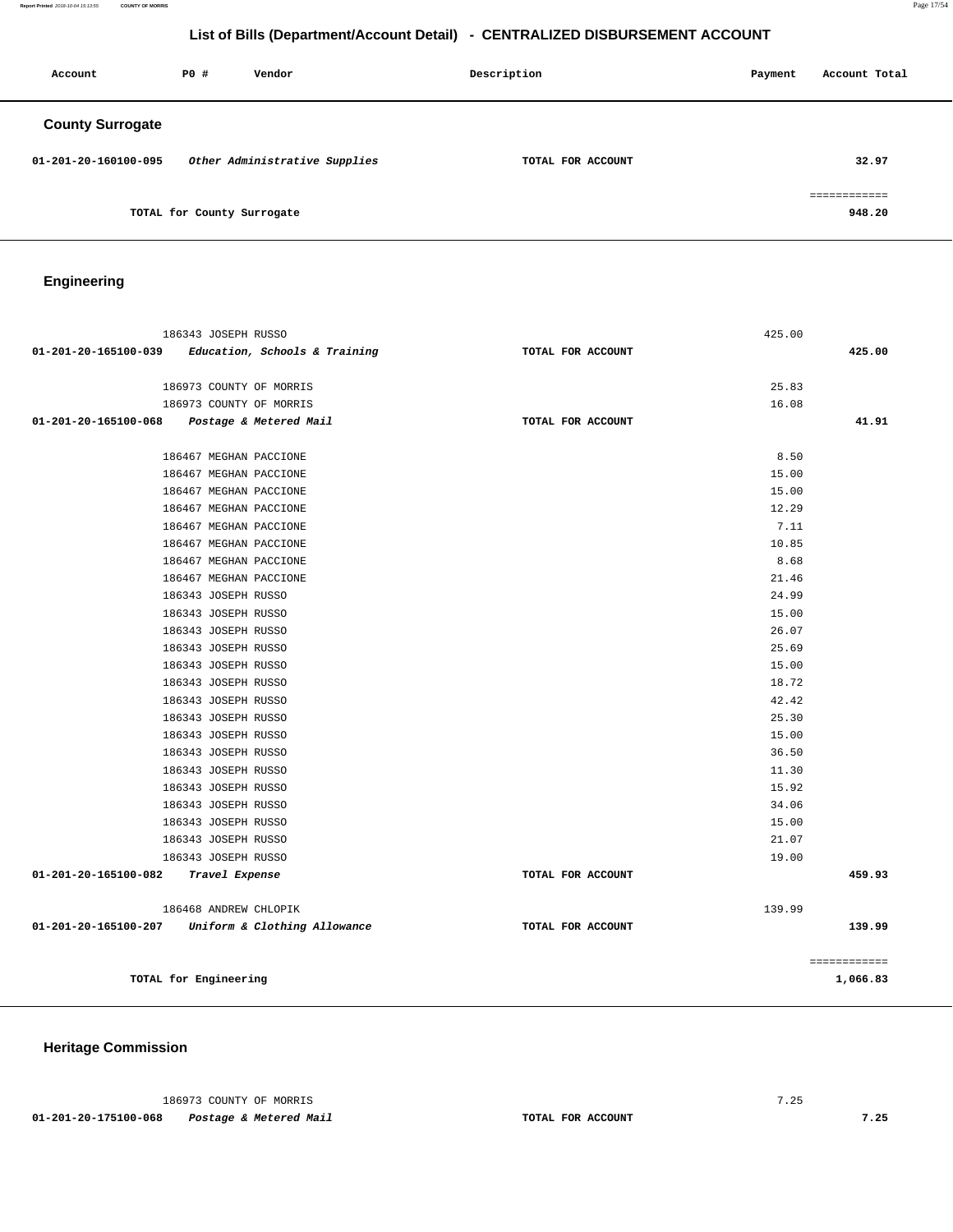**Report Printed** 2018-10-04 15:13:55 **COUNTY OF MORRIS** Page 18/54

# **List of Bills (Department/Account Detail) - CENTRALIZED DISBURSEMENT ACCOUNT**

| Account                    | P0 # | Vendor                        | Description       | Payment  | Account Total |
|----------------------------|------|-------------------------------|-------------------|----------|---------------|
| <b>Heritage Commission</b> |      |                               |                   |          |               |
|                            |      | 185016 4 IMPRINT INC.         |                   | 73.58    |               |
|                            |      | 185016 4 IMPRINT INC.         |                   | 73.58    |               |
|                            |      | 185016 4 IMPRINT INC.         |                   | 36.79    |               |
|                            |      | 185016 4 IMPRINT INC.         |                   | 36.79    |               |
|                            |      | 185016 4 IMPRINT INC.         |                   | 35.00    |               |
|                            |      | 185016 4 IMPRINT INC.         |                   | $-29.25$ |               |
|                            |      | 185016 4 IMPRINT INC.         |                   | 8.19     |               |
| 01-201-20-175100-079       |      | Special Projects              | TOTAL FOR ACCOUNT |          | 271.47        |
|                            |      |                               |                   |          | ============  |
|                            |      | TOTAL for Heritage Commission |                   |          | 278.72        |

### **Planning Board**

|                      | 185659 CRYSTAL SPRINGS       |                   | 17.50 |       |
|----------------------|------------------------------|-------------------|-------|-------|
|                      | 185659 CRYSTAL SPRINGS       |                   | 0.99  |       |
| 01-201-20-180100-058 | Office Supplies & Stationery | TOTAL FOR ACCOUNT |       | 18.49 |
|                      |                              |                   |       |       |
|                      | 186973 COUNTY OF MORRIS      |                   | 56.81 |       |
| 01-201-20-180100-068 | Postage & Metered Mail       | TOTAL FOR ACCOUNT |       | 56.81 |
|                      |                              |                   |       |       |
|                      |                              |                   |       |       |
|                      | TOTAL for Planning Board     |                   |       | 75.30 |
|                      |                              |                   |       |       |

# **County Weights & Measures**

| 184898 FEDERICO ESAZA                               |                   | 125.00       |
|-----------------------------------------------------|-------------------|--------------|
| 184906 SAMUEL MENDEZ                                |                   | 125.00       |
| $01-201-22-201100-039$ Education Schools & Training | TOTAL FOR ACCOUNT | 250.00       |
|                                                     |                   |              |
| 186973 COUNTY OF MORRIS                             |                   | 3.29         |
| 01-201-22-201100-068 Postage & Metered Mail         | TOTAL FOR ACCOUNT | 3.29         |
| 186367 JERSEY CENTRAL POWER & LIGHT                 |                   | 962.69       |
| 01-201-22-201100-137<br>Electricity                 | TOTAL FOR ACCOUNT | 962.69       |
| 185271 AMERICAN CASTING &                           |                   | 220.00       |
| 185271 AMERICAN CASTING &                           |                   | 324.00       |
| 185271 AMERICAN CASTING &                           |                   | 16.00        |
| 179607 GRAINGER                                     |                   | 338.92       |
| 179607 GRAINGER                                     |                   | $-14.01$     |
| 179607 GRAINGER                                     |                   | $-8.64$      |
| 184907 BERKLEY VARITRONICS SYSTEMS                  |                   | 1,990.00     |
| 184907 BERKLEY VARITRONICS SYSTEMS                  |                   | 35.00        |
| 185709 GRAINGER                                     |                   | 60.53        |
| 01-201-22-201100-258<br>Equipment                   | TOTAL FOR ACCOUNT | 2,961.80     |
|                                                     |                   | ============ |
| TOTAL for County Weights & Measures                 |                   | 4,177.78     |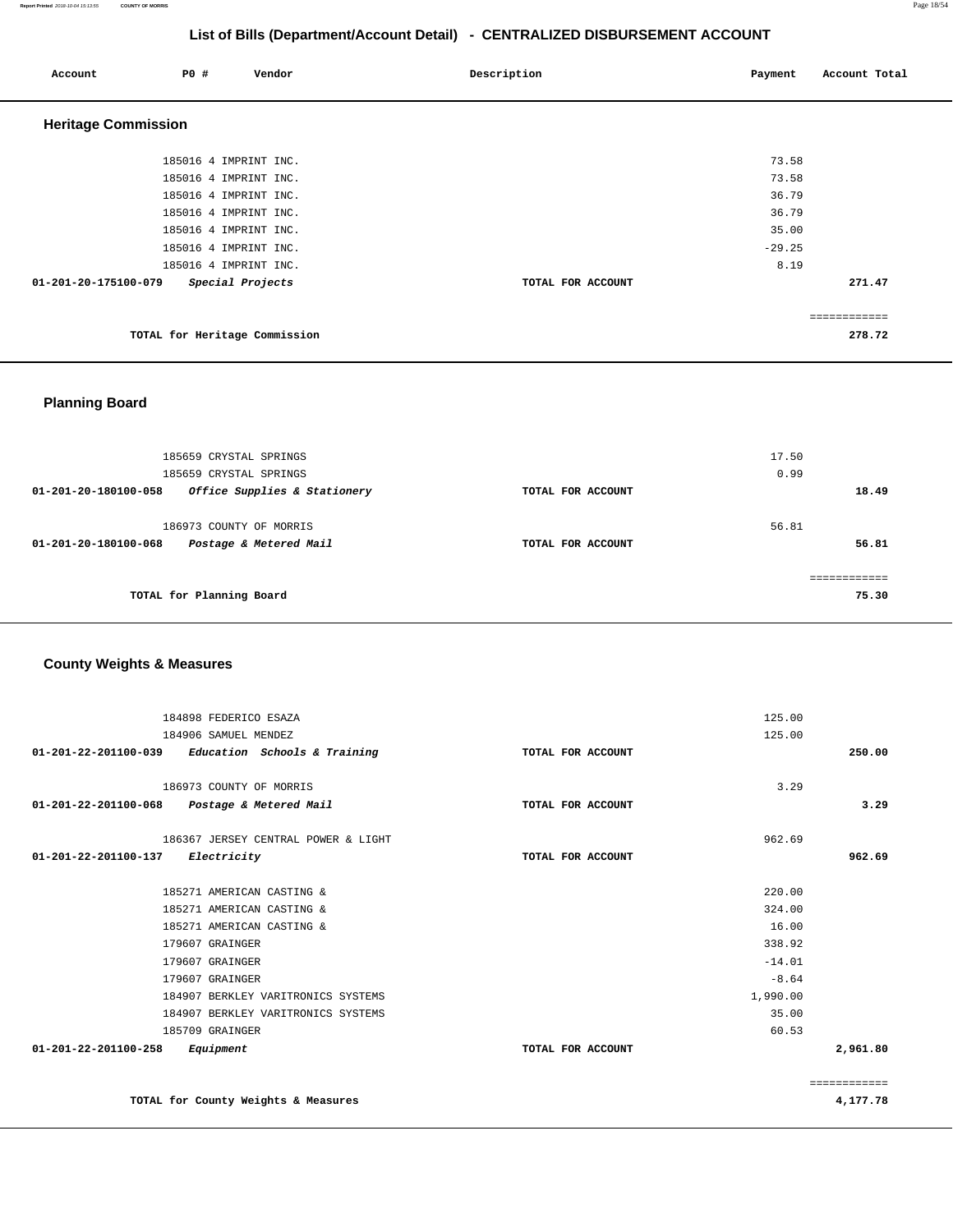| Account                        | <b>PO #</b>                                | Vendor                                                                         | Description       | Payment              | Account Total |
|--------------------------------|--------------------------------------------|--------------------------------------------------------------------------------|-------------------|----------------------|---------------|
|                                |                                            |                                                                                |                   |                      |               |
|                                | 183104 HELEN PHELAN                        | 183973 DELTA DENTAL INSURANCE COMPANY                                          |                   | 629.40<br>13,200.81  |               |
|                                |                                            | 183973 DELTA DENTAL INSURANCE COMPANY<br>183973 DELTA DENTAL INSURANCE COMPANY |                   | 328.86<br>91.44      |               |
|                                |                                            | 183973 DELTA DENTAL INSURANCE COMPANY<br>183973 DELTA DENTAL INSURANCE COMPANY |                   | 328.80<br>210.09     |               |
|                                | 182717 ANGELA J JOSEPH                     | 183973 DELTA DENTAL INSURANCE COMPANY                                          |                   | 27.27<br>804.00      |               |
|                                | 182787 IRVING WEISS<br>182709 JERRY JENSEN |                                                                                |                   | 1,258.80<br>1,125.00 |               |
| $01 - 201 - 23 - 220100 - 090$ | 186110 FEROL DRUST<br>186470 JEAN FRANCIS  | Employee Group Insurance Expenditures                                          | TOTAL FOR ACCOUNT | 349.20<br>792.00     | 19,145.67     |
|                                |                                            |                                                                                |                   |                      | ============  |
|                                |                                            | TOTAL for Employee Group Insurance                                             |                   |                      | 19,145.67     |

# **Office of Emergency Management**

| 186534 VERIZON WIRELESS                                         |                   | 80.04    |          |
|-----------------------------------------------------------------|-------------------|----------|----------|
| 01-201-25-252100-031<br>Cellular Phones/Pagers                  | TOTAL FOR ACCOUNT |          | 80.04    |
|                                                                 |                   |          |          |
| 183644 COFFEE LOVERS COFFEE SERVICE                             |                   | 205.99   |          |
| 186321 W.B. MASON COMPANY INC                                   |                   | 62.82    |          |
| 01-201-25-252100-058<br>Office Supplies & Stationery            | TOTAL FOR ACCOUNT |          | 268.81   |
| 186562 LEDGEWOOD POWER SPORTS INC                               |                   | 63.99    |          |
| $01 - 201 - 25 - 252100 - 059$<br>Other General Expenses        | TOTAL FOR ACCOUNT |          | 63.99    |
| 186973 COUNTY OF MORRIS                                         |                   | 0.94     |          |
| $01 - 201 - 25 - 252100 - 068$<br>Postage & Metered Mail        | TOTAL FOR ACCOUNT |          | 0.94     |
| 185871 DM MEDICAL BILLINGS, LLC                                 |                   | 1,874.83 |          |
| $01 - 201 - 25 - 252100 - 091$<br>Program Expend-Matching Share | TOTAL FOR ACCOUNT |          | 1,874.83 |
|                                                                 |                   |          |          |
| TOTAL for Office of Emergency Management                        |                   |          | 2,288.61 |
|                                                                 |                   |          |          |

#### **Communications Center**

| 185182 AWARENESS PROTECTIVE<br>185166 CALEA          |                   | 1,750.00<br>65.00 |          |
|------------------------------------------------------|-------------------|-------------------|----------|
| Education Schools & Training<br>01-201-25-252105-039 | TOTAL FOR ACCOUNT |                   | 1,815.00 |
| 186119 W.B. MASON COMPANY INC                        |                   | 501.87            |          |
| 01-201-25-252105-058<br>Office Supplies & Stationery | TOTAL FOR ACCOUNT |                   | 501.87   |
| 186973 COUNTY OF MORRIS                              |                   | 7.05              |          |
| Postage & Metered Mail<br>01-201-25-252105-068       | TOTAL FOR ACCOUNT |                   | 7.05     |
| 185159 NORTHEAST COMMUNICATIONS, INC.                |                   | 290.00            |          |
| 01-201-25-252105-072<br>Radio Repairs                | TOTAL FOR ACCOUNT |                   | 290.00   |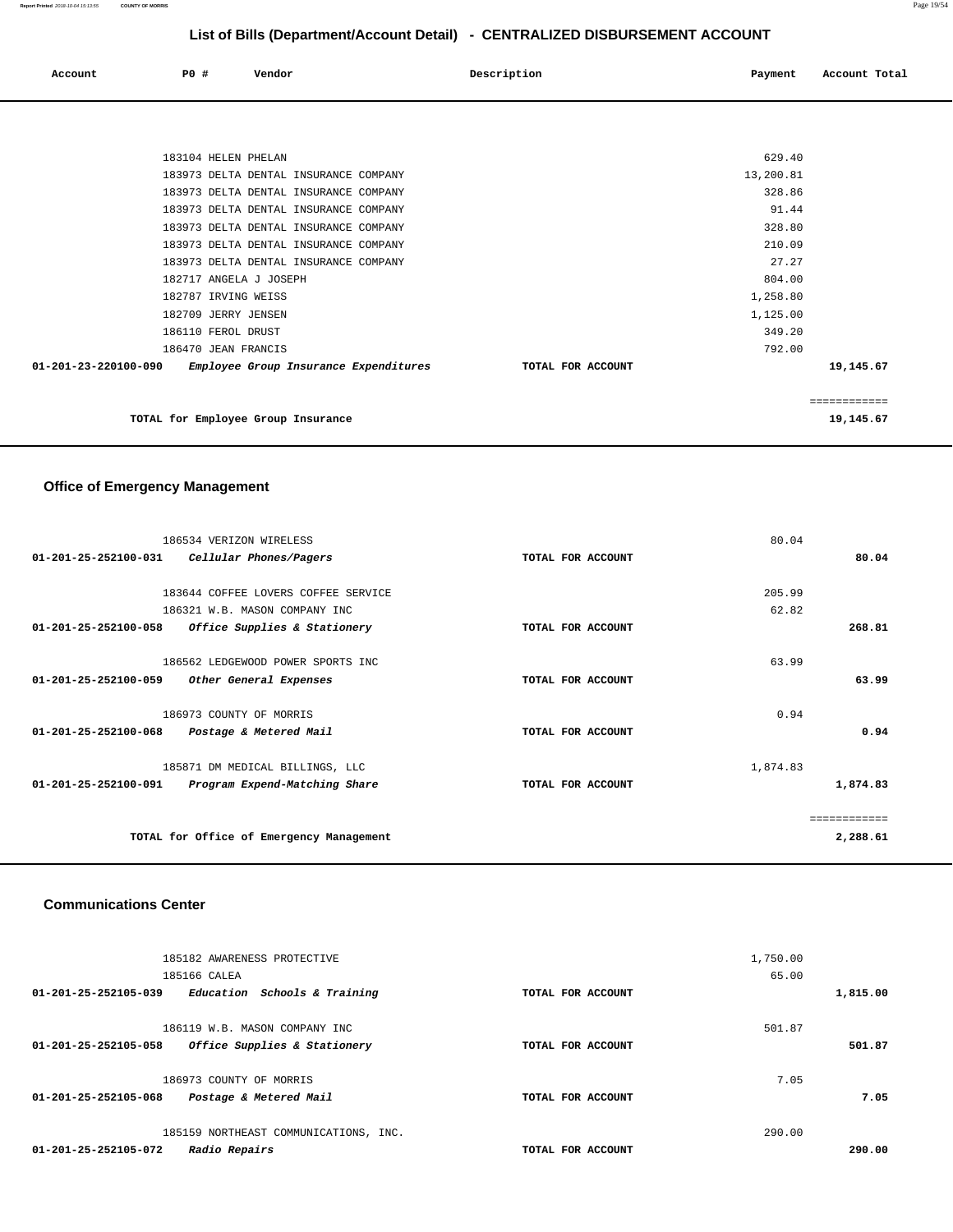**Report Printed** 2018-10-04 15:13:55 **COUNTY OF MORRIS** Page 20/54

# **List of Bills (Department/Account Detail) - CENTRALIZED DISBURSEMENT ACCOUNT**

| Account                      | PO#         | Vendor                                | Description       | Payment  | Account Total |
|------------------------------|-------------|---------------------------------------|-------------------|----------|---------------|
| <b>Communications Center</b> |             |                                       |                   |          |               |
|                              |             | 186158 VOIANCE LANGUAGE SERVICES, LLC |                   | 708.33   |               |
| 01-201-25-252105-117         |             | Interpretor Fees                      | TOTAL FOR ACCOUNT |          | 708.33        |
|                              |             | 186118 AMERICAN TOWER CORPORATION     |                   | 1,987.34 |               |
| 01-201-25-252105-131         |             | County Wide Radio System              | TOTAL FOR ACCOUNT |          | 1,987.34      |
|                              |             | 186025 JERSEY CENTRAL POWER & LIGHT   |                   | 1,114.44 |               |
|                              |             | 186025 JERSEY CENTRAL POWER & LIGHT   |                   | 518.40   |               |
|                              |             | 186025 JERSEY CENTRAL POWER & LIGHT   |                   | 10.63    |               |
|                              |             | 186025 JERSEY CENTRAL POWER & LIGHT   |                   | 540.05   |               |
|                              |             | 186427 JERSEY CENTRAL POWER & LIGHT   |                   | 509.58   |               |
|                              |             | 186427 JERSEY CENTRAL POWER & LIGHT   |                   | 456.77   |               |
|                              |             | 186427 JERSEY CENTRAL POWER & LIGHT   |                   | 435.78   |               |
|                              |             | 186427 JERSEY CENTRAL POWER & LIGHT   |                   | 433.95   |               |
| 01-201-25-252105-137         | Electricity |                                       | TOTAL FOR ACCOUNT |          | 4,019.60      |
|                              |             | 186478 ANTHONY D'ALESANDRO            |                   | 14.37    |               |
| 01-201-25-252105-161         |             | Communications Equipment              | TOTAL FOR ACCOUNT |          | 14.37         |
|                              |             | 186535 MORRISTOWN LUMBER &            |                   | 3.98     |               |
| 01-201-25-252105-258         | Equipment   |                                       | TOTAL FOR ACCOUNT |          | 3.98          |
|                              |             |                                       |                   |          | ============  |
|                              |             | TOTAL for Communications Center       |                   |          | 9,347.54      |

### **County Medical Examiner Office**

| 185002 FF1 PROFESSIONAL SAFETY SERVICES              |                   | 632.14       |
|------------------------------------------------------|-------------------|--------------|
| 01-201-25-254100-058<br>Office Supplies & Stationery | TOTAL FOR ACCOUNT | 632.14       |
|                                                      |                   |              |
| 186973 COUNTY OF MORRIS                              |                   | 19.54        |
| 01-201-25-254100-068<br>Postage & Metered Mail       | TOTAL FOR ACCOUNT | 19.54        |
|                                                      |                   |              |
| 184985 EXTRA PACKAGING CORP                          |                   | 105.00       |
| 184985 EXTRA PACKAGING CORP                          |                   | 150.00       |
| 184985 EXTRA PACKAGING CORP                          |                   | 350.00       |
| 184985 EXTRA PACKAGING CORP                          |                   | 50.00        |
| 01-201-25-254100-203<br>X-Ray & Medical Supplies     | TOTAL FOR ACCOUNT | 655.00       |
|                                                      |                   |              |
|                                                      |                   | ============ |
| TOTAL for County Medical Examiner Office             |                   | 1,306.68     |

# **County Sheriff's Department**

| Education Schools & Training<br>01-201-25-270100-039 | TOTAL FOR ACCOUNT |          | 2,579.81 |
|------------------------------------------------------|-------------------|----------|----------|
| 185509 FRED PRYOR SEMINARS                           |                   | 199.00   |          |
| 186578 BRYAN BAILEY                                  |                   | 806.11   |          |
| 186760 SHAWN CASEY                                   |                   | 138.70   |          |
| 185674 NJ STATE ASSOCIATION OF                       |                   | 1,196.00 |          |
| 186479 STEPHANIE MITCHELL                            |                   | 240.00   |          |
|                                                      |                   |          |          |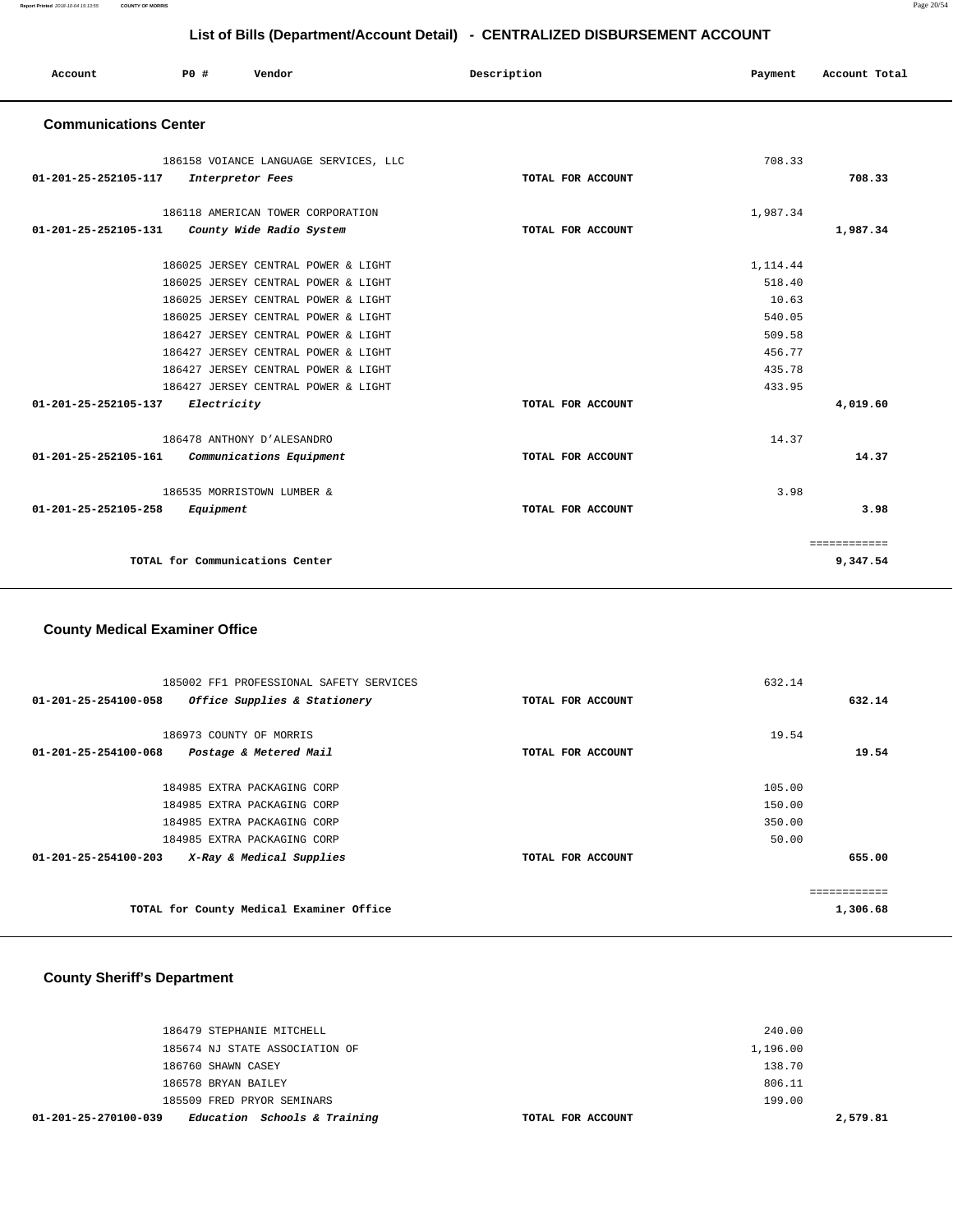| Account                            | <b>PO #</b>              | Vendor                                |                                           | Description       | Payment   | Account Total |
|------------------------------------|--------------------------|---------------------------------------|-------------------------------------------|-------------------|-----------|---------------|
| <b>County Sheriff's Department</b> |                          |                                       |                                           |                   |           |               |
| 01-201-25-270100-044               |                          | Equipment Service Agreements          |                                           | TOTAL FOR ACCOUNT |           | 1,027.00      |
|                                    | 186973 COUNTY OF MORRIS  |                                       |                                           |                   | 426.57    |               |
| 01-201-25-270100-068               |                          | Postage & Metered Mail                |                                           | TOTAL FOR ACCOUNT |           | 426.57        |
|                                    | 185120 COMPUTER SQUARE   |                                       |                                           |                   | 8,000.00  |               |
| 01-201-25-270100-078               |                          | Software Maintenance                  |                                           | TOTAL FOR ACCOUNT |           | 8,000.00      |
|                                    |                          |                                       | 185671 INVESTIGATIVE FORENSICS CONSULTING |                   | 950.00    |               |
|                                    |                          |                                       | 185671 INVESTIGATIVE FORENSICS CONSULTING |                   | 1,064.00  |               |
|                                    |                          |                                       | 186399 INVESTIGATIVE FORENSICS CONSULTING |                   | 950.00    |               |
|                                    |                          |                                       | 186399 INVESTIGATIVE FORENSICS CONSULTING |                   | 912.00    |               |
| 01-201-25-270100-084               |                          | Other Outside Services                |                                           | TOTAL FOR ACCOUNT |           | 3,876.00      |
|                                    |                          | 185954 W.B. MASON COMPANY INC         |                                           |                   | 193.04    |               |
|                                    |                          | 186209 W.B. MASON COMPANY INC         |                                           |                   | 482.60    |               |
|                                    |                          | 186405 OFFICE CONCEPTS GROUP, INC.    |                                           |                   | 794.93    |               |
|                                    |                          | 186405 OFFICE CONCEPTS GROUP, INC.    |                                           |                   | 17.25     |               |
|                                    |                          | 186405 OFFICE CONCEPTS GROUP, INC.    |                                           |                   | $-352.92$ |               |
| 01-201-25-270100-095               |                          | Other Administrative Supplies         |                                           | TOTAL FOR ACCOUNT |           | 1,134.90      |
|                                    | 185643 LEE M MONDAY, PHD |                                       |                                           |                   | 750.00    |               |
| 01-201-25-270100-198               |                          | Psychiatric Services                  |                                           | TOTAL FOR ACCOUNT |           | 750.00        |
|                                    |                          | 186152 UNIVERSAL UNIFORM SALES CO INC |                                           |                   | 11.50     |               |
|                                    |                          | 186152 UNIVERSAL UNIFORM SALES CO INC |                                           |                   | 48.00     |               |
|                                    |                          | 186152 UNIVERSAL UNIFORM SALES CO INC |                                           |                   | 11.50     |               |
|                                    |                          | 186152 UNIVERSAL UNIFORM SALES CO INC |                                           |                   | 3.50      |               |
|                                    |                          | 186152 UNIVERSAL UNIFORM SALES CO INC |                                           |                   | 22.00     |               |
|                                    |                          | 186152 UNIVERSAL UNIFORM SALES CO INC |                                           |                   | 2.00      |               |
|                                    |                          | 186152 UNIVERSAL UNIFORM SALES CO INC |                                           |                   | 3.50      |               |
|                                    |                          | 186152 UNIVERSAL UNIFORM SALES CO INC |                                           |                   | 23.00     |               |
|                                    |                          | 186152 UNIVERSAL UNIFORM SALES CO INC |                                           |                   | 33.50     |               |
|                                    |                          | 186152 UNIVERSAL UNIFORM SALES CO INC |                                           |                   | 15.50     |               |
| 01-201-25-270100-202               |                          | Uniform And Accessories               |                                           | TOTAL FOR ACCOUNT |           | 174.00        |
|                                    |                          | 185503 MIRION TECHNOLOGIES (GDS) INC  |                                           |                   | 723.50    |               |
|                                    |                          | 185684 TREASURER-STATE OF NJ          |                                           |                   | 1,044.00  |               |
|                                    |                          | 185684 TREASURER-STATE OF NJ          |                                           |                   | 106.00    |               |
| 01-201-25-270100-203               |                          | X-Ray & Medical Supplies              |                                           | TOTAL FOR ACCOUNT |           | 1,873.50      |
|                                    |                          |                                       |                                           |                   |           | ============  |
|                                    |                          | TOTAL for County Sheriff's Department |                                           |                   |           | 19,841.78     |

# **County Prosecutor's Office**

| 178859 ALEXIS RACHEL | 73.60  |
|----------------------|--------|
| 178859 ALEXIS RACHEL | 13.50  |
| 178859 ALEXIS RACHEL | 75.00  |
| 180633 ALEXIS RACHEL | 73.60  |
| 180633 ALEXIS RACHEL | 37.50  |
| 180633 ALEXIS RACHEL | 225.00 |
| 183404 ALEXIS RACHEL | 98.40  |
|                      |        |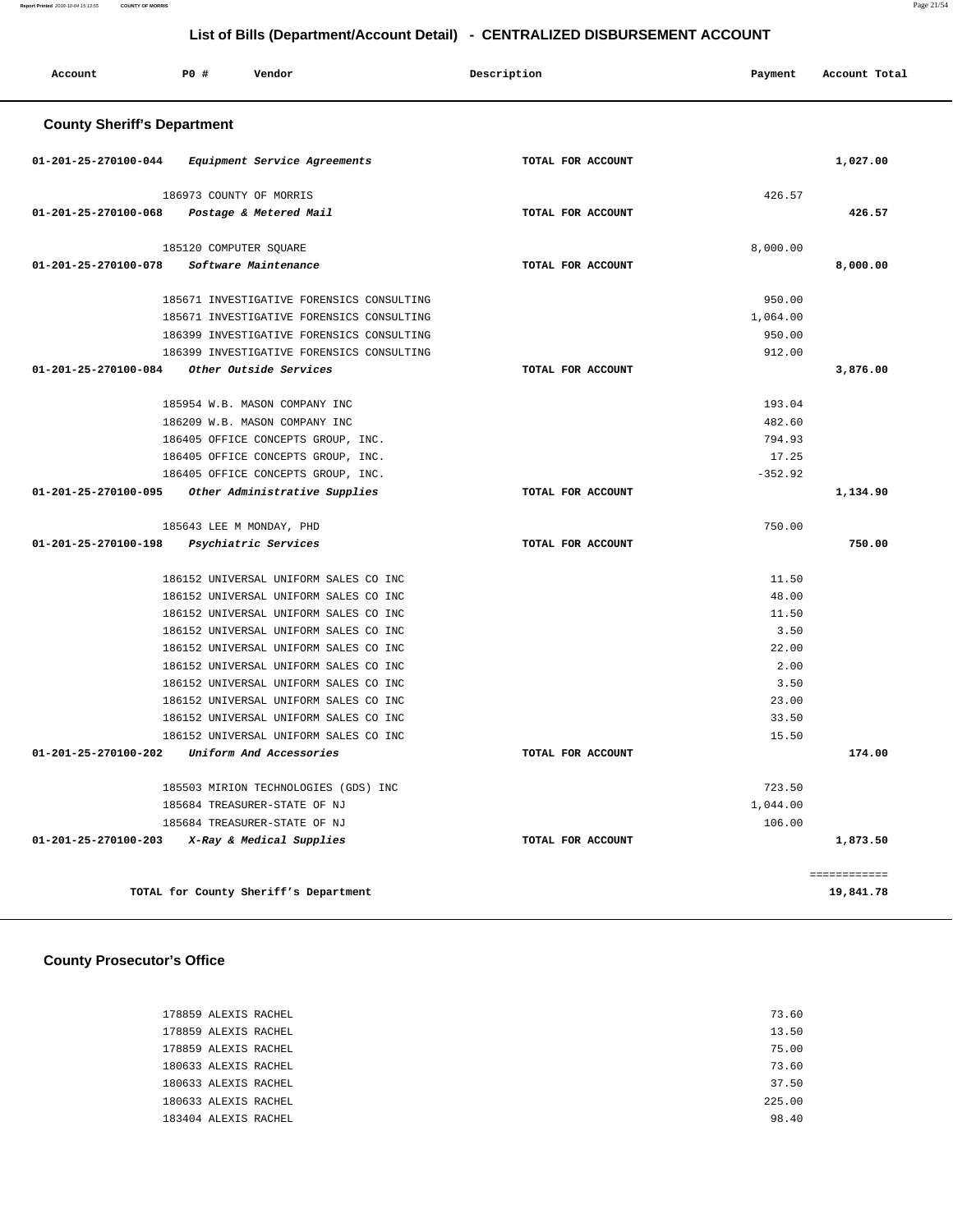**Report Printed** 2018-10-04 15:13:55 **COUNTY OF MORRIS** Page 22/54

# **List of Bills (Department/Account Detail) - CENTRALIZED DISBURSEMENT ACCOUNT**

| Account                           | <b>PO #</b><br>Vendor                  | Description       | Payment  | Account Total |
|-----------------------------------|----------------------------------------|-------------------|----------|---------------|
| <b>County Prosecutor's Office</b> |                                        |                   |          |               |
|                                   | 183404 ALEXIS RACHEL                   |                   | 75.00    |               |
|                                   | 184393 ALEXIS RACHEL                   |                   | 104.00   |               |
|                                   | 184393 ALEXIS RACHEL                   |                   | 31.00    |               |
|                                   | 186254 ALEXIS RACHEL                   |                   | 94.40    |               |
|                                   | 186254 ALEXIS RACHEL                   |                   | 27.50    |               |
|                                   | 186254 ALEXIS RACHEL                   |                   | 150.00   |               |
| 01-201-25-275100-016              | Outside Salaries & Wages               | TOTAL FOR ACCOUNT |          | 1,123.50      |
|                                   | 185511 MAGLOCLEN                       |                   | 400.00   |               |
|                                   | 186251 JOHN MCNAMARA                   |                   | 175.00   |               |
|                                   | 176894 ELEANOR THOMAS PROGRAM COORD.   |                   | 20.00    |               |
| 01-201-25-275100-023              | Associations and Memberships           | TOTAL FOR ACCOUNT |          | 595.00        |
|                                   | 171093 RICOH USA, INC.                 |                   | 806.73   |               |
|                                   | 171093 RICOH USA, INC.                 |                   | 806.73   |               |
|                                   | 186837 JILL BINKOSKI                   |                   | 40.52    |               |
| 01-201-25-275100-037              | Data Processing Supplies               | TOTAL FOR ACCOUNT |          | 1,653.98      |
|                                   | 185424 NJ ST ASSOC CHIEFS OF POLICE    |                   | 1,200.00 |               |
|                                   | 185368 TEAM ONE NETWORK LLC            |                   | 1,190.00 |               |
|                                   | 185415 MANCHESTER TOWNSHIP             |                   | 50.00    |               |
|                                   | 185636 ELIZABETH WATSON GRAMIGNA, P.C. |                   | 8,500.00 |               |
|                                   | 185635 JOHN E. REID AND ASSOCIATES INC |                   | 1,150.00 |               |
|                                   | 186836 LEO VINCENT                     |                   | 195.00   |               |
| 01-201-25-275100-039              | Education Schools & Training           | TOTAL FOR ACCOUNT |          | 12,285.00     |
|                                   | 185513 W.B. MASON COMPANY INC          |                   | 594.40   |               |
| 01-201-25-275100-058              | Office Supplies & Stationery           | TOTAL FOR ACCOUNT |          | 594.40        |
|                                   | 186973 COUNTY OF MORRIS                |                   | 545.94   |               |
| 01-201-25-275100-068              | Postage & Metered Mail                 | TOTAL FOR ACCOUNT |          | 545.94        |
|                                   | 185413 COMMUNICATIONS SERVICE          |                   | 145.00   |               |
| 01-201-25-275100-072              | <i><b>Radio Repairs</b></i>            | TOTAL FOR ACCOUNT |          | 145.00        |
|                                   | 186835 M.C. PROSECUTOR'S EMERGENT      |                   | 3,836.69 |               |
| 01-201-25-275100-079              | Special Projects                       | TOTAL FOR ACCOUNT |          | 3,836.69      |
|                                   | 186317 PETER DIGENNARO                 |                   | 21.77    |               |
|                                   | 186317 PETER DIGENNARO                 |                   | 1.50     |               |
|                                   | 185421 ESSEX TRAVEL SERVICE            |                   | 511.40   |               |
| 01-201-25-275100-082              | Travel Expense                         | TOTAL FOR ACCOUNT |          | 534.67        |
|                                   | 185417 AAMCO TRANSMISSIONS             |                   | 3,533.13 |               |
|                                   | 185357 AMCHAR WHOLESALE INC.           |                   | 1,628.00 |               |
|                                   | 185357 AMCHAR WHOLESALE INC.           |                   | 132.00   |               |
|                                   | 185357 AMCHAR WHOLESALE INC.           |                   | 30.00    |               |
|                                   | 185484 THOMSON REUTER-WEST             |                   | 1,161.60 |               |
|                                   | 185484 THOMSON REUTER-WEST             |                   | 0.60     |               |
|                                   | 185484 THOMSON REUTER-WEST             |                   | 0.60     |               |
|                                   | 185632 NJ ST ASSOC CHIEFS OF POLICE    |                   | 2,000.00 |               |
| 01-201-25-275100-118              | Investigation Expense                  | TOTAL FOR ACCOUNT |          | 8,485.93      |
|                                   | 185494 CRYSTAL SPRINGS                 |                   | 47.40    |               |
| 01-201-25-275100-147              | Water                                  | TOTAL FOR ACCOUNT |          | 47.40         |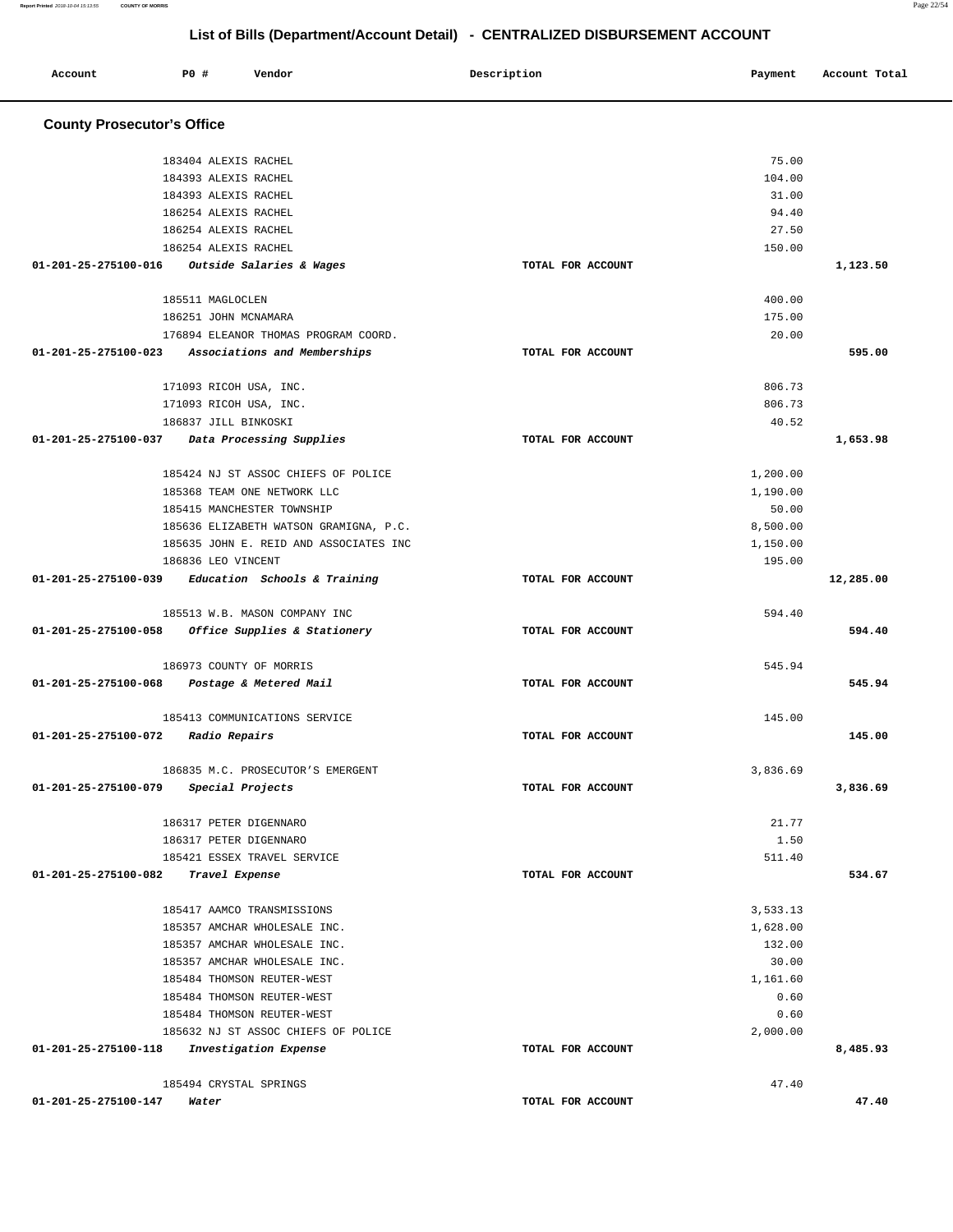**Report Printed** 2018-10-04 15:13:55 **COUNTY OF MORRIS** Page 23/54

# **List of Bills (Department/Account Detail) - CENTRALIZED DISBURSEMENT ACCOUNT**

| Account                           | <b>PO #</b>               | Vendor                               | Description       | Payment | Account Total |
|-----------------------------------|---------------------------|--------------------------------------|-------------------|---------|---------------|
| <b>County Prosecutor's Office</b> |                           |                                      |                   |         |               |
|                                   | 185521 CINTAS CORPORATION |                                      |                   | 249.59  |               |
| 01-201-25-275100-189              | Medical                   |                                      | TOTAL FOR ACCOUNT |         | 560.70        |
|                                   |                           | 185496 FLEMINGTON DEPT STORE INC     |                   | 446.00  |               |
|                                   |                           | 185496 FLEMINGTON DEPT STORE INC     |                   | 446.00  |               |
|                                   |                           | 185358 ATLANTIC TACTICAL OF NJ, INC. |                   | 168.21  |               |
|                                   |                           | 185358 ATLANTIC TACTICAL OF NJ, INC. |                   | 54.40   |               |
| 01-201-25-275100-202              |                           | Uniform And Accessories              | TOTAL FOR ACCOUNT |         | 1,114.61      |
|                                   |                           |                                      |                   |         | ============  |
|                                   |                           | TOTAL for County Prosecutor's Office |                   |         | 31,522.82     |

# **County Jail**

| 185597 PESI INC.                                      |                   | 199.00   |           |
|-------------------------------------------------------|-------------------|----------|-----------|
| 185597 PESI INC.                                      |                   | 199.00   |           |
| 185612 ATLANTIC TRAINING CENTER                       |                   | 90.00    |           |
| $01-201-25-280100-039$ Education Schools & Training   | TOTAL FOR ACCOUNT |          | 488.00    |
|                                                       |                   |          |           |
| 185266 ALL-STAR IDENTIFICATION                        |                   | 3,749.04 |           |
| 185266 ALL-STAR IDENTIFICATION                        |                   | 97.00    |           |
| 185609 ALL-STAR IDENTIFICATION                        |                   | 1,975.00 |           |
| 185609 ALL-STAR IDENTIFICATION                        |                   | 28.00    |           |
| 01-201-25-280100-047<br>Identification Equip&Supplies | TOTAL FOR ACCOUNT |          | 5,849.04  |
| 185601 W.B. MASON COMPANY INC                         |                   | 861.53   |           |
| 185590 W.B. MASON COMPANY INC                         |                   | 104.52   |           |
| 185589 W.B. MASON COMPANY INC                         |                   | 255.55   |           |
| Office Supplies & Stationery<br>01-201-25-280100-058  | TOTAL FOR ACCOUNT |          | 1,221.60  |
| 184632 CHARM-TEX , INC.                               |                   | 1,178.00 |           |
| 174413 BEST BUY ADVANTAGE ACCOUNT                     |                   | 84.24    |           |
| 184585 CHARM-TEX, INC.                                |                   | 236.90   |           |
| 185212 CHARM-TEX, INC.                                |                   | 65.16    |           |
| 185213 LANGUAGE LINE SERVICES                         |                   | 506.60   |           |
| 01-201-25-280100-059<br>Other General Expenses        | TOTAL FOR ACCOUNT |          | 2,070.90  |
| 186973 COUNTY OF MORRIS                               |                   | 259.97   |           |
| 01-201-25-280100-068 Postage & Metered Mail           | TOTAL FOR ACCOUNT |          | 259.97    |
| 181620 MALACHY MECHANICAL                             |                   | 8,031.93 |           |
| 185211 MORRIS COUNTY MUA                              |                   | 967.85   |           |
| 185211 MORRIS COUNTY MUA                              |                   | 690.00   |           |
| 183520 FIRST PRIORITY EMERGENCY                       |                   | 1,791.00 |           |
| 183520 FIRST PRIORITY EMERGENCY                       |                   | 1,791.00 |           |
| 183520 FIRST PRIORITY EMERGENCY                       |                   | 1,791.00 |           |
| 185285 MALACHY MECHANICAL                             |                   | 1,046.00 |           |
| 185600 STONEGATE ASSOCIATES, LLC                      |                   | 1,960.00 |           |
| 185594 BINSKY SERVICE LLC                             |                   | 453.11   |           |
| 185594 BINSKY SERVICE LLC                             |                   | 5,189.91 |           |
| 185594 BINSKY SERVICE LLC                             |                   | 410.00   |           |
| 01-201-25-280100-084<br>Other Outside Services        | TOTAL FOR ACCOUNT |          | 24,121.80 |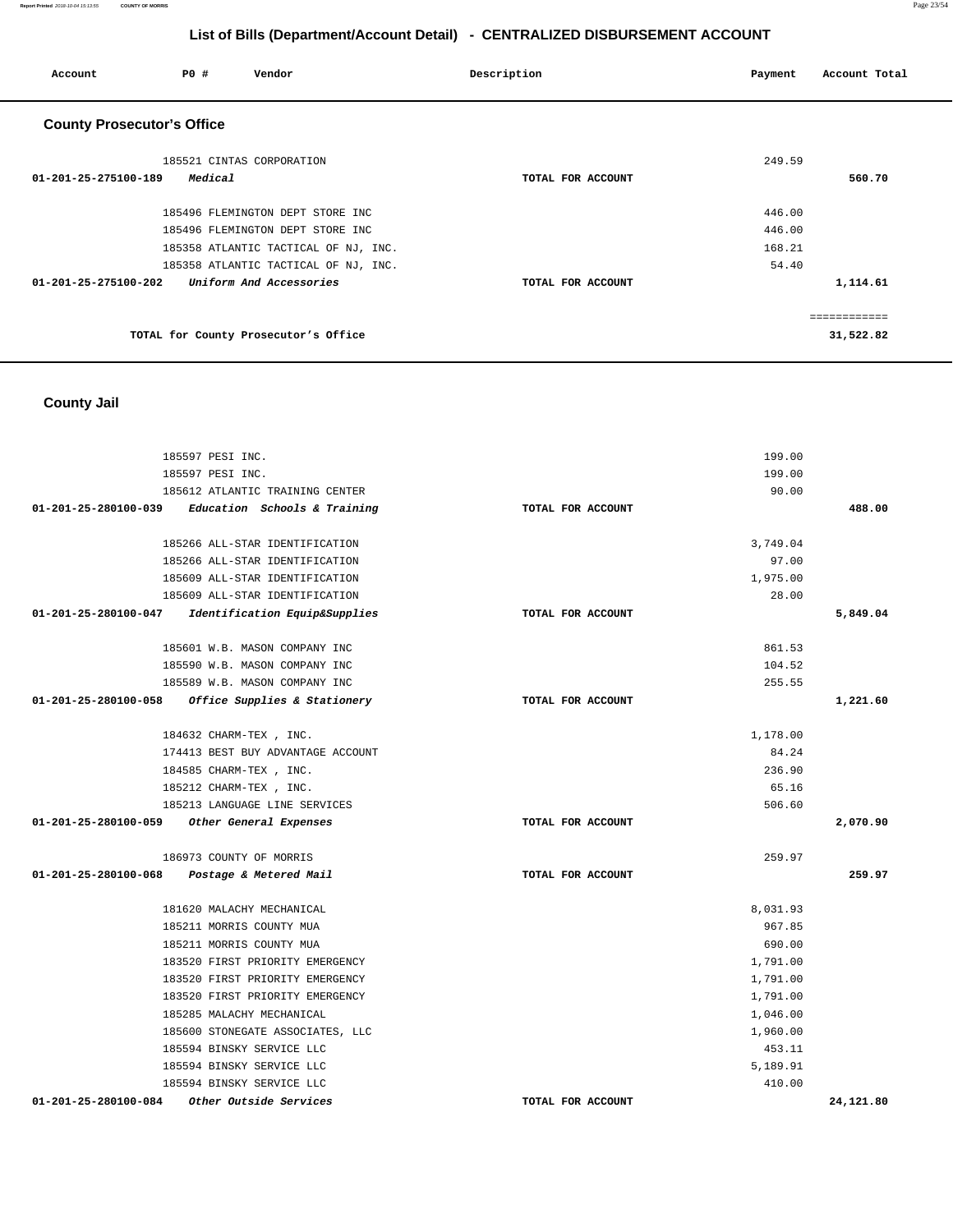**Report Printed** 2018-10-04 15:13:55 **COUNTY OF MORRIS** Page 24/54

# **List of Bills (Department/Account Detail) - CENTRALIZED DISBURSEMENT ACCOUNT**

| Account              | <b>PO #</b>        | Vendor                                                                 | Description<br>Payment | Account Total |
|----------------------|--------------------|------------------------------------------------------------------------|------------------------|---------------|
| <b>County Jail</b>   |                    |                                                                        |                        |               |
| 01-201-25-280100-128 |                    | Security Equipment                                                     | TOTAL FOR ACCOUNT      | 27.98         |
|                      |                    | 185198 NATIONAL BUSINESS                                               | 189.00                 |               |
|                      |                    | 185198 NATIONAL BUSINESS                                               | 378.00                 |               |
|                      |                    | 185198 NATIONAL BUSINESS                                               | 78.00                  |               |
|                      |                    | 185587 NATIONAL BUSINESS                                               | 319.00                 |               |
|                      |                    | 185587 NATIONAL BUSINESS                                               | 48.00                  |               |
| 01-201-25-280100-162 |                    | Furniture & Fixtures                                                   | TOTAL FOR ACCOUNT      | 1,012.00      |
|                      |                    | 185596 ARAMARK DALLAS LOCKBOX                                          | 10,893.98              |               |
|                      |                    | 185596 ARAMARK DALLAS LOCKBOX                                          | 15.00                  |               |
|                      |                    | 185596 ARAMARK DALLAS LOCKBOX                                          | 93.75                  |               |
|                      |                    | 184645 PARKHURST DINING SERVICES                                       | 314.55                 |               |
| 01-201-25-280100-185 | Food               |                                                                        | TOTAL FOR ACCOUNT      | 11,317.28     |
|                      |                    | 185199 LK PHYSICIANS AND HOSP SPPY                                     | 101.85                 |               |
|                      |                    | 185217 DENTRUST DENTAL INC.                                            | 3,094.00               |               |
|                      |                    | 185876 ELMER S. GILO, MD                                               | 553.38                 |               |
|                      |                    | 178543 HENRY SCHEIN INC                                                | 1,332.65               |               |
|                      |                    | 185200 HENRY SCHEIN INC                                                | 802.70                 |               |
|                      | 185603 ID CARE PA  |                                                                        | 335.00                 |               |
|                      | 185603 ID CARE PA  |                                                                        | 335.00                 |               |
|                      | 184642 MOBILEX USA |                                                                        | 238.00                 |               |
|                      |                    | 185606 ANESTHESIA ASSOCIATES OF                                        | 1,840.00               |               |
|                      |                    | 184640 MORRISTOWN EMERGENCY MEDICAL                                    | 1,109.00               |               |
|                      |                    | 185604 DR. NATHAN SABIN                                                | 150.00                 |               |
| 01-201-25-280100-189 | Medical            |                                                                        | TOTAL FOR ACCOUNT      | 9,891.58      |
|                      |                    | 185290 TURN OUT UNIFORMS, INC.                                         | 461.04                 |               |
|                      |                    | 185290 TURN OUT UNIFORMS, INC.                                         | 79.25                  |               |
|                      |                    | 185290 TURN OUT UNIFORMS, INC.                                         | 417.76                 |               |
|                      |                    | 185290 TURN OUT UNIFORMS, INC.                                         | 66.00                  |               |
|                      |                    | 185290 TURN OUT UNIFORMS, INC.                                         | 7.00                   |               |
|                      |                    | 185290 TURN OUT UNIFORMS, INC.                                         | 143.64                 |               |
|                      |                    | 185290 TURN OUT UNIFORMS, INC.                                         | 132.48                 |               |
|                      |                    | 185290 TURN OUT UNIFORMS, INC.                                         | 132.48                 |               |
|                      |                    | 185216 ATLANTIC TACTICAL OF NJ, INC.                                   | 56.10                  |               |
|                      |                    | 185215 ATLANTIC TACTICAL OF NJ, INC.<br>185291 TURN OUT UNIFORMS, INC. | 2,655.00<br>73.74      |               |
|                      |                    | 185291 TURN OUT UNIFORMS, INC.                                         | 132.48                 |               |
|                      |                    | 185291 TURN OUT UNIFORMS, INC.                                         | 124.68                 |               |
|                      |                    | 185291 TURN OUT UNIFORMS, INC.                                         | 66.24                  |               |
|                      |                    | 185291 TURN OUT UNIFORMS, INC.                                         | 322.70                 |               |
|                      |                    | 185267 UNIVERSAL UNIFORM SALES CO INC                                  | 8.00                   |               |
|                      |                    | 185267 UNIVERSAL UNIFORM SALES CO INC                                  | 56.00                  |               |
|                      |                    | 185598 UNIVERSAL UNIFORM SALES CO INC                                  | 80.00                  |               |
|                      |                    | 185593 TURN OUT UNIFORMS, INC.                                         | 72.99                  |               |
|                      |                    | 185593 TURN OUT UNIFORMS, INC.                                         | 287.26                 |               |
|                      |                    | 185593 TURN OUT UNIFORMS, INC.                                         | 299.97                 |               |
|                      |                    | 185593 TURN OUT UNIFORMS, INC.                                         | 66.24                  |               |
|                      |                    | 185593 TURN OUT UNIFORMS, INC.                                         | 79.15                  |               |
|                      |                    | 185591 TURN OUT UNIFORMS, INC.                                         | 7.00                   |               |
|                      |                    | 185591 TURN OUT UNIFORMS, INC.                                         | 249.99                 |               |
|                      |                    | 185591 TURN OUT UNIFORMS, INC.                                         | 50.00<br>41.24         |               |
|                      |                    | 185591 TURN OUT UNIFORMS, INC.<br>185591 TURN OUT UNIFORMS, INC.       | 79.99                  |               |
|                      |                    |                                                                        |                        |               |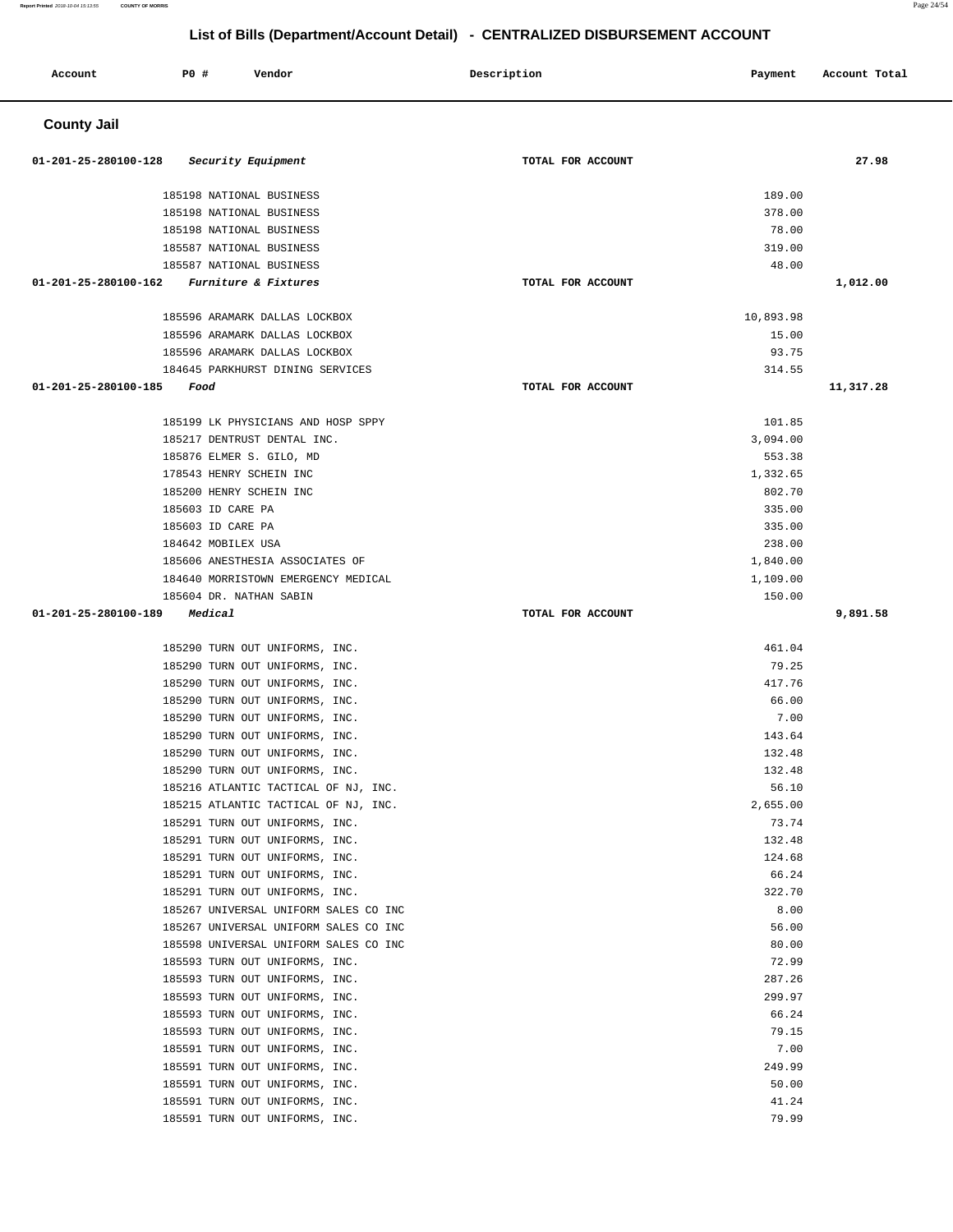============ **66,969.59** 

|                                              | List of Bills (Department/Account Detail) - CENTRALIZED DISBURSEMENT ACCOUNT |                                      |                   |           |               |  |  |
|----------------------------------------------|------------------------------------------------------------------------------|--------------------------------------|-------------------|-----------|---------------|--|--|
| Account                                      | PO#                                                                          | Vendor                               | Description       | Payment   | Account Total |  |  |
| <b>County Jail</b>                           |                                                                              |                                      |                   |           |               |  |  |
|                                              |                                                                              | 185591 TURN OUT UNIFORMS, INC.       |                   | 12.00     |               |  |  |
|                                              |                                                                              | 185591 TURN OUT UNIFORMS, INC.       |                   | 229.26    |               |  |  |
| 01-201-25-280100-202 Uniform And Accessories |                                                                              |                                      | TOTAL FOR ACCOUNT |           | 6,695.34      |  |  |
|                                              |                                                                              | 185268 MORRISTOWN LUMBER &           |                   | 15.98     |               |  |  |
|                                              |                                                                              | 185599 MORRISTOWN LUMBER &           |                   | 31.99     |               |  |  |
| 01-201-25-280100-249                         |                                                                              | Bldg Maintenance Supplies            | TOTAL FOR ACCOUNT |           | 47.97         |  |  |
|                                              |                                                                              | 185218 ASSOCIATED SALES AND BAG CO.  |                   | 284.00    |               |  |  |
|                                              |                                                                              | 185218 ASSOCIATED SALES AND BAG CO.  |                   | 16.99     |               |  |  |
|                                              |                                                                              | 185209 IMPERIAL BAG & PAPER CO. LLC  |                   | 1,957.50  |               |  |  |
|                                              |                                                                              | 185209 IMPERIAL BAG & PAPER CO. LLC  |                   | 30.69     |               |  |  |
|                                              |                                                                              | 185209 IMPERIAL BAG & PAPER CO. LLC  |                   | 303.20    |               |  |  |
|                                              |                                                                              | 185209 IMPERIAL BAG & PAPER CO. LLC  |                   | 124.52    |               |  |  |
|                                              |                                                                              | 185209 IMPERIAL BAG & PAPER CO. LLC  |                   | $-124.52$ |               |  |  |
|                                              |                                                                              | 185270 E.A. MORSE & CO. INC.         |                   | 1,068.57  |               |  |  |
| 01-201-25-280100-252                         |                                                                              | Janitorial Supplies                  | TOTAL FOR ACCOUNT |           | 3,660.95      |  |  |
|                                              | 185265 SERVICE PLUS                                                          |                                      |                   | 260.18    |               |  |  |
| 01-201-25-280100-262                         |                                                                              | Machinery Repairs & Parts            | TOTAL FOR ACCOUNT |           | 260.18        |  |  |
|                                              |                                                                              | 185219 CITY FIRE EQUIPMENT CO., INC. |                   | 45.00     |               |  |  |
| 01-201-25-280100-266                         | Safety Items                                                                 |                                      | TOTAL FOR ACCOUNT |           | 45.00         |  |  |

**TOTAL for County Jail** 

# **County Youth Detention Facilit**

| 186973 COUNTY OF MORRIS                        |                                       |                   | 1.41   |          |
|------------------------------------------------|---------------------------------------|-------------------|--------|----------|
| 01-201-25-281100-068<br>Postage & Metered Mail |                                       | TOTAL FOR ACCOUNT |        | 1.41     |
|                                                |                                       |                   |        |          |
|                                                | 185586 NU-WAY CONCESSIONAIRES INC     |                   | 872.76 |          |
|                                                | 185586 NU-WAY CONCESSIONAIRES INC     |                   | 248.55 |          |
|                                                | 185586 NU-WAY CONCESSIONAIRES INC     |                   | 220.01 |          |
|                                                | 185586 NU-WAY CONCESSIONAIRES INC     |                   | 325.32 |          |
| 01-201-25-281100-185<br>Food                   |                                       | TOTAL FOR ACCOUNT |        | 1,666.64 |
|                                                |                                       |                   |        |          |
|                                                | 186226 ALERE TOXICOLOGY SERVICES INC. |                   | 16.00  |          |
| 01-201-25-281100-189<br>Medical                |                                       | TOTAL FOR ACCOUNT |        | 16.00    |
|                                                |                                       |                   |        |          |
|                                                |                                       |                   |        |          |
| TOTAL for County Youth Detention Facilit       |                                       |                   |        | 1,684.05 |

### **Road Repairs**

| 185761 SPACE FARMS INC                             |                   | 2,579.50 |      |
|----------------------------------------------------|-------------------|----------|------|
| 01-201-26-290100-036<br><i>Contracted Services</i> | TOTAL FOR ACCOUNT | 2,579.50 |      |
| 186973 COUNTY OF MORRIS                            |                   | 3.82     |      |
| Postage & Metered Mail<br>01-201-26-290100-068     | TOTAL FOR ACCOUNT |          | 3.82 |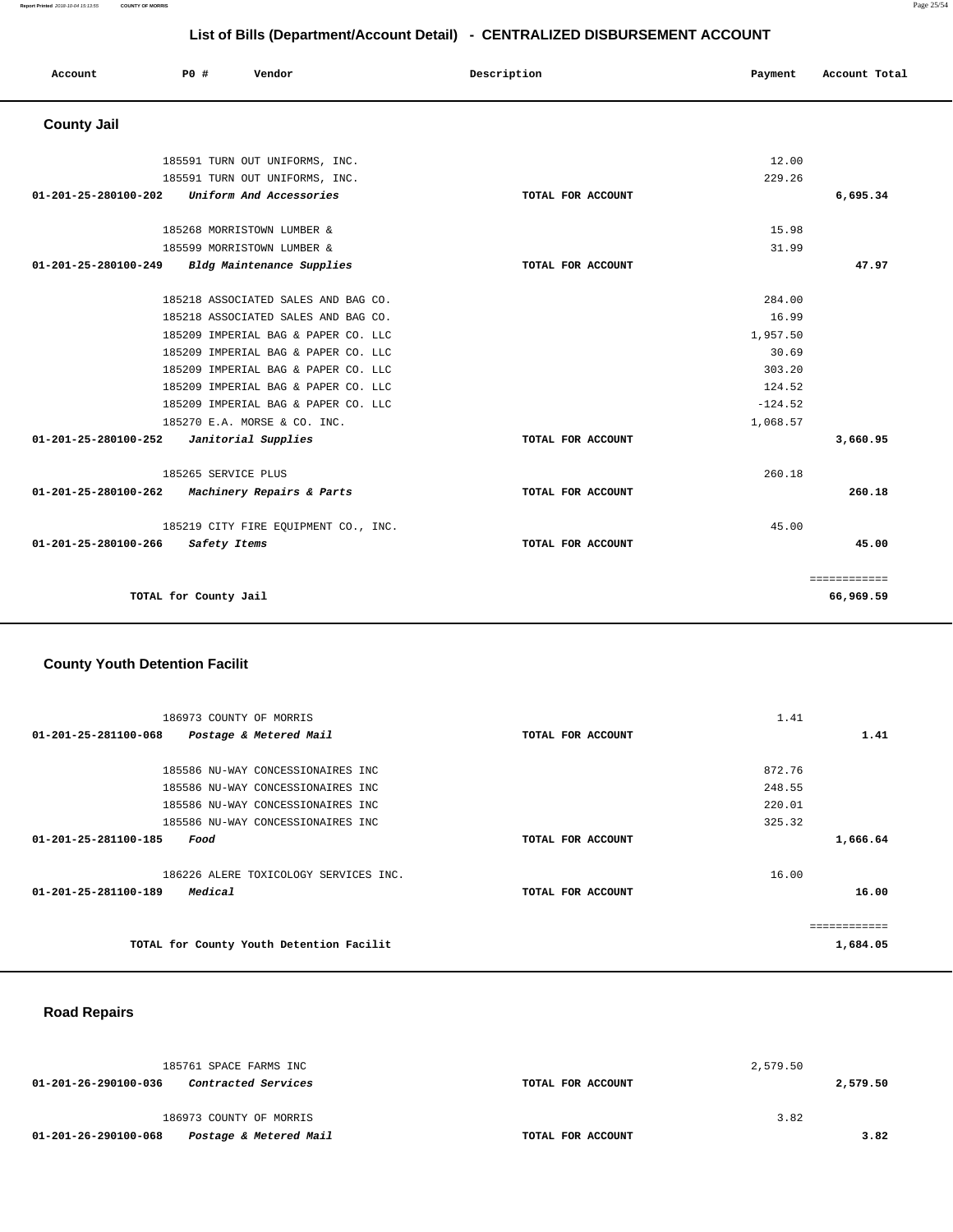#### **Report Printed** 2018-10-04 15:13:55 **COUNTY OF MORRIS** Page 26/54

# **List of Bills (Department/Account Detail) - CENTRALIZED DISBURSEMENT ACCOUNT**

| Account<br>. | P0 # | Vendor<br>. | Description<br>. | Payment | Account Total |
|--------------|------|-------------|------------------|---------|---------------|
|              |      |             |                  |         |               |

# **Road Repairs**

| 01-201-26-290100-207           | Uniform & Clothing Allowance               | TOTAL FOR ACCOUNT |          | 27.92        |
|--------------------------------|--------------------------------------------|-------------------|----------|--------------|
|                                | 186037 WELDON QUARRY CO., LLC              |                   | 900.00   |              |
|                                | 186037 WELDON QUARRY CO., LLC              |                   | 450.00   |              |
|                                | 186037 WELDON QUARRY CO., LLC              |                   | 1,500.00 |              |
|                                | 186037 WELDON QUARRY CO., LLC              |                   | 450.00   |              |
|                                | 186037 WELDON QUARRY CO., LLC              |                   | 450.00   |              |
|                                | 186037 WELDON QUARRY CO., LLC              |                   | 450.00   |              |
| 01-201-26-290100-222           | Bituminous Concrete                        | TOTAL FOR ACCOUNT |          | 4,200.00     |
|                                | 186033 R.P. SMITH & SON, INC.              |                   | 311.04   |              |
|                                | 186033 R.P. SMITH & SON, INC.              |                   | 756.48   |              |
|                                | 186033 R.P. SMITH & SON, INC.              |                   | 504.32   |              |
|                                | 186033 R.P. SMITH & SON, INC.              |                   | 756.48   |              |
|                                | 186033 R.P. SMITH & SON, INC.              |                   | 180.00   |              |
| 01-201-26-290100-224           | Catch Basin Drainage & Pipes               | TOTAL FOR ACCOUNT |          | 2,508.32     |
|                                | 186035 COUNTY WELDING SUPPLY CO            |                   | 14.75    |              |
| 01-201-26-290100-238           | Signage                                    | TOTAL FOR ACCOUNT |          | 14.75        |
|                                | 185746 WEATHER WORKS LLC                   |                   | 2,680.00 |              |
| 01-201-26-290100-242           | Snow Removal & Ice Control                 | TOTAL FOR ACCOUNT |          | 2,680.00     |
|                                | 185790 STAVOLA CONSTRUCTION MATERIALS, INC |                   | 170.02   |              |
| $01 - 201 - 26 - 290100 - 244$ | Stone                                      | TOTAL FOR ACCOUNT |          | 170.02       |
|                                | 184891 GRAINGER                            |                   | 639.26   |              |
|                                | 185791 MORRISTOWN LUMBER &                 |                   | 45.98    |              |
|                                | 185791 MORRISTOWN LUMBER &                 |                   | 35.98    |              |
|                                | 185791 MORRISTOWN LUMBER &                 |                   | 25.98    |              |
|                                | 185791 MORRISTOWN LUMBER &                 |                   | 39.99    |              |
|                                | 186032 MENDHAM GARDEN CENTER               |                   | 31.00    |              |
| 01-201-26-290100-260           | Construction Materials                     | TOTAL FOR ACCOUNT |          | 818.19       |
|                                |                                            |                   |          | ============ |
|                                | TOTAL for Road Repairs                     |                   |          | 13,002.52    |

# **Bridges and Culverts**

| 186973 COUNTY OF MORRIS                                 |                   | 3.67   |
|---------------------------------------------------------|-------------------|--------|
| 01-201-26-292100-068<br>Postage & Metered Mail          | TOTAL FOR ACCOUNT | 3.67   |
|                                                         |                   |        |
| 185541 KENVIL POWER EQUIPMENT, INC.                     |                   | 34.80  |
| 185541 KENVIL POWER EQUIPMENT, INC.                     |                   | 32.99  |
| 185541 KENVIL POWER EQUIPMENT, INC.                     |                   | 16.99  |
| 185541 KENVIL POWER EOUIPMENT, INC.                     |                   | 143.96 |
| $01 - 201 - 26 - 292100 - 246$<br><i>Tools - Others</i> | TOTAL FOR ACCOUNT | 228.74 |
|                                                         |                   |        |
| 186129 RICOH AMERICAS CORPORATION                       |                   | 297.49 |
| 01-201-26-292100-259<br>Equipment Rental                | TOTAL FOR ACCOUNT | 297.49 |
|                                                         |                   |        |
| 185540 CINTAS CORPORATION                               |                   | 16.95  |
| 185540 CINTAS CORPORATION                               |                   | 11.25  |
|                                                         |                   |        |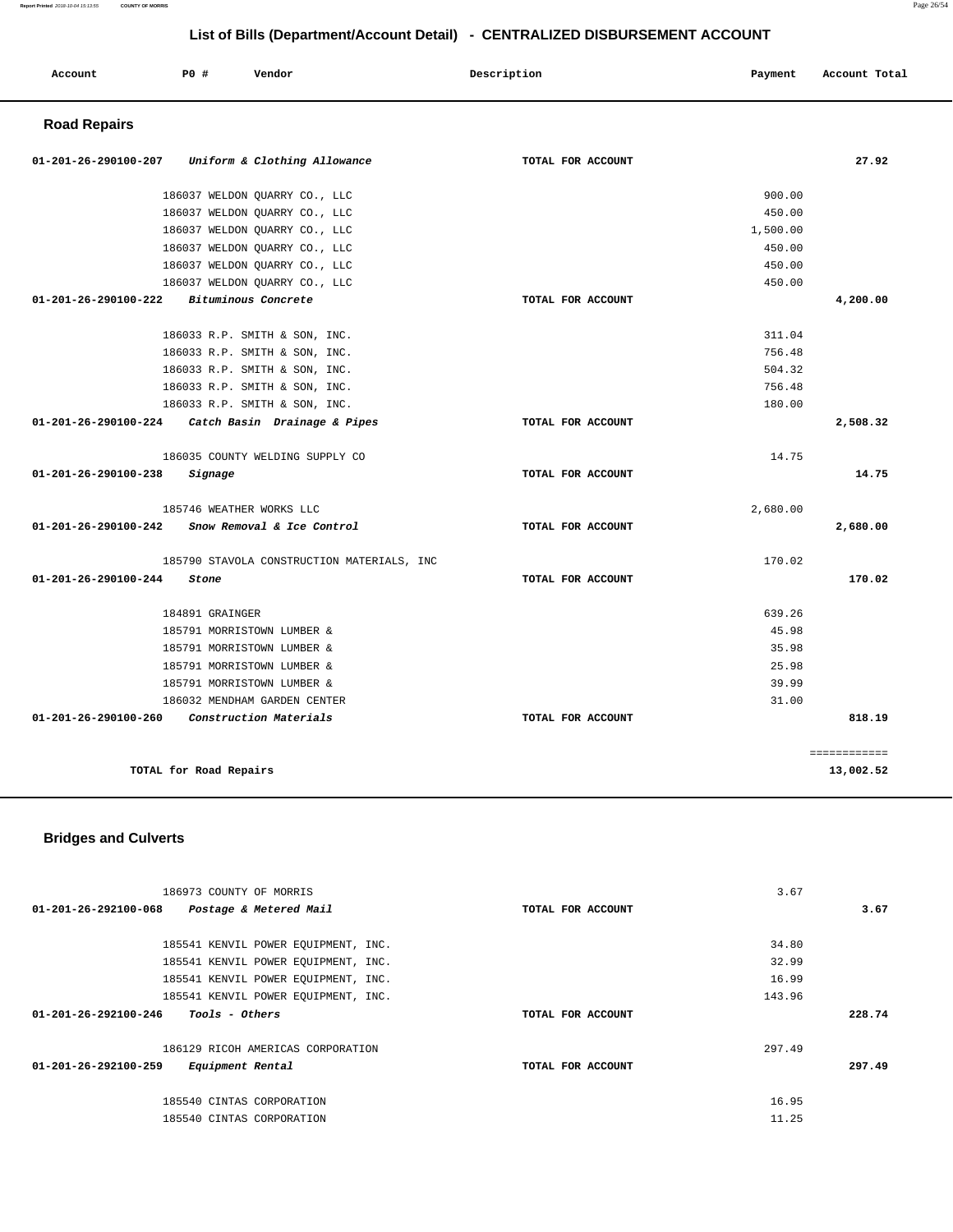**Report Printed** 2018-10-04 15:13:55 **COUNTY OF MORRIS** Page 27/54

# **List of Bills (Department/Account Detail) - CENTRALIZED DISBURSEMENT ACCOUNT**

| Account                        | <b>PO #</b>                    | Vendor                                | Description       | Account Total<br>Payment |  |
|--------------------------------|--------------------------------|---------------------------------------|-------------------|--------------------------|--|
| <b>Bridges and Culverts</b>    |                                |                                       |                   |                          |  |
|                                |                                | 185540 CINTAS CORPORATION             |                   | 14.80                    |  |
|                                |                                | 185540 CINTAS CORPORATION             |                   | 15.60                    |  |
|                                |                                | 185540 CINTAS CORPORATION             |                   | 16.39                    |  |
|                                |                                | 185539 FIRE FIGHTERS EQUIPMENT CO INC |                   | 228.00                   |  |
| $01 - 201 - 26 - 292100 - 266$ | Safety Items                   |                                       | TOTAL FOR ACCOUNT | 310.94                   |  |
|                                |                                |                                       |                   | ============             |  |
|                                | TOTAL for Bridges and Culverts |                                       |                   | 840.84                   |  |

### **Shade Tree Commission**

|              | 94.90  |                   | 185432 NORTHERN SAFETY CO. INC.             |
|--------------|--------|-------------------|---------------------------------------------|
|              | 142.35 |                   | 185432 NORTHERN SAFETY CO. INC.             |
|              | 104.39 |                   | 185432 NORTHERN SAFETY CO. INC.             |
|              | 89.90  |                   | 185432 NORTHERN SAFETY CO. INC.             |
|              | 89.90  |                   | 185432 NORTHERN SAFETY CO. INC.             |
|              | 89.90  |                   | 185432 NORTHERN SAFETY CO. INC.             |
|              | 150.00 |                   | 185432 NORTHERN SAFETY CO. INC.             |
|              | 27.03  |                   | 185432 NORTHERN SAFETY CO. INC.             |
|              | 82.59  |                   | 184998 CINTAS CORPORATION                   |
|              | 750.00 |                   | 186034 ONE SOURCE OF NEW JERSEY LLC         |
|              | 17.52  |                   | 186034 ONE SOURCE OF NEW JERSEY LLC         |
| 1,638.48     |        | TOTAL FOR ACCOUNT | 01-201-26-300100-266<br>Safety Items        |
|              | 109.63 |                   | 184998 CINTAS CORPORATION                   |
| 109.63       |        | TOTAL FOR ACCOUNT | 01-203-26-300100-266<br>(2017) Safety Items |
| ============ |        |                   |                                             |
| 1,748.11     |        |                   | TOTAL for Shade Tree Commission             |

# **Buildings & Grounds**

| 185858 CLIFTON ELEVATOR SERVICE CO INC                         |                   | 2,095.00  |          |
|----------------------------------------------------------------|-------------------|-----------|----------|
| 186382 CLIFTON ELEVATOR SERVICE CO INC                         |                   | 691.50    |          |
| 01-201-26-310100-036<br>Contracted Services                    | TOTAL FOR ACCOUNT |           | 2,786.50 |
| 185940 SCIENTIFIC BOILER WATER                                 |                   | 2,283.00  |          |
| 186006 TBS CONTROLS LLC                                        |                   | 2,898.00  |          |
| $01 - 201 - 26 - 310100 - 044$<br>Equipment Service Agreements | TOTAL FOR ACCOUNT |           | 5,181.00 |
| 186372 W.B. MASON COMPANY INC                                  |                   | 529.18    |          |
| 186372 W.B. MASON COMPANY INC                                  |                   | $-472.40$ |          |
| 186369 W.B. MASON COMPANY INC                                  |                   | 138.40    |          |
| 186360 W.B. MASON COMPANY INC                                  |                   | 73.98     |          |
| $01 - 201 - 26 - 310100 - 058$<br>Office Supplies & Stationery | TOTAL FOR ACCOUNT |           | 269.16   |
| 185852 CLIFTON ELEVATOR SERVICE CO INC                         |                   | 1,768.00  |          |
| 185852 CLIFTON ELEVATOR SERVICE CO INC                         |                   | 782.00    |          |
| 185852 CLIFTON ELEVATOR SERVICE CO INC                         |                   | 720.00    |          |
| 185852 CLIFTON ELEVATOR SERVICE CO INC                         |                   | 294.00    |          |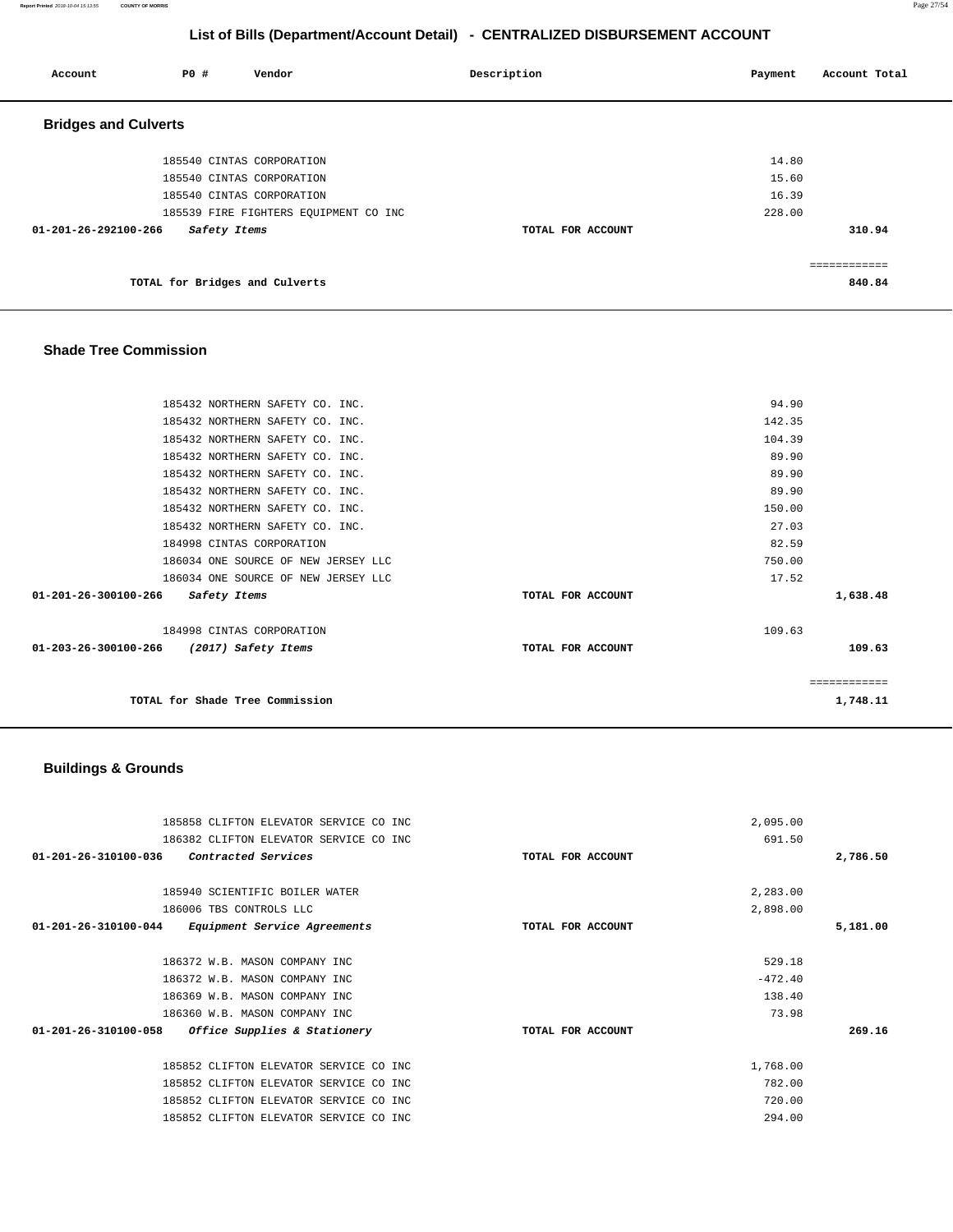185852 CLIFTON ELEVATOR SERVICE CO INC 294.00 185852 CLIFTON ELEVATOR SERVICE CO INC 696.00 185852 CLIFTON ELEVATOR SERVICE CO INC 378.00 185852 CLIFTON ELEVATOR SERVICE CO INC 294.00 185852 CLIFTON ELEVATOR SERVICE CO INC 294.00 186008 LOVEYS PIZZA & GRILL 560.00 186008 LOVEYS PIZZA & GRILL 490.00 183591 NEW JERSEY OVERHEAD DOOR LLC 320.00 183591 NEW JERSEY OVERHEAD DOOR LLC 480.00 183591 NEW JERSEY OVERHEAD DOOR LLC 170.00 183591 NEW JERSEY OVERHEAD DOOR LLC 255.00 183591 NEW JERSEY OVERHEAD DOOR LLC 2,960.00 183591 NEW JERSEY OVERHEAD DOOR LLC 480.00 183592 NEW JERSEY OVERHEAD DOOR LLC 1,165.50 186009 KORNER STORE INC 270.00 185372 JW HERITAGE CONSTRUCTION 1,821.85 185857 RITCHIES MUSIC CENTER 359.88  **01-201-26-310100-084 Other Outside Services TOTAL FOR ACCOUNT 15,146.23** 185320 GRAINGER 240.67 186221 FASTENAL COMPANY 1,008.00 185319 GRAINGER 67.77 185319 GRAINGER 106.15 186705 HOME DEPOT U.S.A., INC. 209.10 186213 CRYSTAL SPRINGS 8.98  **01-201-26-310100-095 Other Administrative Supplies TOTAL FOR ACCOUNT 1,640.67** 185390 GRAINGER 18.24 185390 GRAINGER 430.32 185390 GRAINGER 50.88 186374 W.B. MASON COMPANY INC 0.95 186374 W.B. MASON COMPANY INC 0.95 186374 W.B. MASON COMPANY INC 0.95 186374 W.B. MASON COMPANY INC 0.95 186374 W.B. MASON COMPANY INC 0.95 186374 W.B. MASON COMPANY INC 0.95 186374 W.B. MASON COMPANY INC 17.88 185319 GRAINGER 71.94 185319 GRAINGER 22.80  **01-201-26-310100-098 Other Operating&Repair Supply TOTAL FOR ACCOUNT 617.76** 186020 MORRIS COUNTY MUNICIPAL 960.15 186022 MORRIS COUNTY MUA 5,884.75 186022 MORRIS COUNTY MUA 1,709.19  **01-201-26-310100-143 Rubbish & Trash Removal TOTAL FOR ACCOUNT 8,554.09** 185779 SPEEDWELL ELECTRIC MOTORS 256.00  **01-201-26-310100-204 Plant Operations TOTAL FOR ACCOUNT 256.00** 186021 ALVARENGA LESVIA 59.49 186222 MICHAEL DEMATTEO 90.00 186638 GREGORIO RONDON 90.00  **01-201-26-310100-207 Uniform & Clothing Allowance TOTAL FOR ACCOUNT 239.49** 185381 R.P. SMITH & SON, INC. 141.00 186225 WELDON MATERIALS 3,929.00

**List of Bills (Department/Account Detail) - CENTRALIZED DISBURSEMENT ACCOUNT**

 **Account P0 # Vendor Description Payment Account Total** 

**Buildings & Grounds**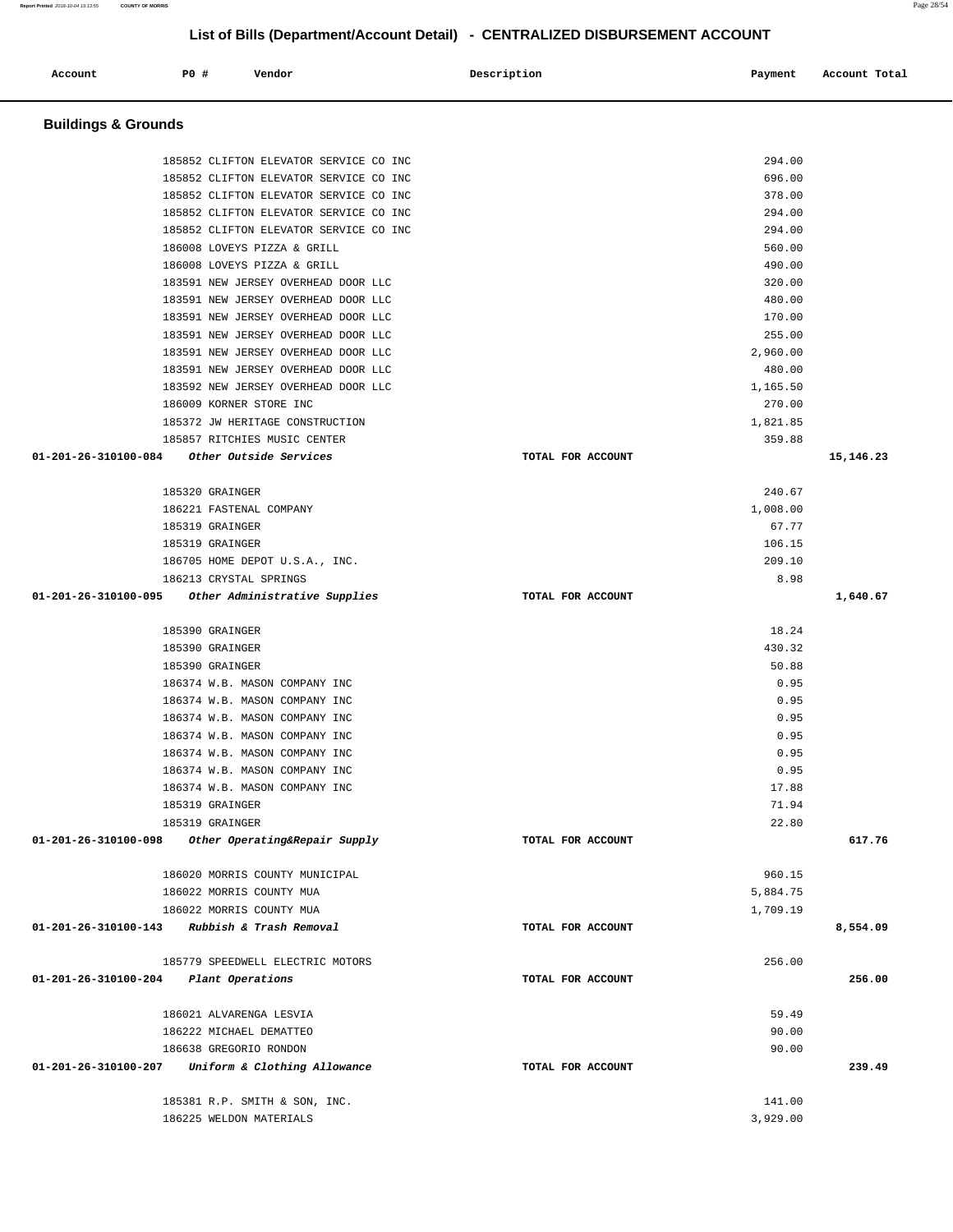| Account                        | PO# | Vendor | Description | Payment | Account Total |
|--------------------------------|-----|--------|-------------|---------|---------------|
| <b>Buildings &amp; Grounds</b> |     |        |             |         |               |

| 186356 GLAS-TINT, LLC                               |                   | 464.00               |          |
|-----------------------------------------------------|-------------------|----------------------|----------|
| 186356 GLAS-TINT, LLC                               |                   | 294.00               |          |
| 01-201-26-310100-223 Building Repairs               | TOTAL FOR ACCOUNT |                      | 4,960.30 |
|                                                     |                   |                      |          |
| 185374 RICCIARDI BROTHERS, INC                      |                   | 94.43                |          |
| 185374 RICCIARDI BROTHERS, INC                      |                   | 1,167.49             |          |
| 185374 RICCIARDI BROTHERS, INC                      |                   | 870.45               |          |
| 181291 RICCIARDI BROTHERS, INC                      |                   | 794.55               |          |
| $01 - 201 - 26 - 310100 - 234$ Paint                | TOTAL FOR ACCOUNT |                      | 2,926.92 |
|                                                     |                   |                      |          |
| 186380 HOME DEPOT U.S.A., INC.                      |                   | 870.73               |          |
| 186380 HOME DEPOT U.S.A., INC.                      |                   | 377.16               |          |
| 186221 FASTENAL COMPANY                             |                   | 1,086.75             |          |
| 186221 FASTENAL COMPANY                             |                   | 1,416.12             |          |
| 186221 FASTENAL COMPANY                             |                   | 351.20               |          |
| 186705 HOME DEPOT U.S.A., INC.                      |                   | 181.68               |          |
| $01-201-26-310100-235$ Pipes - Others               | TOTAL FOR ACCOUNT |                      | 4,283.64 |
| 185390 GRAINGER                                     |                   | 531.43               |          |
| 185319 GRAINGER                                     |                   | 408.88               |          |
| 185319 GRAINGER                                     |                   | 517.52               |          |
| 01-201-26-310100-239 Small Tools                    | TOTAL FOR ACCOUNT |                      | 1,457.83 |
|                                                     |                   |                      |          |
| 186380 HOME DEPOT U.S.A., INC.                      |                   | 354.10               |          |
| 186380 HOME DEPOT U.S.A., INC.                      |                   | 579.50               |          |
| 185320 GRAINGER                                     |                   | 139.36               |          |
| 185320 GRAINGER                                     |                   | 75.76                |          |
| 185320 GRAINGER                                     |                   | 1,703.08             |          |
| 185320 GRAINGER                                     |                   | 13.32                |          |
| 185320 GRAINGER                                     |                   | 43.17                |          |
| 185390 GRAINGER                                     |                   | 1,185.21             |          |
| 186221 FASTENAL COMPANY                             |                   | 182.40               |          |
| 186705 HOME DEPOT U.S.A., INC.                      |                   | 416.56               |          |
| 186705 HOME DEPOT U.S.A., INC.                      |                   | 385.42               |          |
| 186705 HOME DEPOT U.S.A., INC.                      |                   | 170.43               |          |
| 186705 HOME DEPOT U.S.A., INC.                      |                   | 859.89               |          |
| 186705 HOME DEPOT U.S.A., INC.                      |                   | 287.76               |          |
| 186705 HOME DEPOT U.S.A., INC.                      |                   | 468.38               |          |
| 186705 HOME DEPOT U.S.A., INC.                      |                   | $-41.49$             |          |
| 186705 HOME DEPOT U.S.A., INC.                      |                   | $-677.38$            |          |
| 186373 MOE DISTRIBUTORS INC.                        |                   | 90.34                |          |
| 01-201-26-310100-249<br>Bldg Maintenance Supplies   | TOTAL FOR ACCOUNT |                      | 6,235.81 |
|                                                     |                   |                      |          |
| 185862 EXECUTIVE POOL SERVICES                      |                   | 640.00               |          |
| 185346 CEDAR HILL LANDSCAPING                       |                   | 4,500.00             |          |
| 186215 POWER PLACE INC<br>186215 POWER PLACE INC    |                   | 81.90                |          |
| 185867 LIBERTY SOD FARMS                            |                   | 1,172.12<br>1,060.00 |          |
| 01-201-26-310100-251<br>Ground Maintenance Supplies | TOTAL FOR ACCOUNT |                      | 7,454.02 |
|                                                     |                   |                      |          |
| 186375 SILVER STREAK, LLC                           |                   | 9,500.00             |          |
| 01-201-26-310100-256<br>Window Cleaning             | TOTAL FOR ACCOUNT |                      | 9,500.00 |
|                                                     |                   |                      |          |
| 185389 YORK MOTORS, INC.                            |                   | 580.00               |          |
| 01-201-26-310100-258<br>Equipment                   | TOTAL FOR ACCOUNT |                      | 580.00   |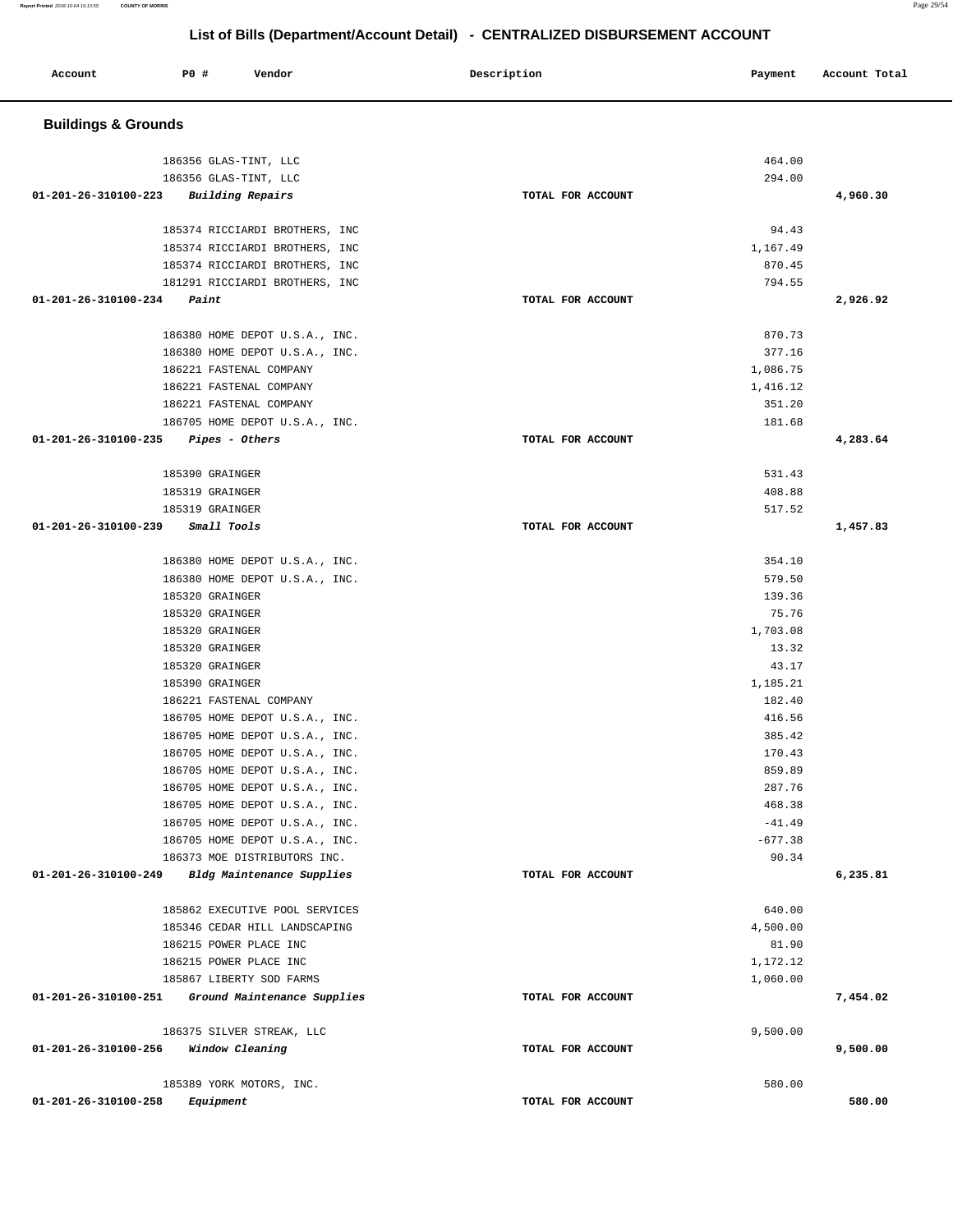**Report Printed** 2018-10-04 15:13:55 **COUNTY OF MORRIS** Page 30/54

# **List of Bills (Department/Account Detail) - CENTRALIZED DISBURSEMENT ACCOUNT**

| Account<br>. | P0 # | Vendor<br>. | Description | Payment | Account Total |
|--------------|------|-------------|-------------|---------|---------------|
|              |      |             |             |         |               |

# **Buildings & Grounds**

| 186378 R & J CONTROL, INC.                       |                   | 857.00   |              |
|--------------------------------------------------|-------------------|----------|--------------|
| 186378 R & J CONTROL, INC.                       |                   | 745.00   |              |
| 186378 R & J CONTROL, INC.                       |                   | 341.43   |              |
| $01-201-26-310100-262$ Machinery Repairs & Parts | TOTAL FOR ACCOUNT |          | 2,336.93     |
|                                                  |                   |          |              |
| 185669 BINSKY SERVICE LLC                        |                   | 2,351.87 |              |
| 185669 BINSKY SERVICE LLC                        |                   | 1,076.25 |              |
| 186368 JOHNSTONE SUPPLY                          |                   | 1,494.48 |              |
| 186368 JOHNSTONE SUPPLY                          |                   | 226.72   |              |
| 185390 GRAINGER                                  |                   | 322.47   |              |
| 185319 GRAINGER                                  |                   | 189.40   |              |
| 185319 GRAINGER                                  |                   | 648.72   |              |
| 185319 GRAINGER                                  |                   | 350.14   |              |
| 185319 GRAINGER                                  |                   | 432.48   |              |
| 186216 GENERAL PLUMBING SUPPLY INC.              |                   | 220.86   |              |
| 186792 JOHNSTONE SUPPLY                          |                   | 247.46   |              |
| 186792 JOHNSTONE SUPPLY                          |                   | 983.28   |              |
| 186792 JOHNSTONE SUPPLY                          |                   | 46.44    |              |
| 186792 JOHNSTONE SUPPLY                          |                   | 73.33    |              |
| 186792 JOHNSTONE SUPPLY                          |                   | 86.83    |              |
| 186792 JOHNSTONE SUPPLY                          |                   | 92.62    |              |
| 186792 JOHNSTONE SUPPLY                          |                   | 132.75   |              |
| 01-201-26-310100-264 Heat & A/C                  | TOTAL FOR ACCOUNT |          | 8,976.10     |
| 185861 TURTLE & HUGHES, INC.                     |                   | 42.62    |              |
| 185861 TURTLE & HUGHES, INC.                     |                   | 42.62    |              |
| 186214 COOPER ELECTRIC SUPPLY CO.                |                   | 11.60    |              |
| 186214 COOPER ELECTRIC SUPPLY CO.                |                   | 50.80    |              |
| 186214 COOPER ELECTRIC SUPPLY CO.                |                   | 2,401.33 |              |
| $01 - 201 - 26 - 310100 - 265$ Electrical        | TOTAL FOR ACCOUNT |          | 2,548.97     |
|                                                  |                   |          |              |
| 171539 PRAXAIR DISTRIBUTION                      |                   | 25.23    |              |
| 01-203-26-310100-204 (2017) Plant Operations     | TOTAL FOR ACCOUNT |          | 25.23        |
|                                                  |                   |          | ============ |
| TOTAL for Buildings & Grounds                    |                   |          | 85,976.65    |

### **Motor Services Center**

| 185936 W.B. MASON COMPANY INC                        |                   | 31.05  |        |
|------------------------------------------------------|-------------------|--------|--------|
| 185936 W.B. MASON COMPANY INC                        |                   | 26.06  |        |
| 185495 W.B. MASON COMPANY INC                        |                   | 42.47  |        |
| 185495 W.B. MASON COMPANY INC                        |                   | 5.19   |        |
| 185495 W.B. MASON COMPANY INC                        |                   | 20.36  |        |
| 186248 W.B. MASON COMPANY INC                        |                   | 121.54 |        |
| 186280 W.B. MASON COMPANY INC                        |                   | 58.44  |        |
| Office Supplies & Stationery<br>01-201-26-315100-058 | TOTAL FOR ACCOUNT |        | 305.11 |
|                                                      |                   |        |        |
| 185928 RICOH USA, INC.                               |                   | 926.05 |        |
| 185929 RICOH USA, INC.                               |                   | 926.05 |        |
| 185493 ROBERT H WAGER CO INC                         |                   | 250.00 |        |
| 185493 ROBERT H WAGER CO INC                         |                   | 16.44  |        |
| 185904 ALPHAGRAPHICS                                 |                   | 367.90 |        |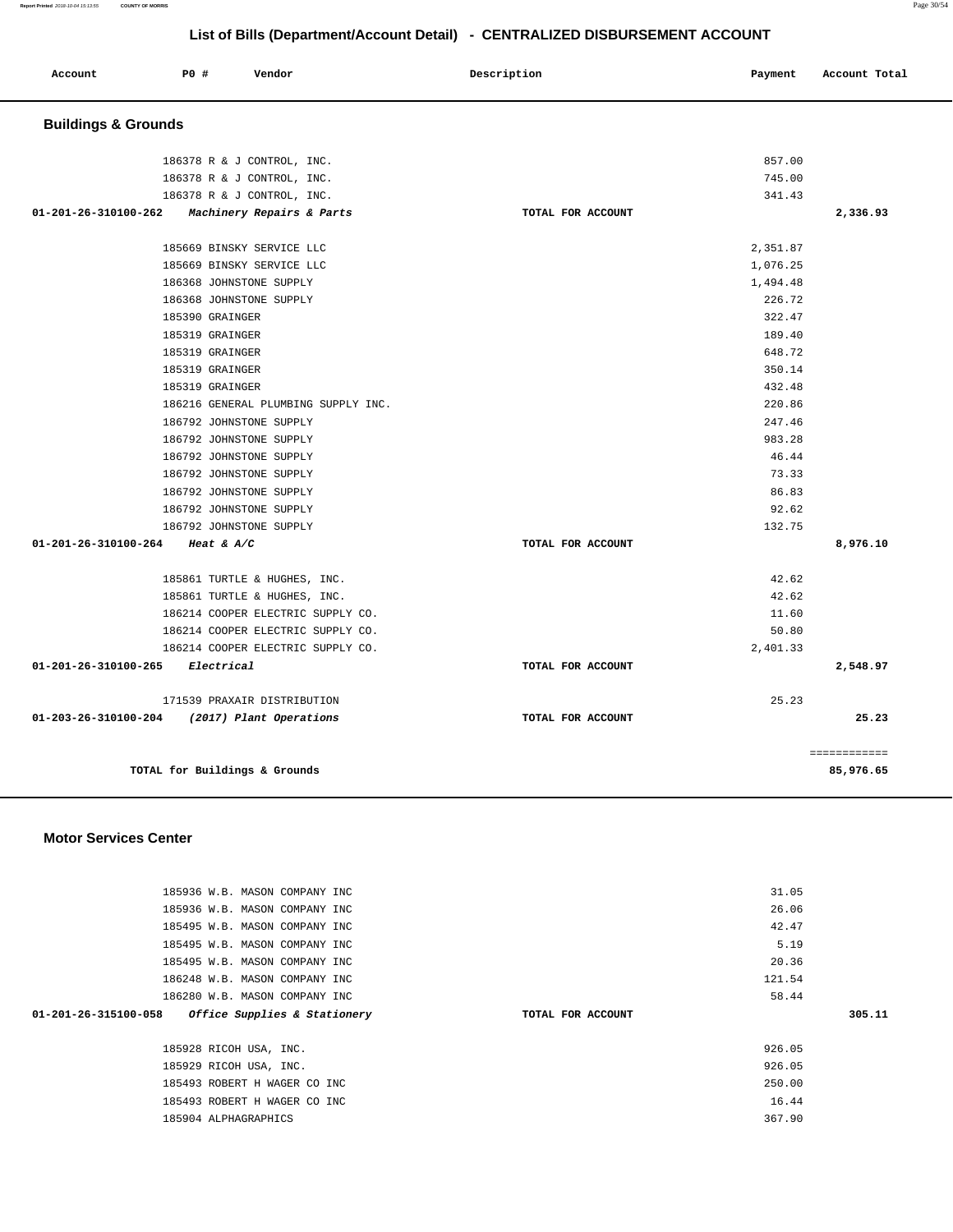| 185895 WHITEMARSH CORPORATION                      |                   | 85.00    |          |
|----------------------------------------------------|-------------------|----------|----------|
| 185895 WHITEMARSH CORPORATION                      |                   | 100.11   |          |
| 186295 J & D SALES & SERVICE LLC                   |                   | 51.55    |          |
| 186295 J & D SALES & SERVICE LLC                   |                   | 142.50   |          |
| 186295 J & D SALES & SERVICE LLC                   |                   | 150.00   |          |
| 186295 J & D SALES & SERVICE LLC                   |                   | 185.00   |          |
| 01-201-26-315100-098 Other Operating&Repair Supply | TOTAL FOR ACCOUNT |          | 9,959.11 |
| 185562 AMERICAN WEAR INC.                          |                   | 7.98     |          |
| 185561 AMERICAN WEAR INC.                          |                   | 7.98     |          |
| 185560 AMERICAN WEAR INC.                          |                   | 233.06   |          |
| 185907 AMERICAN WEAR INC.                          |                   | 239.35   |          |
| 01-201-26-315100-207 Uniform & Clothing Allowance  | TOTAL FOR ACCOUNT |          | 488.37   |
| 186295 J & D SALES & SERVICE LLC                   |                   | 265.00   |          |
| 01-201-26-315100-225<br>Chemicals & Sprays         | TOTAL FOR ACCOUNT |          | 265.00   |
| 185900 IDEAL AUTO BODY, LLC                        |                   | 826.85   |          |
| 185900 IDEAL AUTO BODY, LLC                        |                   | 460.00   |          |
| 185900 IDEAL AUTO BODY, LLC                        |                   | 156.40   |          |
| 185900 IDEAL AUTO BODY, LLC                        |                   | 102.00   |          |
| 185899 IDEAL AUTO BODY, LLC                        |                   | 941.50   |          |
| 185899 IDEAL AUTO BODY, LLC                        |                   | 280.60   |          |
| 185899 IDEAL AUTO BODY, LLC                        |                   | 197.80   |          |
| 185899 IDEAL AUTO BODY, LLC                        |                   | 129.00   |          |
| 185898 IDEAL AUTO BODY, LLC                        |                   | 1,104.50 |          |
| 185898 IDEAL AUTO BODY, LLC                        |                   | 533.60   |          |
| 185898 IDEAL AUTO BODY, LLC                        |                   | 156.40   |          |
| 185898 IDEAL AUTO BODY, LLC                        |                   | 95.00    |          |
| 185898 IDEAL AUTO BODY, LLC                        |                   | 102.00   |          |
| 185898 IDEAL AUTO BODY, LLC                        |                   | 15.00    |          |
| 185901 IDEAL AUTO BODY, LLC                        |                   | 926.19   |          |
| 185901 IDEAL AUTO BODY, LLC                        |                   | 763.60   |          |
| 185901 IDEAL AUTO BODY, LLC                        |                   | 395.60   |          |
| 185901 IDEAL AUTO BODY, LLC                        |                   | 258.00   |          |
| 185883 D & M AUTO BODY                             |                   | 12.00    |          |
| 185883 D & M AUTO BODY                             |                   | 302.50   |          |
| 185883 D & M AUTO BODY                             |                   | 176.00   |          |
| 185883 D & M AUTO BODY                             |                   | 105.60   |          |
| $01 - 201 - 26 - 315100 - 234$ Paint               | TOTAL FOR ACCOUNT |          | 8,040.14 |
| 185571 GRAINGER                                    |                   | 162.04   |          |
| 01-201-26-315100-239 Small Tools                   | TOTAL FOR ACCOUNT |          | 162.04   |
| 186293 INTER CITY TIRE                             |                   | 77.25    |          |

Account **PO #** Vendor **Description Description Payment** Account Total **Payment** 

185880 ATS ENVIRONMENTAL SERVICES, LLC. 500.00 185880 ATS ENVIRONMENTAL SERVICES, LLC. 1,497.02 185880 ATS ENVIRONMENTAL SERVICES, LLC. 958.02 185880 ATS ENVIRONMENTAL SERVICES, LLC. 1,560.38 186294 J & D SALES & SERVICE LLC 185.00 185903 WHITEMARSH CORPORATION 85.00 185460 GRAINGER 162.04 185460 GRAINGER 41.41 185460 GRAINGER 101.14 186814 FRANK ALOIA 85.00 185926 ONE SOURCE OF NEW JERSEY LLC 61.40

**List of Bills (Department/Account Detail) - CENTRALIZED DISBURSEMENT ACCOUNT**

**Motor Services Center**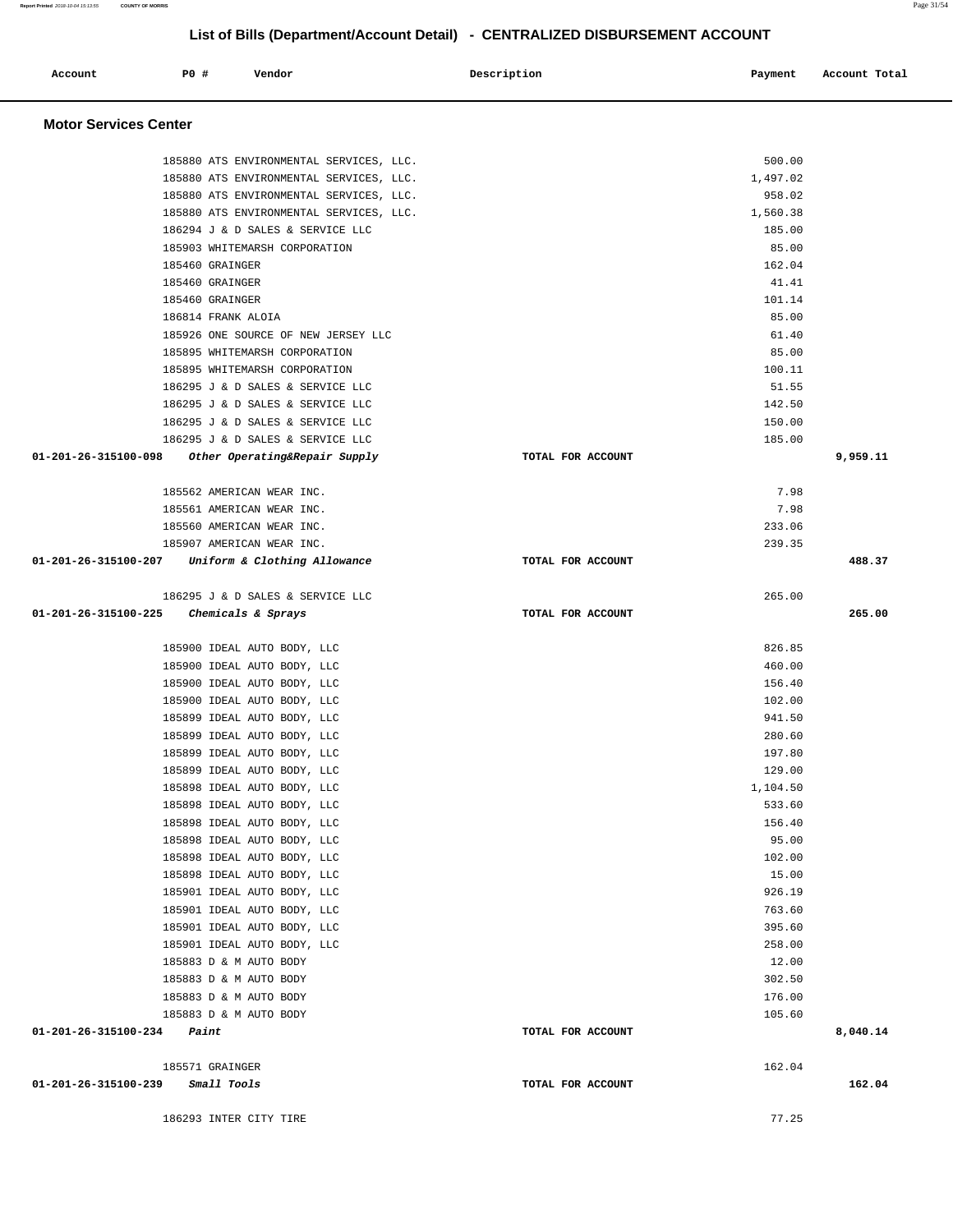| Account                      | <b>PO #</b>            | Vendor                                                              | Description       | Payment           | Account Total |
|------------------------------|------------------------|---------------------------------------------------------------------|-------------------|-------------------|---------------|
| <b>Motor Services Center</b> |                        |                                                                     |                   |                   |               |
|                              | 185919 INTER CITY TIRE |                                                                     |                   | 212.92            |               |
| 01-201-26-315100-245         | Tires                  |                                                                     | TOTAL FOR ACCOUNT |                   | 781.17        |
|                              |                        |                                                                     |                   |                   |               |
|                              |                        | 185471 PRAXAIR DISTRIBUTION<br>185471 PRAXAIR DISTRIBUTION          |                   | 59.29<br>20.00    |               |
|                              |                        | 185469 PRAXAIR DISTRIBUTION                                         |                   | 254.25            |               |
| 01-201-26-315100-248         |                        | Welding-Oxygen-Acetylene Etc                                        | TOTAL FOR ACCOUNT |                   | 333.54        |
|                              |                        | 185937 W.B. MASON COMPANY INC                                       |                   | 79.96             |               |
| 01-201-26-315100-252         |                        | Janitorial Supplies                                                 | TOTAL FOR ACCOUNT |                   | 79.96         |
|                              |                        |                                                                     |                   |                   |               |
|                              | 185574 JESCO INC.      |                                                                     |                   | 169.26            |               |
|                              | 185574 JESCO INC.      |                                                                     |                   | 584.10            |               |
|                              | 185574 JESCO INC.      |                                                                     |                   | 24.48             |               |
|                              | 185574 JESCO INC.      |                                                                     |                   | 36.84             |               |
|                              |                        | 185479 MONTAGE ENTERPRISES INC.                                     |                   | 347.22            |               |
|                              | 185573 JESCO INC.      |                                                                     |                   | 27.59             |               |
|                              |                        | 185934 STORR TRACTOR CO.                                            |                   | 843.05            |               |
|                              |                        | 185931 ROUTE 23 AUTOMALL LLC                                        |                   | 133.74            |               |
|                              |                        | 185931 ROUTE 23 AUTOMALL LLC                                        |                   | 104.46            |               |
|                              |                        | 185931 ROUTE 23 AUTOMALL LLC                                        |                   | 11.60             |               |
|                              |                        | 185905 AMERICAN HOSE & HYDRAULICS                                   |                   | 269.52            |               |
|                              |                        | 185906 AMERICAN HOSE & HYDRAULICS                                   |                   | 2,563.00          |               |
|                              |                        | 185906 AMERICAN HOSE & HYDRAULICS                                   |                   | 10.00             |               |
|                              |                        | 185910 CEDAR RIDGE RV CENTER<br>185911 FIRE AND SAFETY SERVICES LTD |                   | 35.14<br>55.98    |               |
|                              |                        | 185911 FIRE AND SAFETY SERVICES LTD                                 |                   | 8.97              |               |
|                              |                        | 185914 GRAY SUPPLY CORP                                             |                   | 9.83              |               |
|                              |                        | 185914 GRAY SUPPLY CORP                                             |                   | 1.67              |               |
|                              |                        | 185914 GRAY SUPPLY CORP                                             |                   | 9.90              |               |
|                              |                        | 185916 GROFF TRACTOR NJ, LLC                                        |                   | 280.90            |               |
|                              |                        | 185920 KENVIL POWER EQUIPMENT, INC.                                 |                   | 98.28             |               |
|                              |                        | 185921 KENVIL POWER EQUIPMENT, INC.                                 |                   | 33.63             |               |
|                              |                        | 185921 KENVIL POWER EQUIPMENT, INC.                                 |                   | 1.09              |               |
|                              |                        | 185921 KENVIL POWER EQUIPMENT, INC.                                 |                   | 17.46             |               |
|                              |                        | 185921 KENVIL POWER EQUIPMENT, INC.                                 |                   | 3.68              |               |
|                              |                        | 185921 KENVIL POWER EOUIPMENT, INC.                                 |                   | 3.40              |               |
|                              |                        | 185917 HOOVER TRUCK CENTERS INC                                     |                   | 1,224.86          |               |
|                              |                        | 185917 HOOVER TRUCK CENTERS INC                                     |                   | 50.60             |               |
|                              |                        | 185917 HOOVER TRUCK CENTERS INC                                     |                   | 538.41            |               |
|                              |                        | 185917 HOOVER TRUCK CENTERS INC                                     |                   | 132.74            |               |
|                              |                        | 185917 HOOVER TRUCK CENTERS INC                                     |                   | 118.34            |               |
|                              |                        | 186290 FLEMINGTON BUICK CHEVROLET                                   |                   | 242.08            |               |
|                              |                        | 186306 NAPA OF ROCKAWAY                                             |                   | 21.19             |               |
|                              |                        | 186306 NAPA OF ROCKAWAY                                             |                   | 18.87             |               |
|                              |                        | 186306 NAPA OF ROCKAWAY                                             |                   | 399.13            |               |
|                              |                        | 185887 NAPA OF ROCKAWAY                                             |                   | 235.39            |               |
|                              |                        | 185930 NAPA OF ROCKAWAY                                             |                   | $-18.00$<br>58.40 |               |
|                              |                        | 185930 NAPA OF ROCKAWAY<br>185930 NAPA OF ROCKAWAY                  |                   | 21.18             |               |
|                              |                        | 185930 NAPA OF ROCKAWAY                                             |                   | 123.60            |               |
|                              |                        | 185930 NAPA OF ROCKAWAY                                             |                   | 48.83             |               |
|                              |                        | 185930 NAPA OF ROCKAWAY                                             |                   | 48.65             |               |
|                              |                        | 185930 NAPA OF ROCKAWAY                                             |                   | 208.02            |               |
|                              |                        | 181393 EAGLE AUTO & TRUCK SERVICES INC.                             |                   | 281.25            |               |
|                              |                        | 181392 EAGLE AUTO & TRUCK SERVICES INC.                             |                   | 350.00            |               |
|                              |                        |                                                                     |                   |                   |               |

**Report Printed** 2018-10-04 15:13:55 **COUNTY OF MORRIS** Page 32/54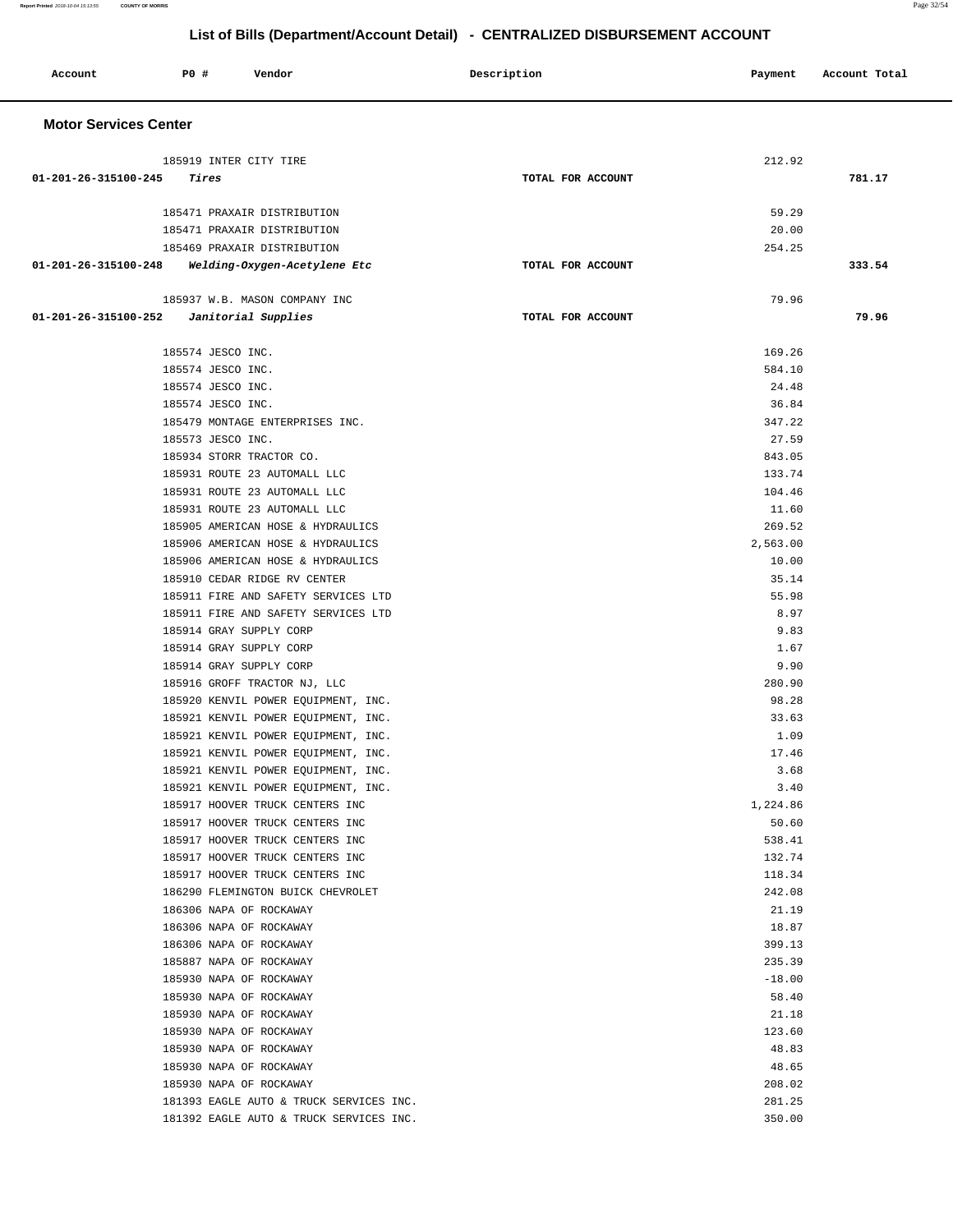| Account                      | PO#                             | Vendor                              | Description       | Payment  | Account Total |
|------------------------------|---------------------------------|-------------------------------------|-------------------|----------|---------------|
| <b>Motor Services Center</b> |                                 |                                     |                   |          |               |
|                              |                                 | 185915 GROFF TRACTOR NJ, LLC        |                   | 84.00    |               |
|                              |                                 | 185915 GROFF TRACTOR NJ, LLC        |                   | 320.00   |               |
|                              |                                 | 185915 GROFF TRACTOR NJ, LLC        |                   | 6.25     |               |
|                              |                                 | 185915 GROFF TRACTOR NJ, LLC        |                   | 32.86    |               |
|                              |                                 | 185915 GROFF TRACTOR NJ, LLC        |                   | 115.54   |               |
|                              | 185908 BROWN'S HUNTERDON        |                                     |                   | 373.92   |               |
|                              | 185908 BROWN'S HUNTERDON        |                                     |                   | 89.22    |               |
|                              | 185908 BROWN'S HUNTERDON        |                                     |                   | 392.67   |               |
| 01-201-26-315100-261         |                                 | Spare Parts for Equipment           | TOTAL FOR ACCOUNT |          | 12,542.79     |
|                              |                                 | 185577 NIELSEN DODGE - C-J-R        |                   | 96.80    |               |
|                              |                                 | 185577 NIELSEN DODGE - C-J-R        |                   | 15.96    |               |
|                              |                                 | 185578 NIELSEN DODGE - C-J-R        |                   | 71.96    |               |
|                              |                                 | 185578 NIELSEN DODGE - C-J-R        |                   | 72.64    |               |
|                              |                                 | 182463 ABSOLUTE AUTO AND FLAT GLASS |                   | 216.25   |               |
|                              |                                 | 182463 ABSOLUTE AUTO AND FLAT GLASS |                   | 71.76    |               |
|                              | 185909 D&B AUTO SUPPLY          |                                     |                   | 394.33   |               |
|                              | 185909 D&B AUTO SUPPLY          |                                     |                   | 1,065.34 |               |
|                              | 185909 D&B AUTO SUPPLY          |                                     |                   | 422.25   |               |
|                              |                                 | 185023 ABSOLUTE AUTO AND FLAT GLASS |                   | 177.79   |               |
|                              |                                 | 185023 ABSOLUTE AUTO AND FLAT GLASS |                   | 27.00    |               |
|                              |                                 | 185912 FLEMINGTON BUICK CHEVROLET   |                   | 92.27    |               |
|                              |                                 | 186290 FLEMINGTON BUICK CHEVROLET   |                   | 90.57    |               |
|                              |                                 | 186290 FLEMINGTON BUICK CHEVROLET   |                   | 245.77   |               |
|                              |                                 | 185559 ABSOLUTE AUTO AND FLAT GLASS |                   | 344.71   |               |
|                              |                                 | 185036 ABSOLUTE AUTO AND FLAT GLASS |                   | 190.12   |               |
|                              |                                 | 185036 ABSOLUTE AUTO AND FLAT GLASS |                   | 27.00    |               |
|                              |                                 | 185888 ROUTE 23 AUTOMALL LLC        |                   | 122.55   |               |
|                              |                                 | 185888 ROUTE 23 AUTOMALL LLC        |                   | 34.10    |               |
|                              |                                 | 185888 ROUTE 23 AUTOMALL LLC        |                   | 276.32   |               |
|                              |                                 | 185888 ROUTE 23 AUTOMALL LLC        |                   | 38.25    |               |
| 01-201-26-315100-291         | Vehicle Repairs                 |                                     | TOTAL FOR ACCOUNT |          | 4,093.74      |
|                              |                                 |                                     |                   |          | ============  |
|                              | TOTAL for Motor Services Center |                                     |                   |          | 37,050.97     |

# **Mosquito Extermination**

| 186322 RUTGERS THE STATE UNIVERSITY<br>$01 - 201 - 26 - 320100 - 039$<br>Education Schools & Training | TOTAL FOR ACCOUNT | 105.00<br>105.00 |
|-------------------------------------------------------------------------------------------------------|-------------------|------------------|
| 186444 DAILY RECORD<br>01-201-26-320100-051<br>Legal                                                  | TOTAL FOR ACCOUNT | 70.26<br>70.26   |
| 185255 W.B. MASON COMPANY INC                                                                         |                   | 41.94            |
| 185255 W.B. MASON COMPANY INC                                                                         |                   | 85.98            |
|                                                                                                       |                   |                  |
| 185255 W.B. MASON COMPANY INC                                                                         |                   | $-85.98$         |
| 185864 W.B. MASON COMPANY INC                                                                         |                   | 209.99           |
| 185864 W.B. MASON COMPANY INC                                                                         |                   | 18.19            |
| 185864 W.B. MASON COMPANY INC                                                                         |                   | 16.79            |
| 185715 W.B. MASON COMPANY INC                                                                         |                   | 13.99            |
| 185715 W.B. MASON COMPANY INC                                                                         |                   | 15.39            |
| 185715 W.B. MASON COMPANY INC                                                                         |                   | 19.99            |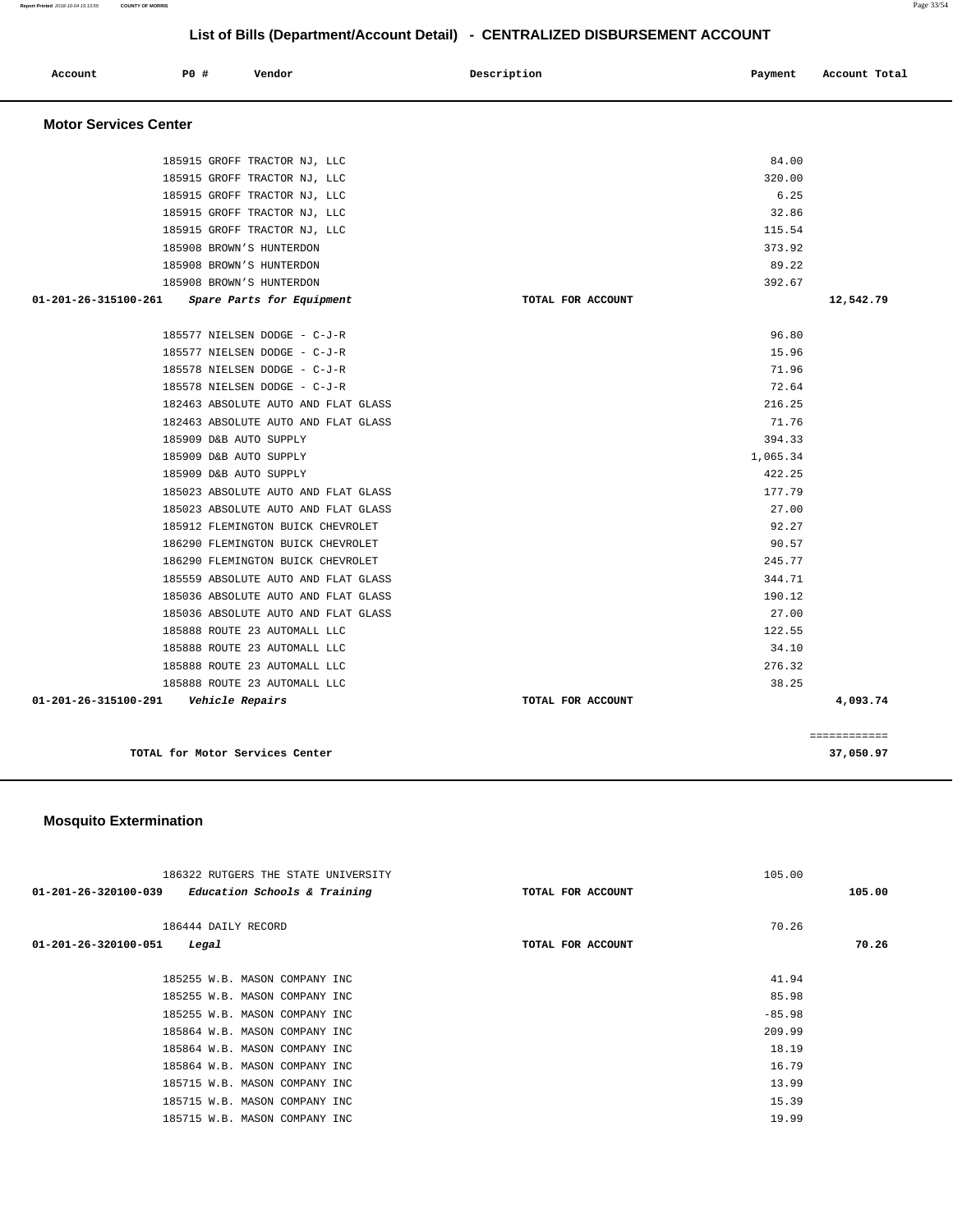**Report Printed** 2018-10-04 15:13:55 **COUNTY OF MORRIS** Page 34/54

# **List of Bills (Department/Account Detail) - CENTRALIZED DISBURSEMENT ACCOUNT**

| Account                       | P0 #<br>Vendor                   | Description       | Payment  | Account Total |
|-------------------------------|----------------------------------|-------------------|----------|---------------|
| <b>Mosquito Extermination</b> |                                  |                   |          |               |
|                               | 185715 W.B. MASON COMPANY INC    |                   | 3.79     |               |
|                               | 185715 W.B. MASON COMPANY INC    |                   | 48.26    |               |
|                               | 185715 W.B. MASON COMPANY INC    |                   | 10.59    |               |
|                               | 185715 W.B. MASON COMPANY INC    |                   | 31.58    |               |
|                               | 185716 CRYSTAL SPRINGS           |                   | 15.00    |               |
|                               | 185716 CRYSTAL SPRINGS           |                   | 1.98     |               |
|                               | 186432 W.B. MASON COMPANY INC    |                   | 44.70    |               |
|                               | 186228 W.B. MASON COMPANY INC    |                   | 41.94    |               |
|                               | 186649 W.B. MASON COMPANY INC    |                   | 1.90     |               |
| 01-201-26-320100-058          | Office Supplies & Stationery     | TOTAL FOR ACCOUNT |          | 557.80        |
|                               | 186115 TOMAR INDUSTRIES INC      |                   | 82.00    |               |
| 01-201-26-320100-098          | Other Operating & Repair Supply  | TOTAL FOR ACCOUNT |          | 82.00         |
|                               | 185516 AMERICAN WEAR INC.        |                   | 75.21    |               |
|                               | 185516 AMERICAN WEAR INC.        |                   | 75.21    |               |
|                               | 185516 AMERICAN WEAR INC.        |                   | 70.73    |               |
|                               | 185516 AMERICAN WEAR INC.        |                   | 70.73    |               |
|                               | 185516 AMERICAN WEAR INC.        |                   | 70.73    |               |
| 01-201-26-320100-251          | Ground Maintenance Supplies      | TOTAL FOR ACCOUNT |          | 362.61        |
|                               | 185713 TOMAR INDUSTRIES INC      |                   | 140.00   |               |
|                               | 185713 TOMAR INDUSTRIES INC      |                   | 140.00   |               |
|                               | 185713 TOMAR INDUSTRIES INC      |                   | 140.00   |               |
|                               | 185713 TOMAR INDUSTRIES INC      |                   | 69.70    |               |
|                               | 185713 TOMAR INDUSTRIES INC      |                   | 18.00    |               |
|                               | 185864 W.B. MASON COMPANY INC    |                   | 55.99    |               |
|                               | 185715 W.B. MASON COMPANY INC    |                   | 72.72    |               |
|                               | 185715 W.B. MASON COMPANY INC    |                   | 25.74    |               |
|                               | 185715 W.B. MASON COMPANY INC    |                   | $-19.99$ |               |
| 01-201-26-320100-258          | Equipment                        | TOTAL FOR ACCOUNT |          | 642.16        |
|                               |                                  |                   |          | ============  |
|                               | TOTAL for Mosquito Extermination |                   |          | 1,819.83      |

# **Health Management**

| 185777 RUTGERS UNIVERSITY                                   |                   | 40.00                 |
|-------------------------------------------------------------|-------------------|-----------------------|
| Environmental Compliance<br>01-201-27-330100-210            | TOTAL FOR ACCOUNT | 40.00                 |
| 185749 CRYSTAL SPRINGS<br>01-201-27-330100-258<br>Equipment | TOTAL FOR ACCOUNT | 0.99<br>0.99          |
| TOTAL for Health Management                                 |                   | ------------<br>40.99 |

**Human Services** 

|                      | 185464 CRYSTAL SPRINGS                  |                   | 10.99 |       |
|----------------------|-----------------------------------------|-------------------|-------|-------|
|                      | 185465 CRYSTAL SPRINGS                  |                   | 8.49  |       |
| 01-201-27-331100-058 | <i>Office Supplies &amp; Stationery</i> | TOTAL FOR ACCOUNT |       | 19.48 |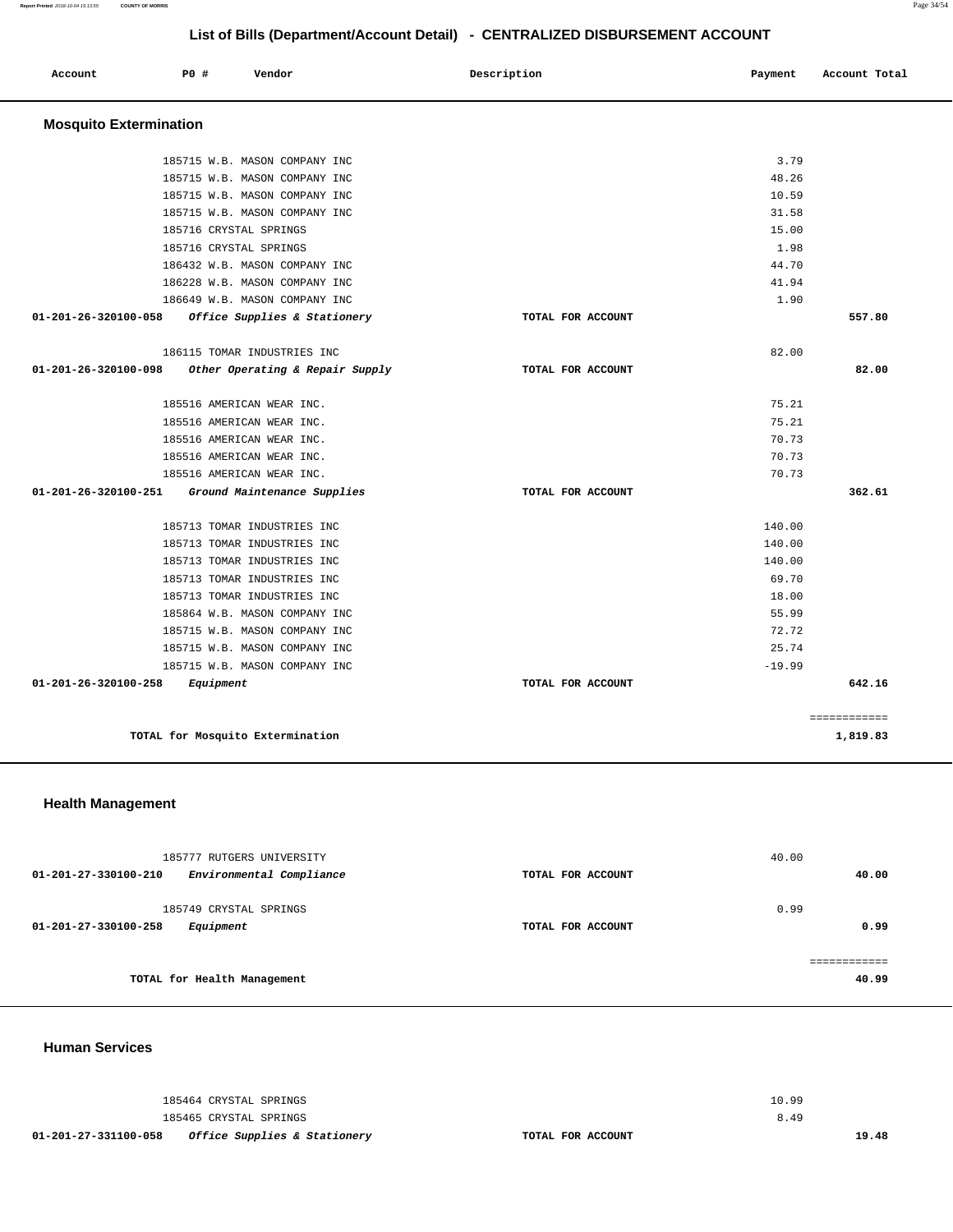**Report Printed** 2018-10-04 15:13:55 **COUNTY OF MORRIS** Page 35/54

# **List of Bills (Department/Account Detail) - CENTRALIZED DISBURSEMENT ACCOUNT**

| Account               | P0 #                     | Vendor                           | Description       | Payment | Account Total |
|-----------------------|--------------------------|----------------------------------|-------------------|---------|---------------|
| <b>Human Services</b> |                          |                                  |                   |         |               |
| 01-201-27-331100-068  |                          | Postage & Metered Mail           | TOTAL FOR ACCOUNT |         | 134.50        |
|                       |                          | 186823 LONGFELLOWS SANDWICH DELI |                   | 99.90   |               |
|                       |                          | 186821 LONGFELLOWS SANDWICH DELI |                   | 234.00  |               |
| 01-201-27-331100-088  |                          | Meeting Exp Advisory Board Etc   | TOTAL FOR ACCOUNT |         | 333.90        |
|                       |                          |                                  |                   |         | ============  |
|                       | TOTAL for Human Services |                                  |                   |         | 487.88        |

#### **Youth Shelter**

| 186973 COUNTY OF MORRIS                       | 0.68              |          |
|-----------------------------------------------|-------------------|----------|
| 01-201-27-331110-068 Postage and Metered Mail | TOTAL FOR ACCOUNT | 0.68     |
|                                               |                   |          |
| 185089 CRYSTAL SPRINGS                        | 26.98             |          |
| 185702 NU-WAY CONCESSIONAIRES INC             | 1,092.50          |          |
| 185702 NU-WAY CONCESSIONAIRES INC             | 1,092.50          |          |
| 185702 NU-WAY CONCESSIONAIRES INC             | 287.50            |          |
| 185702 NU-WAY CONCESSIONAIRES INC             | 287.50            |          |
| 185702 NU-WAY CONCESSIONAIRES INC             | 375.48            |          |
| 185702 NU-WAY CONCESSIONAIRES INC             | 643.08            |          |
| 185702 NU-WAY CONCESSIONAIRES INC             | 614.41            |          |
| 185702 NU-WAY CONCESSIONAIRES INC             | 370.55            |          |
| 185614 A & B BAGEL II LLC                     | 375.00            |          |
| 185784 LOVEYS PIZZA & GRILL                   | 24.18             |          |
| 185784 LOVEYS PIZZA & GRILL                   | 26.58             |          |
| 185784 LOVEYS PIZZA & GRILL                   | 26.58             |          |
| 185784 LOVEYS PIZZA & GRILL                   | 26.58             |          |
| 185784 LOVEYS PIZZA & GRILL                   | 26.58             |          |
| 01-201-27-331110-185 Food                     | TOTAL FOR ACCOUNT | 5,296.00 |
|                                               |                   |          |
| 185544 CHEF'S CORNER                          | 4.90              |          |
| 185544 CHEF'S CORNER                          | 3.65              |          |
| 185544 CHEF'S CORNER                          | 4.90              |          |
| 185544 CHEF'S CORNER                          | 5.75              |          |
| 185544 CHEF'S CORNER                          | 15.30             |          |
| 185544 CHEF'S CORNER                          | 26.50             |          |
| 185544 CHEF'S CORNER                          | 41.75             |          |
| 185544 CHEF'S CORNER                          | 3.75              |          |
| 185544 CHEF'S CORNER                          | 8.50              |          |
| 185544 CHEF'S CORNER                          | 5.75              |          |
| 185544 CHEF'S CORNER                          | 50.00             |          |
| 185544 CHEF'S CORNER                          | 14.50             |          |
| 185544 CHEF'S CORNER                          | 14.50             |          |
| 185544 CHEF'S CORNER                          | 15.25             |          |
| 185544 CHEF'S CORNER                          | 20.00             |          |
| 185544 CHEF'S CORNER                          | 15.47             |          |
| 185544 CHEF'S CORNER                          | 24.00             |          |
| 185544 CHEF'S CORNER                          | 33.75             |          |
| 185544 CHEF'S CORNER                          | 55.75             |          |
| 185544 CHEF'S CORNER                          | 21.75             |          |
| 01-201-27-331110-258<br>Equipment             | TOTAL FOR ACCOUNT | 385.72   |

**TOTAL for Youth Shelter 5,682.40**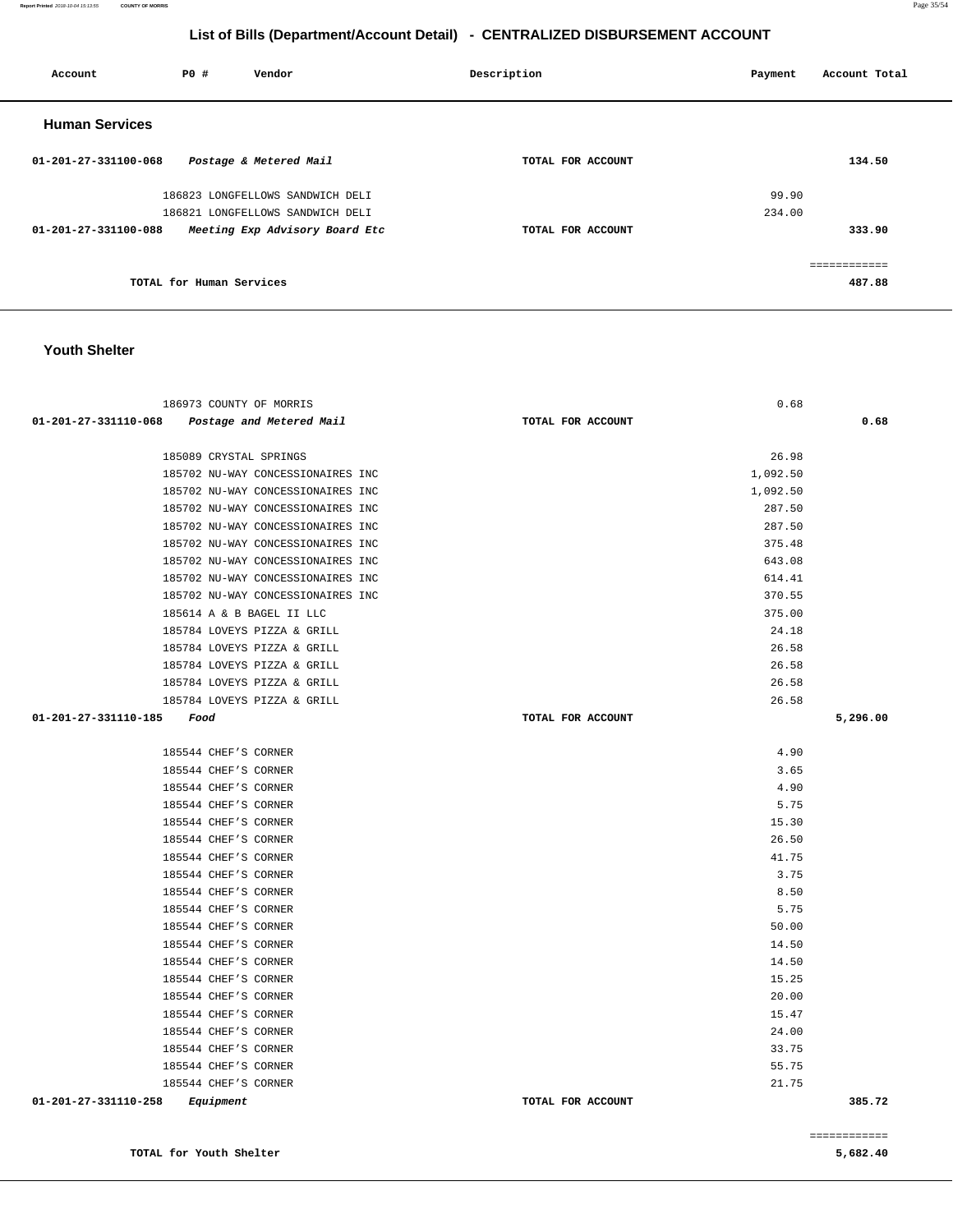#### **Report Printed** 2018-10-04 15:13:55 **COUNTY OF MORRIS** Page 36/54

# **List of Bills (Department/Account Detail) - CENTRALIZED DISBURSEMENT ACCOUNT**

| Account<br>. | <b>PO #</b> | Vendor<br>. | Description<br>. | Payment | Account Total |
|--------------|-------------|-------------|------------------|---------|---------------|
|              |             |             |                  |         |               |

# **Office on Aging**

| 185951 W.B. MASON COMPANY INC                        |                   | 36.88  |              |
|------------------------------------------------------|-------------------|--------|--------------|
| 185951 W.B. MASON COMPANY INC                        |                   | 27.95  |              |
| 01-201-27-333100-058<br>Office Supplies & Stationery | TOTAL FOR ACCOUNT |        | 64.83        |
| 186486 LONGFELLOWS SANDWICH DELI                     |                   | 135.00 |              |
| 186486 LONGFELLOWS SANDWICH DELI                     |                   | 5.99   |              |
| 186486 LONGFELLOWS SANDWICH DELI                     |                   | 9.00   |              |
| 01-201-27-333100-059<br>Other General Expenses       | TOTAL FOR ACCOUNT |        | 149.99       |
| 186973 COUNTY OF MORRIS                              |                   | 169.91 |              |
| 01-201-27-333100-068<br>Postage & Metered Mail       | TOTAL FOR ACCOUNT |        | 169.91       |
|                                                      |                   |        | ============ |
| TOTAL for Office on Aging                            |                   |        | 384.73       |

#### **Grant in Aid**

| 186474 CFCS - HOPE HOUSE                                   |                   | 4,710.00  |
|------------------------------------------------------------|-------------------|-----------|
| 186607 CFCS - HOPE HOUSE                                   |                   | 640.00    |
| 186589 DAWN CENTER FOR INDEPENDENT                         |                   | 2,020.00  |
| 186588 DAWN CENTER FOR INDEPENDENT                         |                   | 5,956.00  |
| 186750 CFCS - HOPE HOUSE                                   |                   | 2,450.00  |
| Grant in Aid: Program Expenditures<br>01-201-27-342000-090 | TOTAL FOR ACCOUNT | 15,776.00 |
|                                                            |                   |           |
|                                                            |                   |           |
| TOTAL for Grant in Aid                                     |                   | 15,776.00 |

# **Seniors, Disabled & Veterans**

|                      | 186487 CORNERSTONE FAMILY              |                   | 12,767.62 |  |
|----------------------|----------------------------------------|-------------------|-----------|--|
| 01-201-27-343100-036 | Contracted Services - Adult Day Care   | TOTAL FOR ACCOUNT | 12,767.62 |  |
|                      |                                        |                   |           |  |
|                      |                                        |                   |           |  |
|                      | TOTAL for Seniors, Disabled & Veterans |                   | 12,767.62 |  |

### **County Board of Social Service**

| 186565 W.B. MASON COMPANY INC | 1.01  |
|-------------------------------|-------|
| 186565 W.B. MASON COMPANY INC | 22.35 |
| 186565 W.B. MASON COMPANY INC | 1.01  |
| 186565 W.B. MASON COMPANY INC | 1.01  |
| 186565 W.B. MASON COMPANY INC | 1.01  |
| 186565 W.B. MASON COMPANY INC | 8.94  |
| 186565 W.B. MASON COMPANY INC | 1.01  |
| 186565 W.B. MASON COMPANY INC | 1.01  |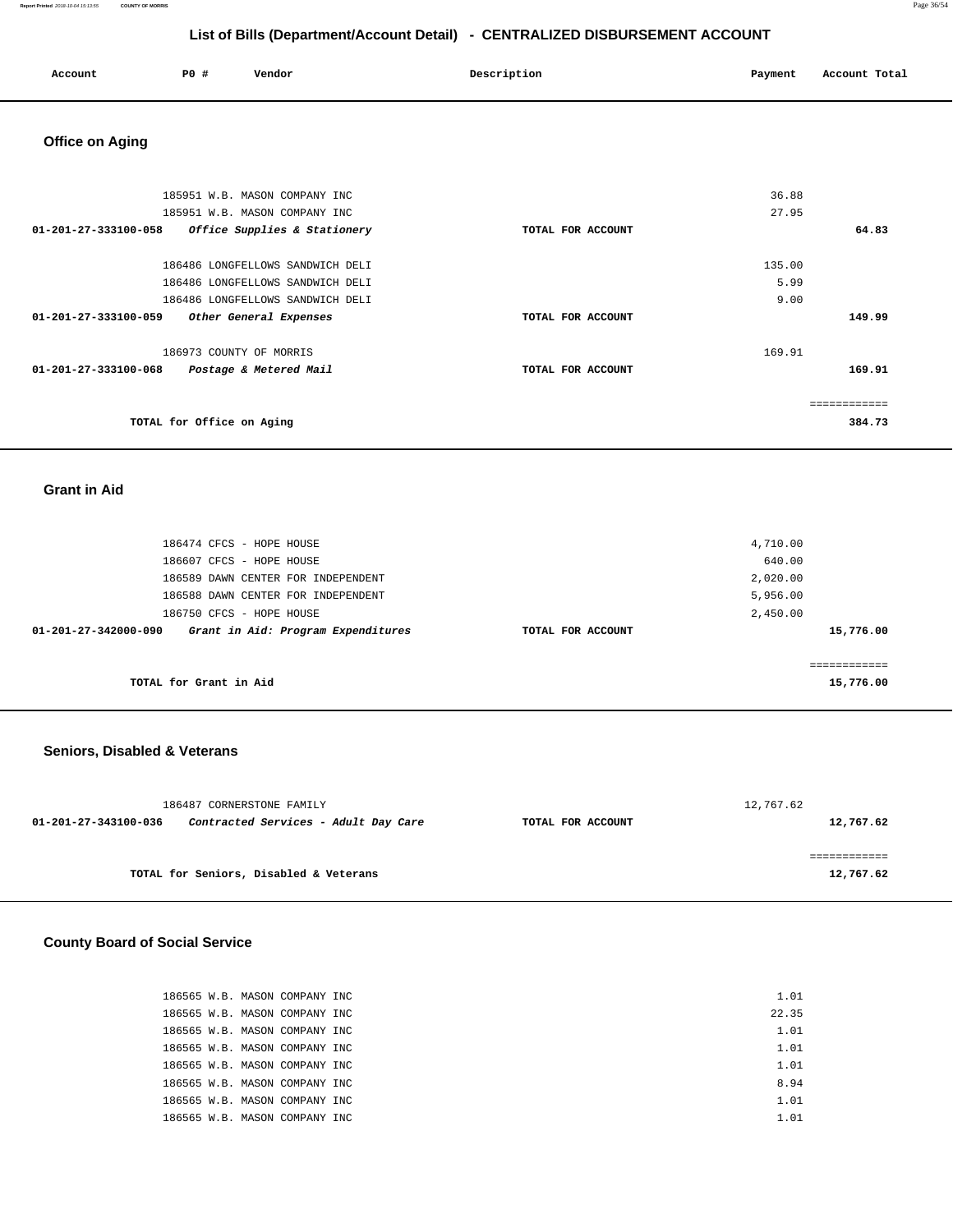186232 ESSEX COUNTY HOSPITAL 186232 ESSEX COUNTY HOSPITAL 186232 ESSEX COUNTY HOSPITAL 186232 ESSEX COUNTY HOSPITAL 186231 ESSEX COUNTY HOSPITAL 186231 ESSEX COUNTY HOSPITAL 186231 ESSEX COUNTY HOSPITAL 186231 ESSEX COUNTY HOSPITAL **01-201-27-349110-090 Program Expenditures TOTAL FOR ACCOUNT**  3,802.15 -93.87 3,802.15 -31.29 3,802.15 6.00 3,802.15 6.00 **15,095.44 TOTAL for DEPARTMENT 349110**  ============ **15,095.44** 

| Account                               | PO#                  | Vendor                                                        |                                         | Description       | Payment   | Account Total |  |
|---------------------------------------|----------------------|---------------------------------------------------------------|-----------------------------------------|-------------------|-----------|---------------|--|
| <b>County Board of Social Service</b> |                      |                                                               |                                         |                   |           |               |  |
| 01-201-27-345100-058                  |                      | 186565 W.B. MASON COMPANY INC<br>Office Supplies & Stationery |                                         | TOTAL FOR ACCOUNT | 1.01      | 39.37         |  |
|                                       |                      | 186098 LANGUAGE LINE SERVICES                                 |                                         |                   | 59.50     |               |  |
| 01-201-27-345100-059                  |                      | Other General Expenses                                        |                                         | TOTAL FOR ACCOUNT |           | 59.50         |  |
|                                       |                      | 186402 CITYSIDE ARCHIVES, LLC                                 |                                         |                   | 908.15    |               |  |
| 01-201-27-345100-257                  |                      | Rental - Other                                                |                                         | TOTAL FOR ACCOUNT |           | 908.15        |  |
|                                       |                      | 186563 HINDSIGHT, INC                                         |                                         |                   | 20,647.00 |               |  |
|                                       |                      | 186093 UNITRONIX DATA SYSTEMS INC                             |                                         |                   | 7,299.72  |               |  |
|                                       |                      | 184572 JOHNSON & JOHNSON, ESQS                                |                                         |                   | 168.00    |               |  |
|                                       |                      | 184572 JOHNSON & JOHNSON, ESQS                                |                                         |                   | 3,234.00  |               |  |
|                                       |                      | 184572 JOHNSON & JOHNSON, ESQS                                |                                         |                   | 1,691.35  |               |  |
| 01-201-27-345100-325                  |                      | Special Services                                              |                                         | TOTAL FOR ACCOUNT |           | 33,040.07     |  |
|                                       | 186094 CHLIC         |                                                               |                                         |                   | 38,490.06 |               |  |
|                                       |                      | 186091 FLAGSHIP HEALTH SYSTEMS, INC.                          |                                         |                   | 436.24    |               |  |
|                                       |                      | 186091 FLAGSHIP HEALTH SYSTEMS, INC.                          |                                         |                   | 155.80    |               |  |
|                                       |                      |                                                               | 186090 DELTA DENTAL OF NEW JERSEY, INC. |                   | 834.60    |               |  |
|                                       |                      |                                                               | 186090 DELTA DENTAL OF NEW JERSEY, INC. |                   | 477.76    |               |  |
|                                       |                      |                                                               | 186090 DELTA DENTAL OF NEW JERSEY, INC. |                   | 29.86     |               |  |
| 01-201-27-345100-329                  |                      | Hospital Insurance Premiums                                   |                                         | TOTAL FOR ACCOUNT |           | 40,424.32     |  |
|                                       | 186571 OLGA MATOS    |                                                               |                                         |                   | 22.05     |               |  |
|                                       |                      | 186553 SIERRA MCENIRY                                         |                                         |                   | 2.45      |               |  |
|                                       | 186552 MELISSA MANEY |                                                               |                                         |                   | 75.11     |               |  |
| 01-201-27-345100-332                  | Mileage              |                                                               |                                         | TOTAL FOR ACCOUNT |           | 99.61         |  |
|                                       | 186571 OLGA MATOS    |                                                               |                                         |                   | 72.00     |               |  |
|                                       |                      | 186553 SIERRA MCENIRY                                         |                                         |                   | 10.65     |               |  |
|                                       |                      | 186574 LOURDES DEGUZMAN                                       |                                         |                   | 72.00     |               |  |
|                                       | 186552 MELISSA MANEY |                                                               |                                         |                   | 10.00     |               |  |
| 01-201-27-345100-333                  |                      | Other Allowances                                              |                                         | TOTAL FOR ACCOUNT |           | 164.65        |  |
|                                       |                      |                                                               |                                         |                   |           | ============  |  |
|                                       |                      | TOTAL for County Board of Social Service                      |                                         |                   |           | 74,735.67     |  |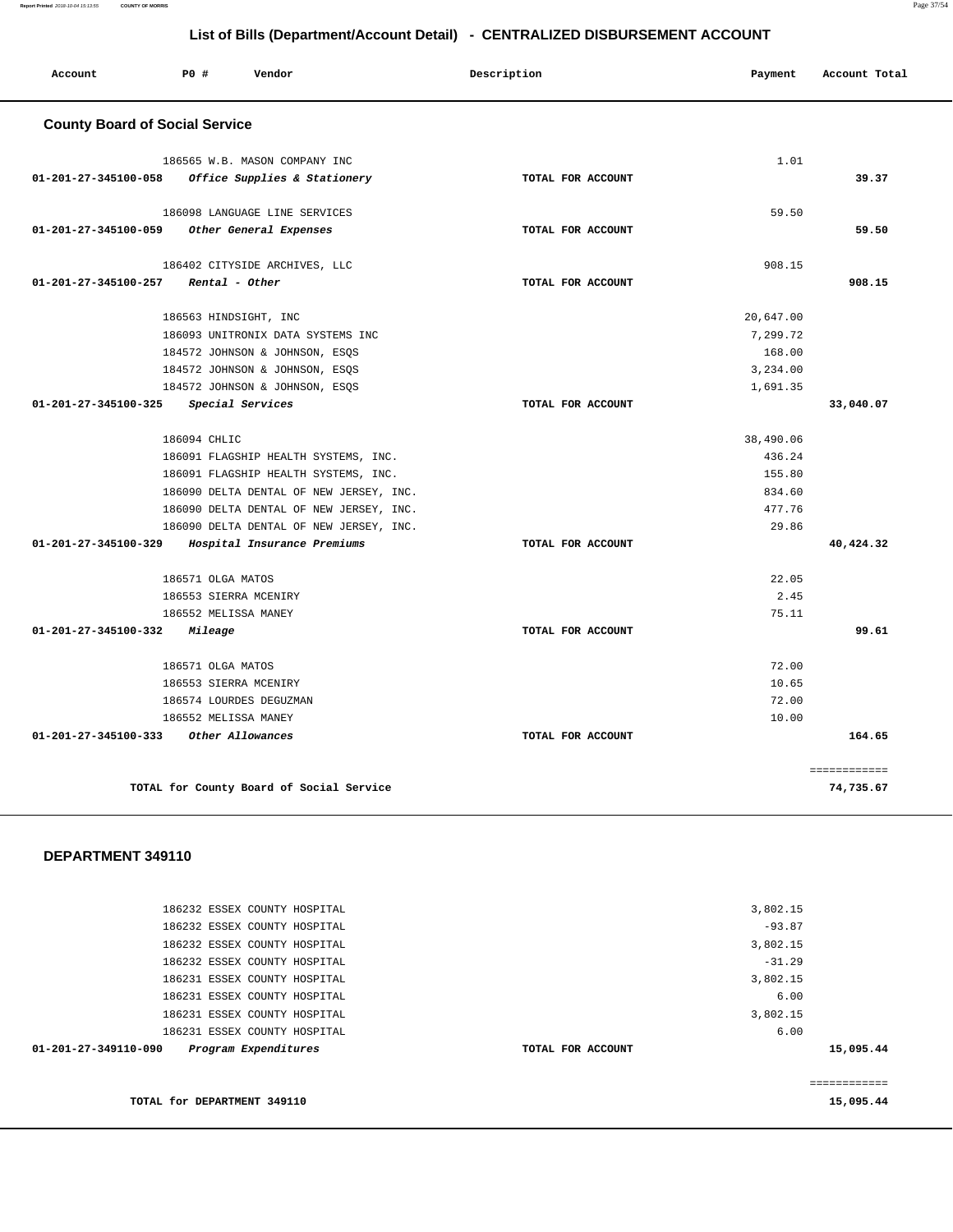**Account P0 # Vendor Description Payment Account Total** 186973 COUNTY OF MORRIS **01-201-27-350100-068 Postage & Metered Mail TOTAL FOR ACCOUNT**  99.64 **99.64 TOTAL for MV:Administration**  ============ **99.64 County Adjuster**  186973 COUNTY OF MORRIS 524.66  **01-201-27-357100-068 Postage & Metered Mail TOTAL FOR ACCOUNT 524.66** ============ **TOTAL for County Adjuster 524.66 County Library**  185104 EBSCO INFORMATION SERVICES 185106 GANN LAW BOOKS 185111 THOMSON REUTERS-WEST 185796 EBSCO INFORMATION SERVICES 185775 EBSCO INFORMATION SERVICES **01-201-29-390100-028 Books & Periodicals TOTAL FOR ACCOUNT**  86.25 160.00 1,751.00 40.94 42.46 **2,080.65** 181840 OFFICE CONCEPTS GROUP, INC. 181841 W.B. MASON COMPANY INC 184452 W.B. MASON COMPANY INC 185125 W.B. MASON COMPANY INC 185125 W.B. MASON COMPANY INC **01-201-29-390100-058 Office Supplies & Stationery TOTAL FOR ACCOUNT**  129.84 204.48 320.26 102.24 102.24 **859.06** 186973 COUNTY OF MORRIS **01-201-29-390100-068 Postage & Metered Mail TOTAL FOR ACCOUNT**  721.12 **721.12** 185806 MIDWEST TAPE LLC 185806 MIDWEST TAPE LLC 185806 MIDWEST TAPE LLC **01-201-29-390100-083 Video & Film Materials TOTAL FOR ACCOUNT**  97.34 348.83 49.99 **496.16** 183316 OCLC ONLINE COMPUTER 183316 OCLC ONLINE COMPUTER **01-201-29-390100-084 Other Outside Services TOTAL FOR ACCOUNT**  1,016.46 1,309.87 **2,326.33** 182828 DINOSAURS ROCK 185737 VILLAGE SUPER MARKET, INC. 185737 VILLAGE SUPER MARKET, INC. **01-201-29-390100-090 Program Expenditures TOTAL FOR ACCOUNT**  550.00 119.65 25.00 **694.65** 184490 OFFICE CONCEPTS GROUP, INC. 184490 OFFICE CONCEPTS GROUP, INC. 184490 OFFICE CONCEPTS GROUP, INC. 183616 OFFICE CONCEPTS GROUP, INC. 106.57 -62.37 62.37 302.97

**List of Bills (Department/Account Detail) - CENTRALIZED DISBURSEMENT ACCOUNT**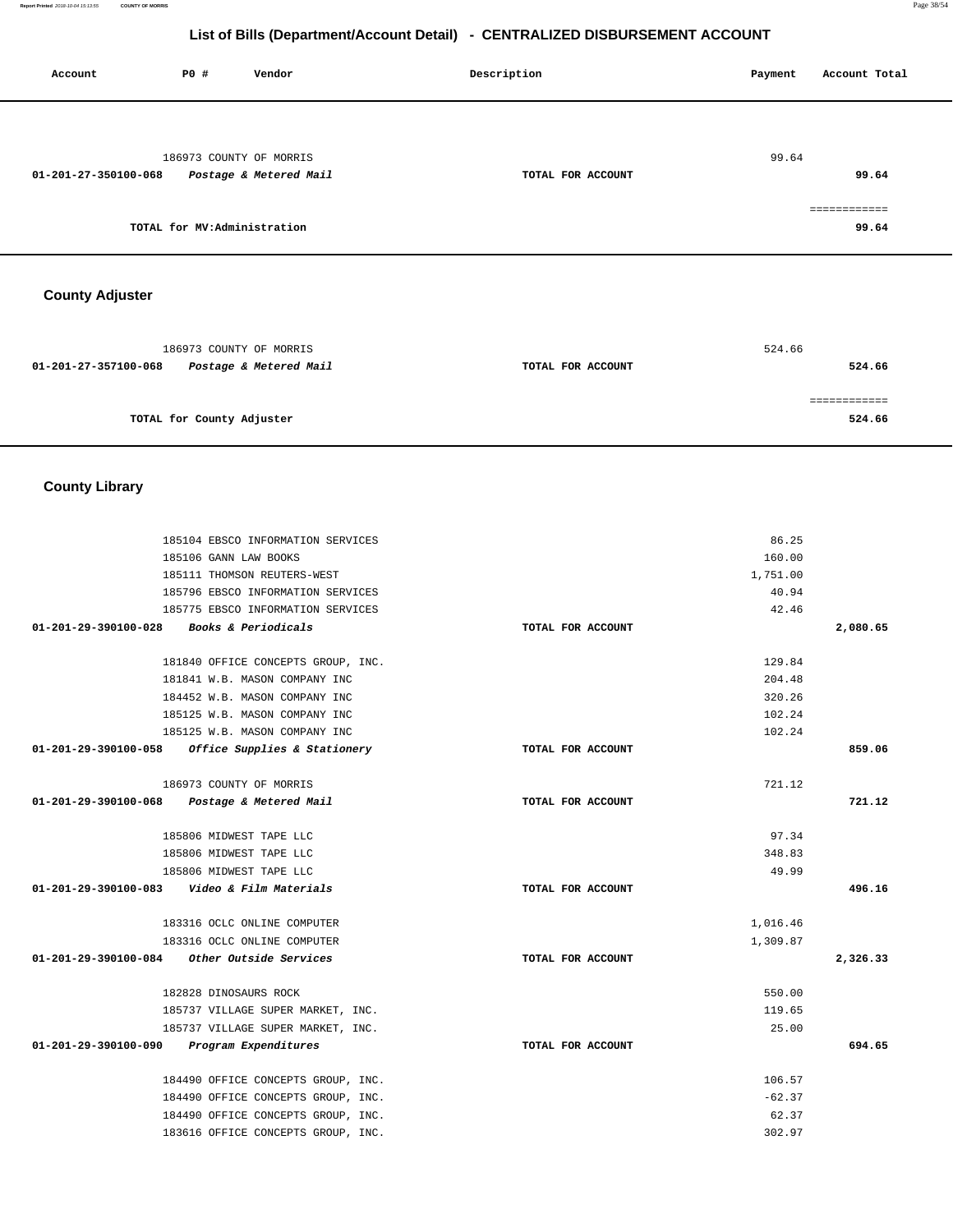**Report Printed** 2018-10-04 15:13:55 **COUNTY OF MORRIS** Page 39/54

# **List of Bills (Department/Account Detail) - CENTRALIZED DISBURSEMENT ACCOUNT**

| Account                        | PO#                      |                | Vendor                               | Description |                   | Payment  | Account Total |  |
|--------------------------------|--------------------------|----------------|--------------------------------------|-------------|-------------------|----------|---------------|--|
| <b>County Library</b>          |                          |                |                                      |             |                   |          |               |  |
|                                |                          |                | 181840 OFFICE CONCEPTS GROUP, INC.   |             |                   | 188.24   |               |  |
|                                |                          |                | 181840 OFFICE CONCEPTS GROUP, INC.   |             |                   | 140.25   |               |  |
|                                |                          |                | 185100 ORIENTAL TRADING COMPANY INC. |             |                   | 187.78   |               |  |
|                                |                          |                | 181841 W.B. MASON COMPANY INC        |             |                   | 350.45   |               |  |
|                                |                          |                | 181841 W.B. MASON COMPANY INC        |             |                   | 11.64    |               |  |
|                                |                          |                | 185125 W.B. MASON COMPANY INC        |             |                   | 357.26   |               |  |
|                                |                          |                | 185125 W.B. MASON COMPANY INC        |             |                   | 85.02    |               |  |
|                                |                          |                | 185123 OFFICE CONCEPTS GROUP, INC.   |             |                   | 186.89   |               |  |
|                                |                          |                | 185123 OFFICE CONCEPTS GROUP, INC.   |             |                   | 16.98    |               |  |
| 01-201-29-390100-095           |                          |                | Other Administrative Supplies        |             | TOTAL FOR ACCOUNT |          | 2,016.85      |  |
|                                |                          | 158436 CCH INC |                                      |             |                   | 3,405.00 |               |  |
|                                |                          | 169649 CCH INC |                                      |             |                   | 188.00   |               |  |
|                                |                          | 169649 CCH INC |                                      |             |                   | 18.95    |               |  |
| $01 - 203 - 29 - 390100 - 028$ |                          |                | (2017) Books & Periodicals           |             | TOTAL FOR ACCOUNT |          | 3,611.95      |  |
|                                |                          |                |                                      |             |                   |          | ============  |  |
|                                | TOTAL for County Library |                |                                      |             |                   |          | 12,806.77     |  |

### **County Superintendent of Schoo**

|                      | 186973 COUNTY OF MORRIS                  |                   | 98.23 |       |
|----------------------|------------------------------------------|-------------------|-------|-------|
| 01-201-29-392100-068 | Postage & Metered Mail                   | TOTAL FOR ACCOUNT |       | 98.23 |
|                      |                                          |                   |       |       |
|                      |                                          |                   |       |       |
|                      | TOTAL for County Superintendent of Schoo |                   |       | 98.23 |

# **Contribution to County College**

| 187030 COUNTY COLLEGE OF MORRIS          |                   | 417,576.59 |
|------------------------------------------|-------------------|------------|
| Expenditures<br>01-201-29-395100-090     | TOTAL FOR ACCOUNT | 417,576.59 |
|                                          |                   |            |
|                                          |                   |            |
| TOTAL for Contribution to County College |                   | 417,576.59 |

### **Rutgers Extension Service**

| 186973 COUNTY OF MORRIS<br>01-201-29-396100-068<br>Postage & Metered Mail           | TOTAL FOR ACCOUNT | 3.73<br>3.73         |
|-------------------------------------------------------------------------------------|-------------------|----------------------|
| 185170 BETTER IMPACT, INC.<br>01-201-29-396100-095<br>Other Administrative Supplies | TOTAL FOR ACCOUNT | 300.00<br>300.00     |
| 186188 MORRIS COUNTY 4-H ASSOCIATION<br>01-201-29-396100-257<br>Rental - Other      | TOTAL FOR ACCOUNT | 2,000.00<br>2,000.00 |
| TOTAL for Rutgers Extension Service                                                 |                   | 2,303.73             |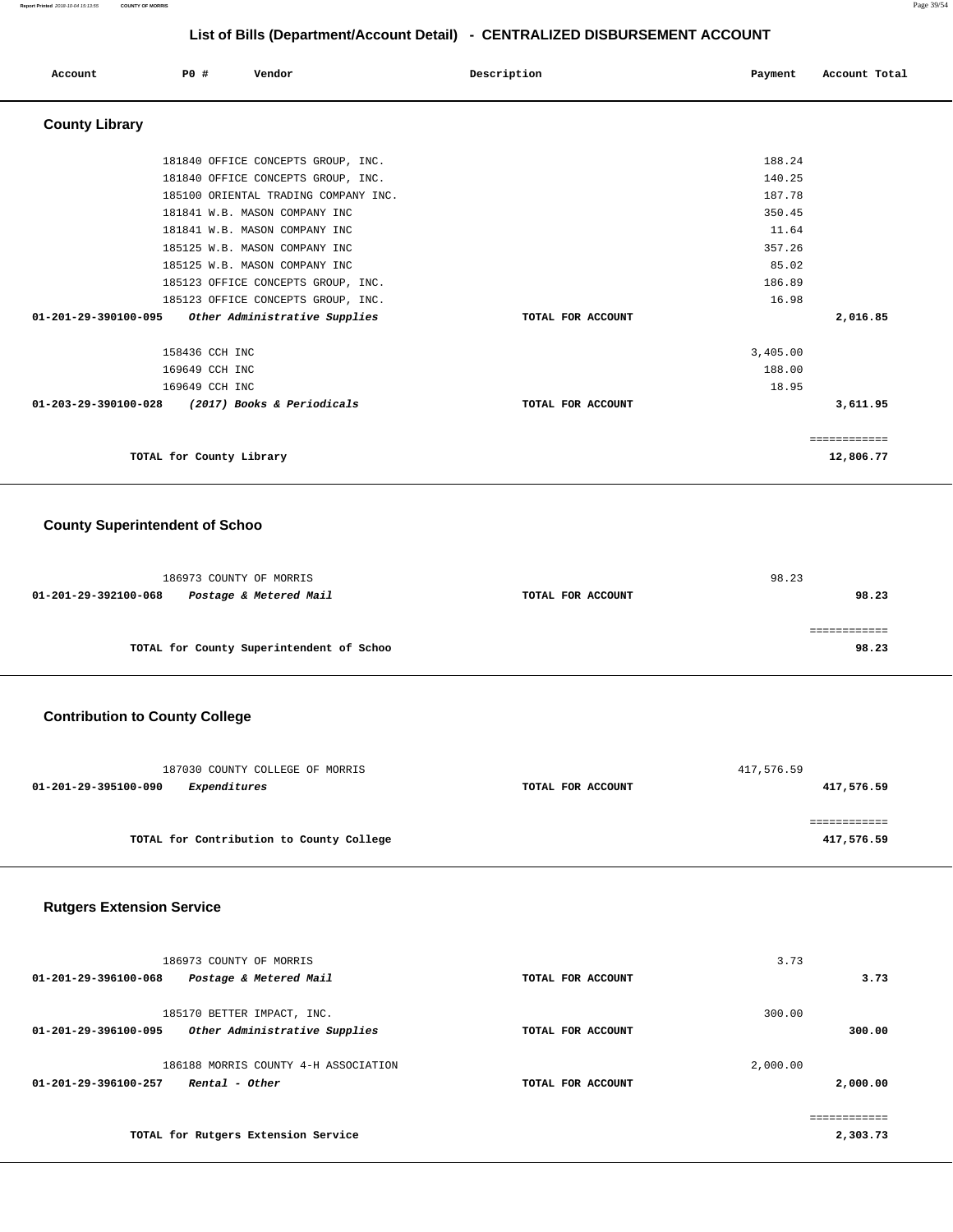**Report Printed** 2018-10-04 15:13:55 **COUNTY OF MORRIS** Page 40/54

# **List of Bills (Department/Account Detail) - CENTRALIZED DISBURSEMENT ACCOUNT**

| Account                         | PO# | Vendor                                                                        | Description       | Payment    | Account Total |
|---------------------------------|-----|-------------------------------------------------------------------------------|-------------------|------------|---------------|
| <b>Cont M.C. School of Tech</b> |     |                                                                               |                   |            |               |
| 01-201-29-400100-090            |     | 187028 MC VOCATIONAL SCHOOL DISTRICT<br>Cont M.C. School of Tech Expenditures | TOTAL FOR ACCOUNT | 343,404.00 | 343,404.00    |
|                                 |     |                                                                               |                   |            | ============  |

**TOTAL for Cont M.C. School of Tech 343,404.00** 

### **Fire and Police Academy**

| 185747 ALLEN PAPER & SUPPLY CO<br>185523 ATLANTIC TRAINING CENTER                            |                   | 25.34<br>112.50 |                          |
|----------------------------------------------------------------------------------------------|-------------------|-----------------|--------------------------|
| $01 - 201 - 29 - 407100 - 059$<br>Other General Expenses                                     | TOTAL FOR ACCOUNT |                 | 137.84                   |
| 186973 COUNTY OF MORRIS                                                                      |                   | 36.14           |                          |
| 01-201-29-407100-068<br>Postage & Metered Mail                                               | TOTAL FOR ACCOUNT |                 | 36.14                    |
| 186200 TURN OUT UNIFORMS, INC.                                                               |                   | 49.99           |                          |
| $01 - 201 - 29 - 407100 - 202$<br>Uniform And Accessories                                    | TOTAL FOR ACCOUNT |                 | 49.99                    |
| 185644 DC MANANGEMENT & ENVIRONMENTAL<br>01-201-29-407100-231<br>Hazardous Material Disposal | TOTAL FOR ACCOUNT | 5,400.00        | 5,400.00                 |
| TOTAL for Fire and Police Academy                                                            |                   |                 | ============<br>5,623.97 |

### **Utilities**

| 185939 NATIONAL FUEL OIL INC.                 |                   | 1,789.36  |           |
|-----------------------------------------------|-------------------|-----------|-----------|
| 185939 NATIONAL FUEL OIL INC.                 |                   | 10,005.75 |           |
| 185939 NATIONAL FUEL OIL INC.                 |                   | 9,334.75  |           |
| 185939 NATIONAL FUEL OIL INC.                 |                   | 10,543.95 |           |
| 01-201-31-430100-136<br><i>Diesel Fuel</i>    | TOTAL FOR ACCOUNT |           | 31,673.81 |
|                                               |                   |           |           |
| 186039 JERSEY CENTRAL POWER & LIGHT           |                   | 37.15     |           |
| 186367 JERSEY CENTRAL POWER & LIGHT           |                   | 60,118.06 |           |
| 186352 JERSEY CENTRAL POWER & LIGHT           |                   | 338.42    |           |
| 186189 JERSEY CENTRAL POWER & LIGHT           |                   | 3.20      |           |
| 186508 JERSEY CENTRAL POWER & LIGHT           |                   | 624.52    |           |
| 186790 JERSEY CENTRAL POWER & LIGHT           |                   | 22,296.35 |           |
| 186197 JERSEY CENTRAL POWER & LIGHT           |                   | 73.24     |           |
| 185859 TIOGA SOLAR MORRIS COUNTY 1 LLC        |                   | 716.71    |           |
| 185859 TIOGA SOLAR MORRIS COUNTY 1 LLC        |                   | 477.81    |           |
| 185859 TIOGA SOLAR MORRIS COUNTY 1 LLC        |                   | 1,103.08  |           |
| 186422 JERSEY CENTRAL POWER & LIGHT           |                   | 20.39     |           |
| 186509 JERSEY CENTRAL POWER & LIGHT           |                   | 333.06    |           |
| 186423 JERSEY CENTRAL POWER & LIGHT           |                   | 19.00     |           |
| 186683 JERSEY CENTRAL POWER & LIGHT           |                   | 34.41     |           |
| $01 - 201 - 31 - 430100 - 137$<br>Electricity | TOTAL FOR ACCOUNT |           | 86,195.40 |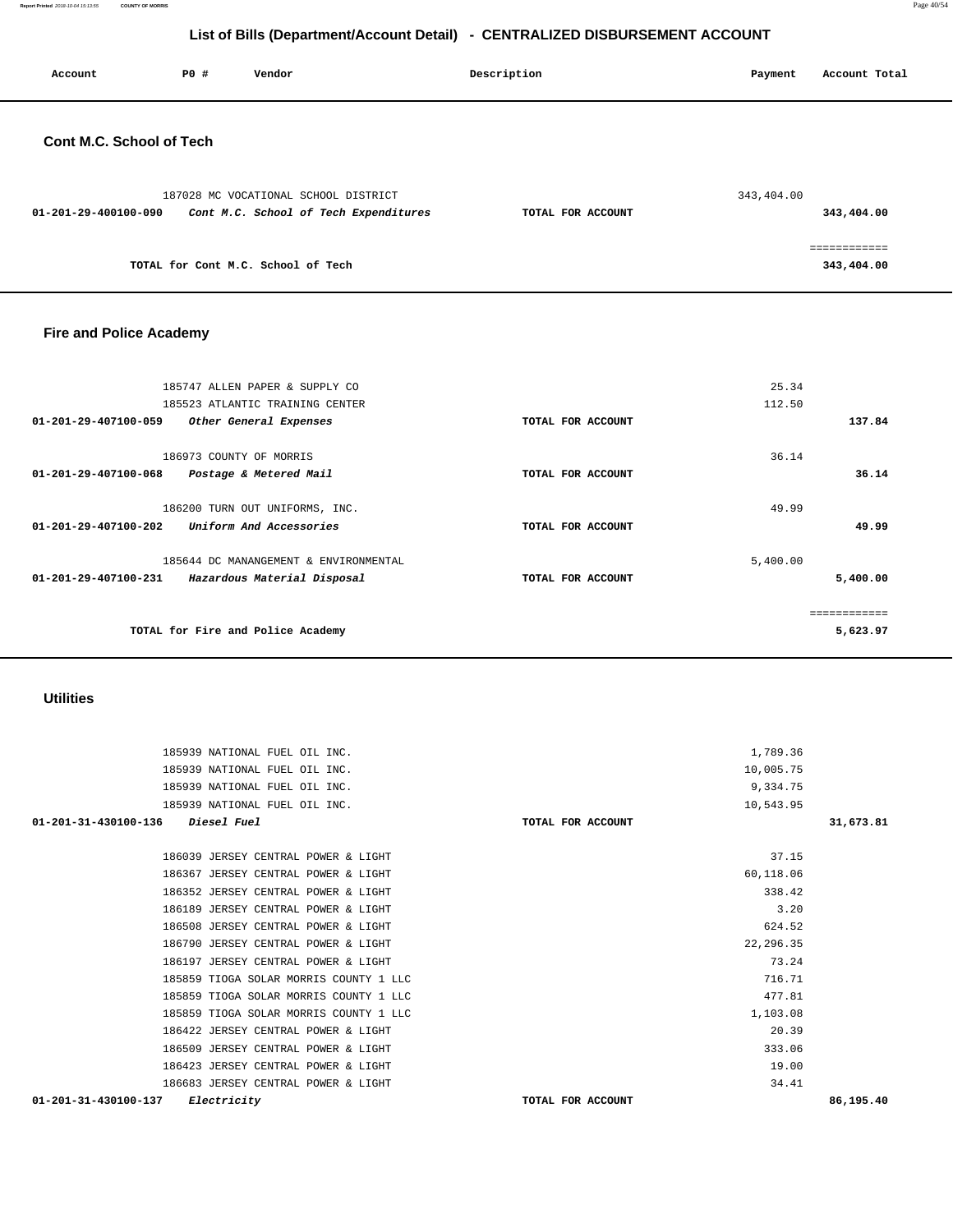| Account              | P0 #                | Vendor                                  | Description       | Payment  | Account Total |
|----------------------|---------------------|-----------------------------------------|-------------------|----------|---------------|
| <b>Utilities</b>     |                     |                                         |                   |          |               |
|                      |                     | 186789 DIRECT ENERGY BUSINESS MARKETING |                   | 8.05     |               |
| 01-201-31-430100-141 | Natural Gas         |                                         | TOTAL FOR ACCOUNT |          | 217.58        |
|                      | 186208 VERIZON      |                                         |                   | 39.15    |               |
|                      | 186208 VERIZON      |                                         |                   | 100.42   |               |
|                      | 186208 VERIZON      |                                         |                   | 9.55     |               |
|                      |                     |                                         |                   |          |               |
|                      | 186208 VERIZON      |                                         |                   | 34.65    |               |
|                      | 186208 VERIZON      |                                         |                   | 34.65    |               |
|                      | 186185 VERIZON CABS |                                         |                   | 1,584.58 |               |
|                      |                     | 186418 CABLEVISION LIGHTPATH INC.       |                   | 2,790.18 |               |
|                      | 186639 MCI COM      |                                         |                   | 32.84    |               |
|                      | 186606 VERIZON      |                                         |                   | 386.45   |               |
|                      | 186429 VERIZON      |                                         |                   | 39.15    |               |
|                      | 186429 VERIZON      |                                         |                   | 34.65    |               |
| 01-201-31-430100-146 | Telephone           |                                         | TOTAL FOR ACCOUNT |          | 5,086.27      |
|                      |                     |                                         |                   |          | ============  |
|                      | TOTAL for Utilities |                                         |                   |          | 123,173.06    |

### **Nutrition**

| 186591 PATRICIA W. GIBBONS                     |                   | 441.56       |
|------------------------------------------------|-------------------|--------------|
| 186591 PATRICIA W. GIBBONS                     |                   | 47.53        |
| Other Outside Services<br>01-201-41-716100-084 | TOTAL FOR ACCOUNT | 489.09       |
|                                                |                   |              |
| 186488 MCI COM                                 |                   | 32.84        |
| 186523 MCI COM                                 |                   | 32.84        |
| 186528 MCI COM                                 |                   | 35.26        |
| 186526 VERIZON                                 |                   | 866.62       |
| 186524 MCI COM                                 |                   | 32.84        |
| 186522 MCI COM                                 |                   | 32.84        |
| 186741 MCI COM                                 |                   | 32.84        |
| 186739 MCI COM                                 |                   | 32.84        |
| 186740 MCI COM                                 |                   | 32.84        |
| 01-201-41-716100-146<br>Telephone              | TOTAL FOR ACCOUNT | 1,131.76     |
|                                                |                   |              |
| 186632 NU-WAY CONCESSIONAIRES INC              |                   | 140.70       |
| 186632 NU-WAY CONCESSIONAIRES INC              |                   | 281.40       |
| 186632 NU-WAY CONCESSIONAIRES INC              |                   | 539.35       |
| 186632 NU-WAY CONCESSIONAIRES INC              |                   | 562.80       |
| 01-201-41-716100-185<br>Food                   | TOTAL FOR ACCOUNT | 1,524.25     |
|                                                |                   |              |
|                                                |                   | ============ |
| TOTAL for Nutrition                            |                   | 3,145.10     |

### **Area Plan Grant**

| 01-201-41-716110-090<br>Expenditures | TOTAL FOR ACCOUNT | 9,224,00 |
|--------------------------------------|-------------------|----------|
| 186079 VISITING NURSE ASSOC. OF      |                   | 4,184.00 |
| 186609 CFCS - HOPE HOUSE             |                   | 2,250.00 |
| 186610 CFCS - HOPE HOUSE             |                   | 2,790.00 |
|                                      |                   |          |

============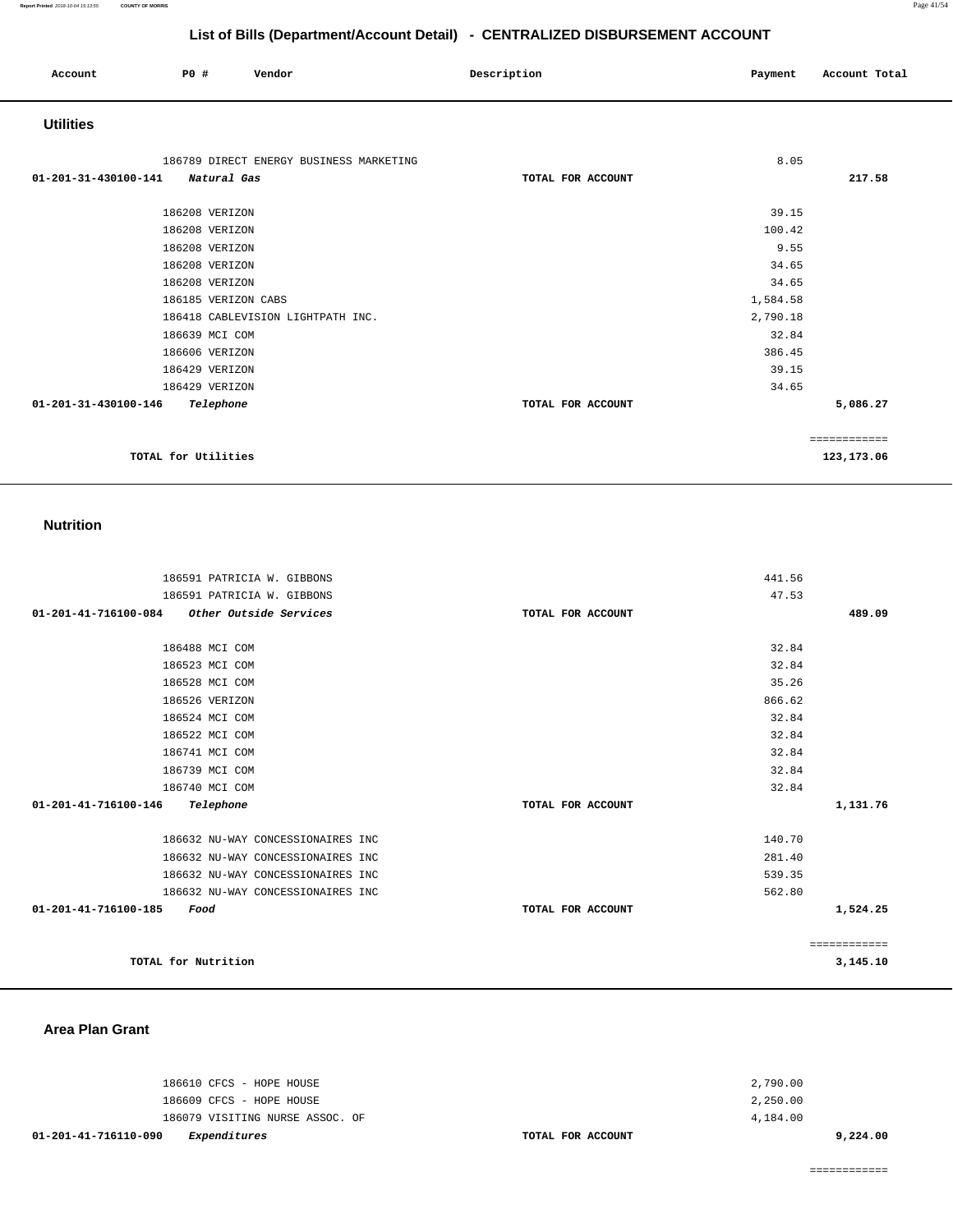**4,841.00** 

# **List of Bills (Department/Account Detail) - CENTRALIZED DISBURSEMENT ACCOUNT**

| Account                | P0 #                      | Vendor                                                   | Description       | Account Total<br>Payment |
|------------------------|---------------------------|----------------------------------------------------------|-------------------|--------------------------|
| <b>Area Plan Grant</b> |                           |                                                          |                   |                          |
|                        | TOTAL for Area Plan Grant |                                                          |                   | 9,224.00                 |
| <b>ALPN</b>            |                           |                                                          |                   |                          |
| 01-201-41-759000-063   |                           | 186587 DAWN CENTER FOR INDEPENDENT<br>ALPN Peer Grouping | TOTAL FOR ACCOUNT | 4,841.00<br>4,841.00     |
|                        |                           |                                                          |                   | ------------             |

**TOTAL for ALPN**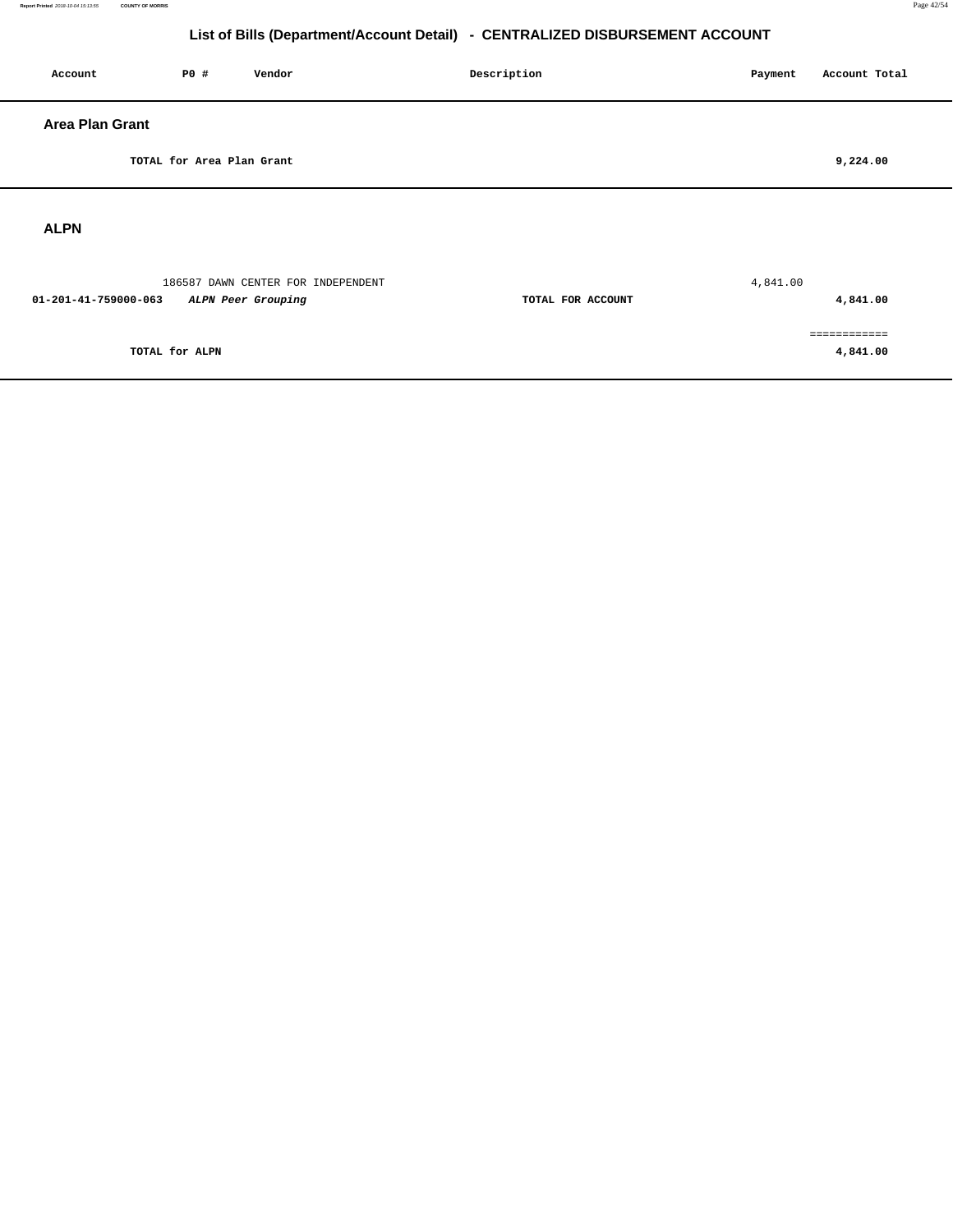**Report Printed** 2018-10-04 15:13:55 **COUNTY OF MORRIS** Page 43/54

# **List of Bills (Department/Account Detail) - CENTRALIZED DISBURSEMENT ACCOUNT**

| Account                                                       | P0 #                  | Vendor                        |                   | Description       | Payment | Account Total |
|---------------------------------------------------------------|-----------------------|-------------------------------|-------------------|-------------------|---------|---------------|
|                                                               |                       |                               | <b>Grant Fund</b> |                   |         |               |
| <b>BIO-TERRORISM GRANT</b>                                    |                       |                               |                   |                   |         |               |
|                                                               |                       | 186153 W.B. MASON COMPANY INC |                   |                   | 261.94  |               |
|                                                               | 185666 CDW GOVERNMENT |                               |                   |                   | 345.48  |               |
|                                                               |                       | 186425 W.B. MASON COMPANY INC |                   |                   | 208.83  |               |
|                                                               |                       | 186971 COUNTY OF MORRIS       |                   |                   | 77.39   |               |
| 02-213-41-718905-391 Public Health Emer Grant(7/1/18-6/30/19) |                       |                               |                   | TOTAL FOR ACCOUNT |         | 893.64        |
|                                                               |                       |                               |                   |                   |         |               |
|                                                               |                       |                               |                   |                   |         |               |
|                                                               |                       | TOTAL for BIO-TERRORISM GRANT |                   |                   |         | 893.64        |

### **DEPARTMENT 741915**

| 186407 HUY DINH                                     |                   | 1.79     |
|-----------------------------------------------------|-------------------|----------|
|                                                     |                   |          |
| 185711 TELESEARCH INC                               |                   | 840.04   |
| 185711 TELESEARCH INC                               |                   | 803.25   |
| 185711 TELESEARCH INC                               |                   | 897.75   |
| 183623 W.B. MASON COMPANY INC                       |                   | 29.80    |
| 184879 RICOH AMERICAS CORPORATION                   |                   | 52.83    |
| 186459 VERIZON                                      |                   | 18.74    |
| 186472 VERIZON BUSINESS                             |                   | 3.08     |
| 186408 W.B. MASON COMPANY INC                       |                   | 55.53    |
| 02-213-41-741915-392<br>WFNJ-TANF (7/1/18-12/31/19) | TOTAL FOR ACCOUNT | 2,702.81 |
|                                                     |                   |          |
|                                                     |                   |          |
| TOTAL for DEPARTMENT 741915                         |                   | 2,702.81 |
|                                                     |                   |          |

#### **DEPARTMENT 741920**

| 186407 HUY DINH                                                  |                   | 3.83   |        |
|------------------------------------------------------------------|-------------------|--------|--------|
| 183623 W.B. MASON COMPANY INC                                    |                   | 63.86  |        |
| 184879 RICOH AMERICAS CORPORATION                                |                   | 113.20 |        |
| 186459 VERIZON                                                   |                   | 40.15  |        |
| 186472 VERIZON BUSINESS                                          |                   | 6.60   |        |
| 186408 W.B. MASON COMPANY INC                                    |                   | 118.99 |        |
| 02-213-41-741920-392<br>WFNJ-General Assistance(7/1/18-12/31/19) | TOTAL FOR ACCOUNT |        | 346.63 |
|                                                                  |                   |        |        |
| TOTAL for DEPARTMENT 741920                                      |                   |        | 346.63 |

# **WIA: New Bridge Project**

|                      | 186770 EZ WHEELS DRIVING SCHOOL   |                   | 1,546.28 |
|----------------------|-----------------------------------|-------------------|----------|
| 02-213-41-742025-391 | WIOA Adult (7/1/18-6/30/20)       | TOTAL FOR ACCOUNT | 1,546.28 |
|                      |                                   |                   |          |
|                      |                                   |                   |          |
|                      | TOTAL for WIA: New Bridge Project |                   | 1,546.28 |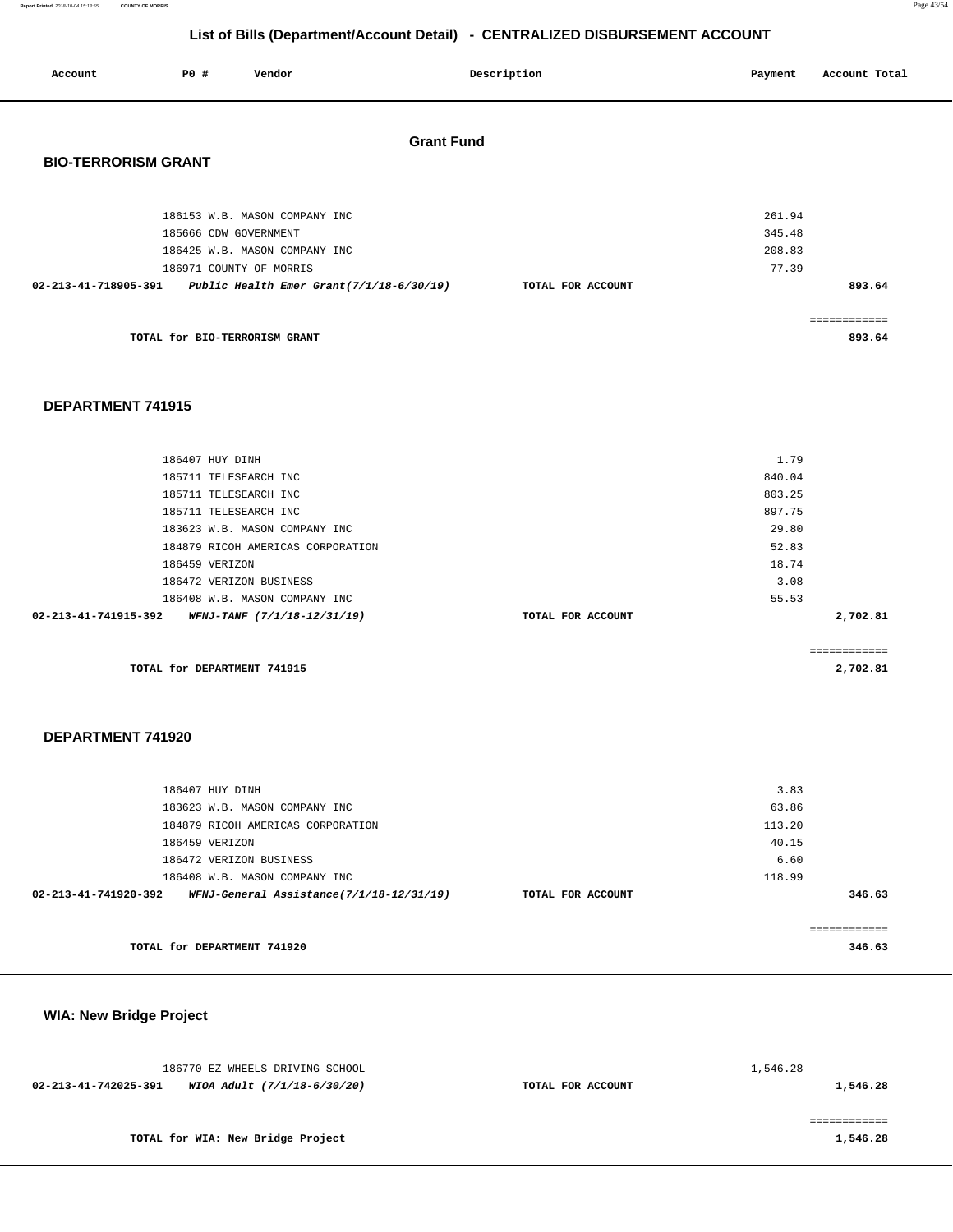**Report Printed** 2018-10-04 15:13:55 **COUNTY OF MORRIS** Page 44/54

# **List of Bills (Department/Account Detail) - CENTRALIZED DISBURSEMENT ACCOUNT**

|                             |             |                                           | LIST OF DIRECT MICHIGAGOURD DETAILS - CLIVITALIZED DISDONSEMENT ACCOUNT |          |               |
|-----------------------------|-------------|-------------------------------------------|-------------------------------------------------------------------------|----------|---------------|
| Account                     | <b>PO #</b> | Vendor                                    | Description                                                             | Payment  | Account Total |
| <b>WIA: Incentive Grant</b> |             |                                           |                                                                         |          |               |
|                             |             | 186451 BTII INSTITUTE, LLC                |                                                                         | 2,500.00 |               |
|                             |             | 186772 WILLIAM PATERSON UNIVERSITY        |                                                                         | 860.31   |               |
|                             |             | 186771 JERSEY TRACTOR TRAILER             |                                                                         | 3,200.00 |               |
|                             |             | 186773 WILLIAM PATERSON UNIVERSITY        |                                                                         | 1,561.60 |               |
| 02-213-41-742030-391        |             | WIOA Dislocated Worker $(7/1/18-6/30/20)$ | TOTAL FOR ACCOUNT                                                       |          | 8,121.91      |
|                             |             |                                           |                                                                         |          | ============  |

**TOTAL for WIA: Incentive Grant** 

#### **DEPARTMENT 742040**

| 186445 EZ WHEELS DRIVING SCHOOL |                             |                   | 1,969.80 |
|---------------------------------|-----------------------------|-------------------|----------|
| 02-213-41-742040-391            | WIOA Youth (4/1/18-6/30/20) | TOTAL FOR ACCOUNT | 1,969.80 |
|                                 |                             |                   |          |
|                                 |                             |                   |          |
| TOTAL for DEPARTMENT 742040     |                             |                   | 1,969.80 |

### **WIA/ARRA Adult**

| TOTAL for WIA/ARRA Adult                            |                   |          | ============<br>2,804.07 |
|-----------------------------------------------------|-------------------|----------|--------------------------|
| 02-213-41-742905-391<br>WIOA Adult (7/1/17-6/30/19) | TOTAL FOR ACCOUNT |          | 2,804.07                 |
| 186408 W.B. MASON COMPANY INC                       |                   | 79.33    |                          |
| 186472 VERIZON BUSINESS                             |                   | 4.41     |                          |
| 186459 VERIZON                                      |                   | 26.76    |                          |
| 184879 RICOH AMERICAS CORPORATION                   |                   | 75.46    |                          |
| 186521 WARREN COUNTY TECHNICAL SCHOOL               |                   | 502.46   |                          |
| 186446 EZ WHEELS DRIVING SCHOOL                     |                   | 453.22   |                          |
| 183623 W.B. MASON COMPANY INC                       |                   | 42.57    |                          |
| 185711 TELESEARCH INC                               |                   | 209.30   |                          |
| 186407 HUY DINH                                     |                   | 2.56     |                          |
| 186518 AVTECH INSTITUTE                             |                   | 1,408.00 |                          |
|                                                     |                   |          |                          |

#### **WIA/ARRA Dislocated Worker**

| 186520 WARREN COUNTY TECHNICAL SCHOOL | 502.46   |
|---------------------------------------|----------|
| 186452 BTII INSTITUTE, LLC            | 800.00   |
| 186457 RARITAN VALLEY COMMUNITY       | 640.00   |
| 186447 EZ WHEELS DRIVING SCHOOL       | 399.90   |
| 186455 WILLIAM PATERSON UNIVERSITY    | 1,920.00 |
| 186471 EZ WHEELS DRIVING SCHOOL       | 399.90   |
| 186407 HUY DINH                       | 8.43     |
| 185711 TELESEARCH INC                 | 662.80   |
| 183623 W.B. MASON COMPANY INC.        | 140.49   |

**8,121.91**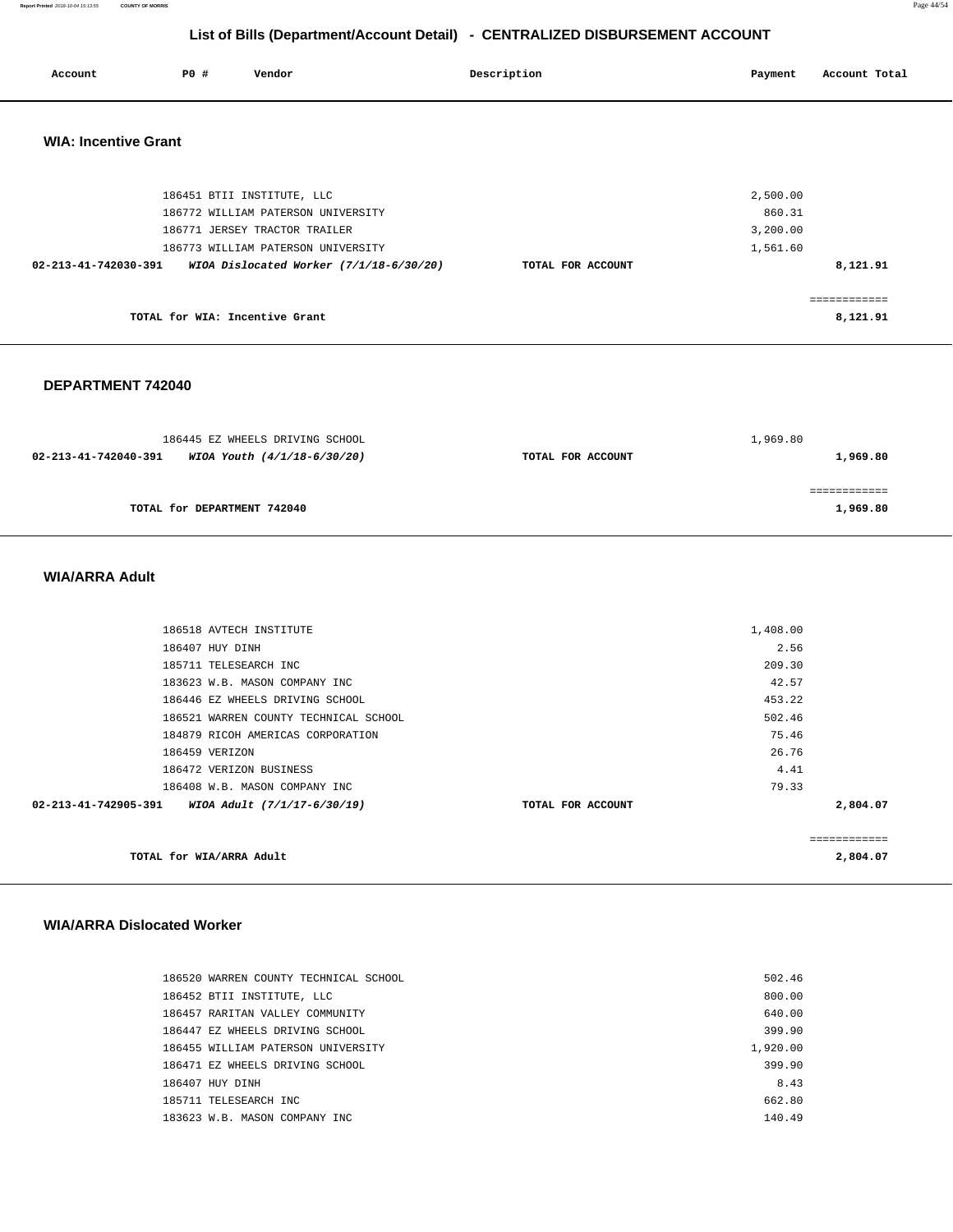| Account                           | PO# |                | Vendor                                                                                                                                                                                                                                                                                                                                                                                                 |                                           | Description |                   | Payment                                                                                                                                | Account Total             |
|-----------------------------------|-----|----------------|--------------------------------------------------------------------------------------------------------------------------------------------------------------------------------------------------------------------------------------------------------------------------------------------------------------------------------------------------------------------------------------------------------|-------------------------------------------|-------------|-------------------|----------------------------------------------------------------------------------------------------------------------------------------|---------------------------|
| <b>WIA/ARRA Dislocated Worker</b> |     |                |                                                                                                                                                                                                                                                                                                                                                                                                        |                                           |             |                   |                                                                                                                                        |                           |
|                                   |     | 186459 VERIZON | 186519 AVTECH INSTITUTE<br>186454 WILLIAM PATERSON UNIVERSITY<br>186456 WILLIAM PATERSON UNIVERSITY<br>186489 AVTECH INSTITUTE<br>186517 AVTECH INSTITUTE<br>186768 RUTGERS CENTER FOR CONTINUING<br>184879 RICOH AMERICAS CORPORATION<br>186769 EZ WHEELS DRIVING SCHOOL<br>186472 VERIZON BUSINESS<br>186408 W.B. MASON COMPANY INC<br>186775 WILLIAM PATERSON UNIVERSITY<br>186971 COUNTY OF MORRIS |                                           |             |                   | 1,520.00<br>1,651.20<br>800.00<br>1,744.00<br>1,008.00<br>3,164.00<br>249.04<br>88.32<br>837.24<br>14.54<br>261.78<br>640.80<br>172.80 |                           |
| 02-213-41-742910-391              |     |                |                                                                                                                                                                                                                                                                                                                                                                                                        | WIOA Dislocated Worker $(7/1/17-6/30/19)$ |             | TOTAL FOR ACCOUNT |                                                                                                                                        | 18,025.60                 |
|                                   |     |                | TOTAL for WIA/ARRA Dislocated Worker                                                                                                                                                                                                                                                                                                                                                                   |                                           |             |                   |                                                                                                                                        | ============<br>18,025.60 |

#### **WIA/ARRA Youth**

| 186407 HUY DINH                                     |                   | 8.94   |
|-----------------------------------------------------|-------------------|--------|
| 183623 W.B. MASON COMPANY INC                       |                   | 149.00 |
| 184879 RICOH AMERICAS CORPORATION                   |                   | 264.13 |
| 186459 VERIZON                                      |                   | 93.68  |
| 186472 VERIZON BUSINESS                             |                   | 15.42  |
| 186408 W.B. MASON COMPANY INC                       |                   | 277.64 |
| 02-213-41-742920-391<br>WIOA Youth (7/1/17-6/30/19) | TOTAL FOR ACCOUNT | 808.81 |
|                                                     |                   |        |
|                                                     |                   |        |
| TOTAL for WIA/ARRA Youth                            |                   | 808.81 |

#### **DEPARTMENT 754810**

|                      | 186469 FAMILY PROMISE OF                   |                   | 17,525.00 |
|----------------------|--------------------------------------------|-------------------|-----------|
| 02-213-41-754810-392 | Social Srvcs for Hmlss $(1/1/18-12/31/18)$ | TOTAL FOR ACCOUNT | 17,525.00 |
|                      |                                            |                   |           |
|                      |                                            |                   |           |
|                      | TOTAL for DEPARTMENT 754810                |                   | 17,525.00 |

**Chapter 51** 

| 186745 NEW HOPE FOUNDATION INC. | 200.00    |
|---------------------------------|-----------|
| 186748 CFCS - HOPE HOUSE        | 1,485.00  |
| 186743 ALFRE INC.               | 9,720.00  |
| 186743 ALFRE INC.               | 12,060.00 |
| 186747 CURA INC.                | 4,896.00  |
| 186747 CURA INC.                | 284.30    |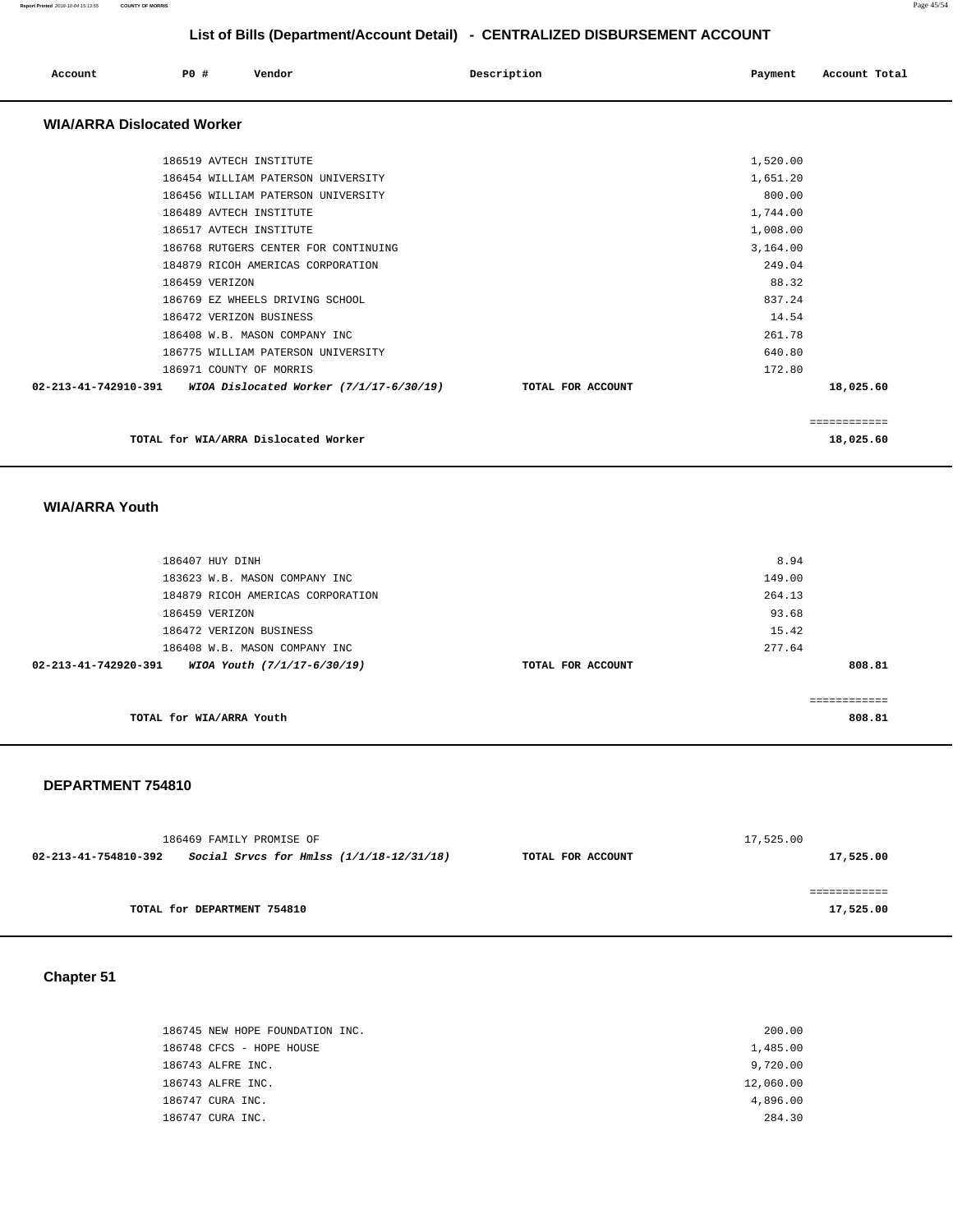**Report Printed** 2018-10-04 15:13:55 **COUNTY OF MORRIS** Page 46/54

# **List of Bills (Department/Account Detail) - CENTRALIZED DISBURSEMENT ACCOUNT**

| Account              | P0 #                 | Vendor                            | Description       | Account Total<br>Payment |
|----------------------|----------------------|-----------------------------------|-------------------|--------------------------|
| <b>Chapter 51</b>    |                      |                                   |                   |                          |
|                      |                      | 186744 DAYTOP VILLAGE OF NJ, INC. |                   | 1,760.00                 |
|                      |                      | 186746 TURNING POINT, INC         |                   | 6,825.00                 |
|                      |                      | 186749 MORRISTOWN MEDICAL CENTER  |                   | 3,420.00                 |
| 02-213-41-757805-392 |                      | Chapter 51 (1/1/18-12/31/18)      | TOTAL FOR ACCOUNT | 40,902.74                |
|                      |                      |                                   |                   | eeeeeeeeee               |
|                      | TOTAL for Chapter 51 |                                   |                   | 40,902.74                |
|                      |                      |                                   |                   |                          |

#### **DEPARTMENT 758810**

| 186806 LINCOLN PK MUNICIPAL ALLIANCE                          |                   | 10,640.97 |
|---------------------------------------------------------------|-------------------|-----------|
| 185310 TOWNSHIP OF WASHINGTON                                 |                   | 6.220.55  |
| 186873 HANOVER TWP MUNICIPAL ALLIANCE                         |                   | 5,643.25  |
| Municipal Alliance $(7/1/17-6/30/18)$<br>02-213-41-758810-392 | TOTAL FOR ACCOUNT | 22,504.77 |
|                                                               |                   |           |
| 186825 LONGFELLOWS SANDWICH DELI                              |                   | 288.75    |
| Municipal Alliance (1/1/18-12/31/18)<br>02-213-41-758810-394  | TOTAL FOR ACCOUNT | 288.75    |
|                                                               |                   |           |
|                                                               |                   |           |
| TOTAL for DEPARTMENT 758810                                   |                   | 22,793.52 |
|                                                               |                   |           |

#### **DEPARTMENT 771810**

| 182493 ADAPTIVE DIGITAL SYSTEMS INC                              |                   | 7,950.00 |
|------------------------------------------------------------------|-------------------|----------|
| 182493 ADAPTIVE DIGITAL SYSTEMS INC                              |                   | 750.00   |
| Multi-Juriscd Task Force(7/1/17-8/31/18)<br>02-213-41-771810-391 | TOTAL FOR ACCOUNT | 8,700.00 |
|                                                                  |                   |          |
|                                                                  |                   |          |
| TOTAL for DEPARTMENT 771810                                      |                   | 8,700.00 |

#### **DEPARTMENT 774805**

| 185522 JOSEPH ABRUSCI                                  | 891.18            |          |
|--------------------------------------------------------|-------------------|----------|
| 185522 JOSEPH ABRUSCI                                  | 1,892.10          |          |
| 185522 JOSEPH ABRUSCI                                  | 81.62             |          |
| 185522 JOSEPH ABRUSCI                                  | 274.11            |          |
| 185633 PATRICK MCNICHOL                                | 375.00            |          |
| 185633 PATRICK MCNICHOL                                | 128.20            |          |
| 185633 PATRICK MCNICHOL                                | 567.63            |          |
| 185634 WILLIAM GALOP                                   | 575.00            |          |
| 185634 WILLIAM GALOP                                   | 613.41            |          |
| 185634 WILLIAM GALOP                                   | 88.50             |          |
| 185634 WILLIAM GALOP                                   | 39.42             |          |
| 02-213-41-774805-391<br>DRE Call Out (10/1/17-9/30/18) | TOTAL FOR ACCOUNT | 5,526.17 |
|                                                        |                   |          |

**TOTAL for DEPARTMENT 774805** 

============

**5,526.17**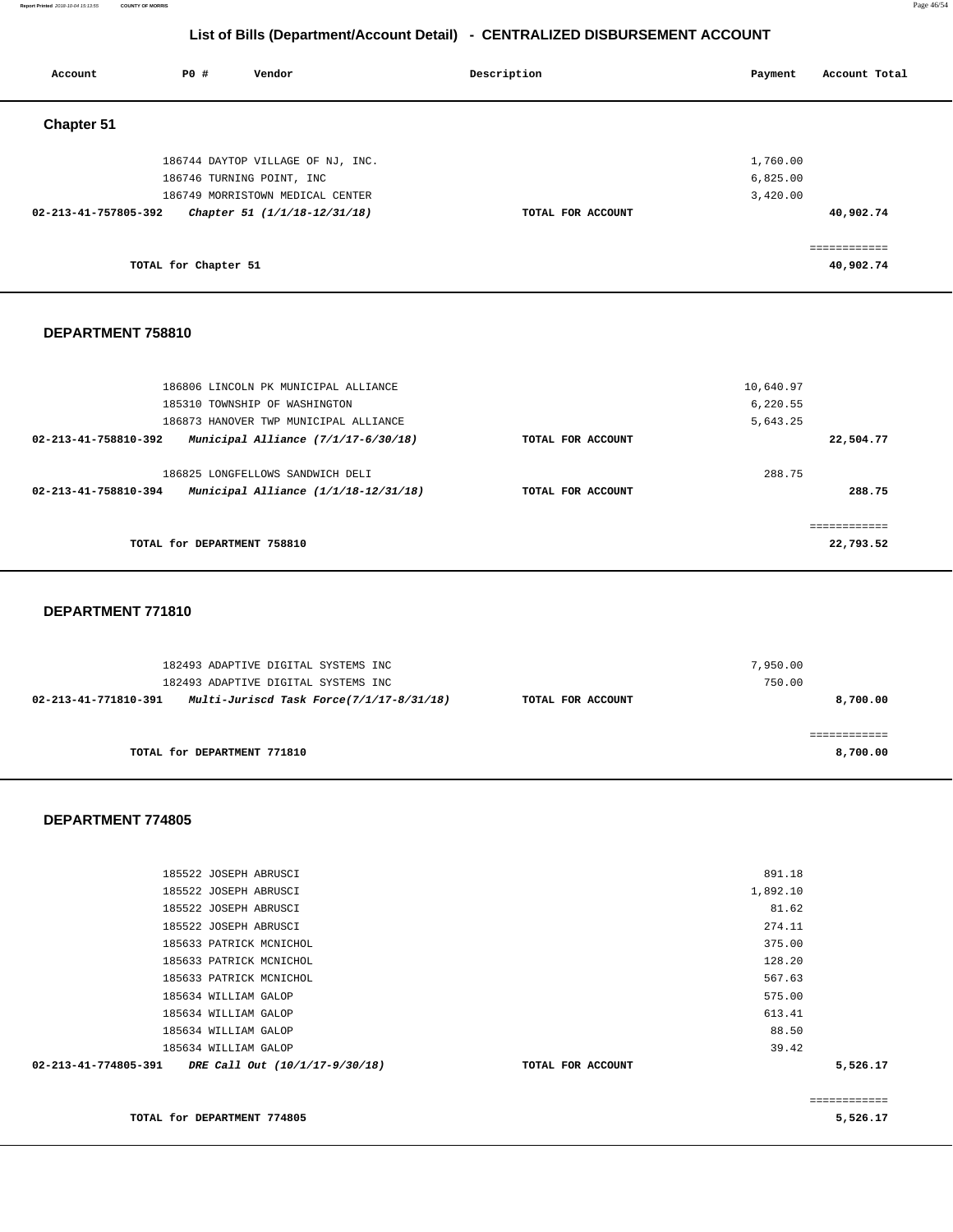**Report Printed** 2018-10-04 15:13:55 **COUNTY OF MORRIS** Page 47/54

# **List of Bills (Department/Account Detail) - CENTRALIZED DISBURSEMENT ACCOUNT**

| Account              | P0 #                        | Vendor                                | Description       | Payment    | Account Total |
|----------------------|-----------------------------|---------------------------------------|-------------------|------------|---------------|
| DEPARTMENT 786825    |                             |                                       |                   |            |               |
|                      |                             |                                       |                   |            |               |
|                      |                             | 186525 TOWNSHIP OF ROXBURY            |                   | 1,527.75   |               |
|                      |                             | 186608 TOWNSHIP OF ROXBURY            |                   | 1,527.75   |               |
|                      |                             | 185950 W.B. MASON COMPANY INC         |                   | 508.70     |               |
|                      |                             | 185950 W.B. MASON COMPANY INC         |                   | 24.83      |               |
|                      |                             | 185950 W.B. MASON COMPANY INC         |                   | 32.32      |               |
|                      |                             | 186636 SENIOR SERVICES CENTER OF      |                   | 1,350.00   |               |
|                      |                             | 186485 FIVE TOWN REGIONAL DIAL-A-RIDE |                   | 24, 414.50 |               |
|                      |                             | 186484 FIVE TOWN REGIONAL DIAL-A-RIDE |                   | 24, 414.50 |               |
| 02-213-41-786825-394 |                             | MAPS (1/1/18-12/31/18)                | TOTAL FOR ACCOUNT |            | 53,800.35     |
|                      |                             |                                       |                   |            | ============  |
|                      | TOTAL for DEPARTMENT 786825 |                                       |                   |            | 53,800.35     |

|                      | 186548 TOP LINE CONSTRUCTION CORP       |                   | 409,820.54 |
|----------------------|-----------------------------------------|-------------------|------------|
| 02-213-41-864895-391 | 2018 ATP - County Aid (3/13/18-3/13/21) | TOTAL FOR ACCOUNT | 409,820.54 |
|                      |                                         |                   |            |
|                      |                                         |                   |            |
|                      | TOTAL for DEPARTMENT 864895             |                   | 409,820.54 |
|                      |                                         |                   |            |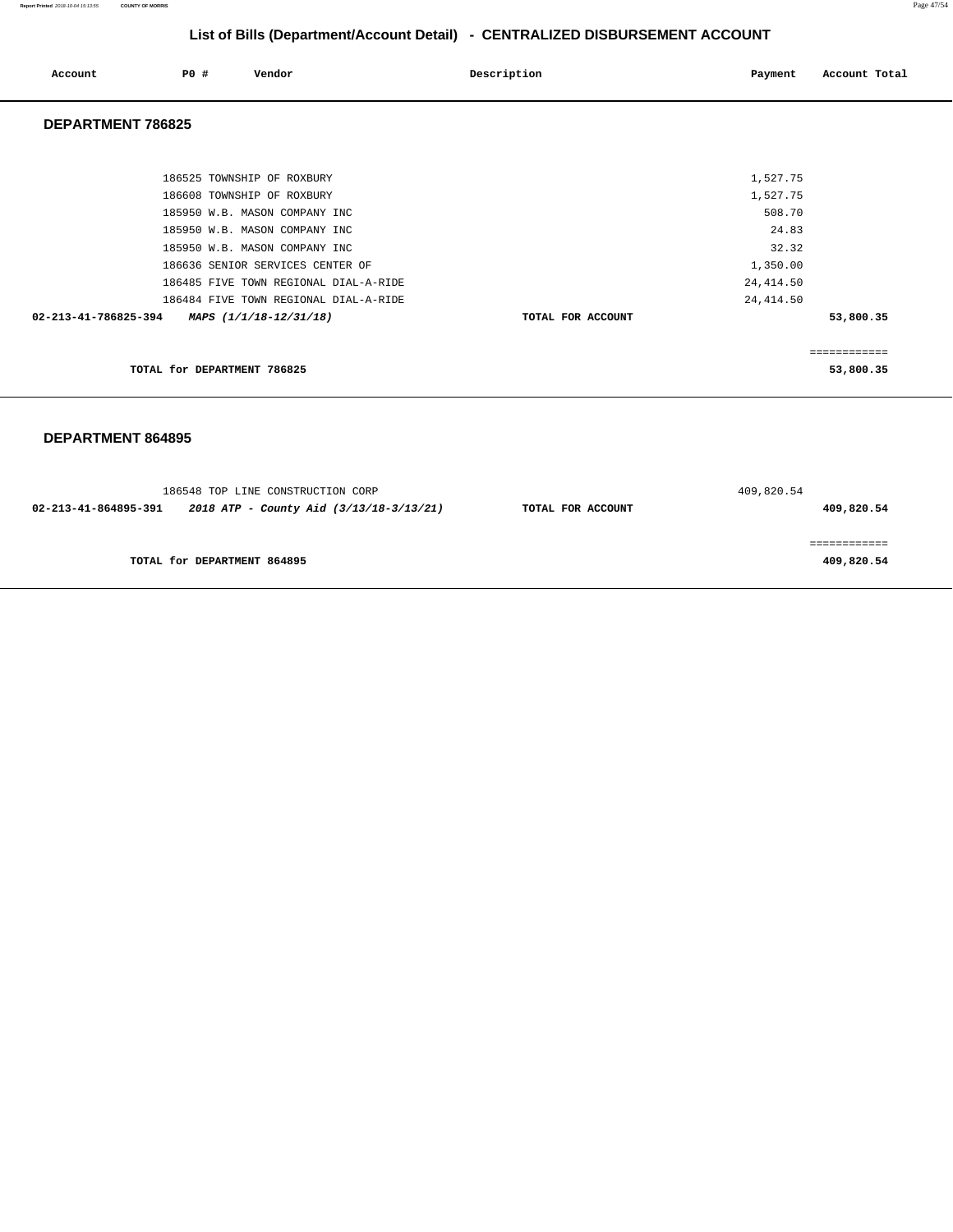| Report Printed 2018-10-04 15:13:55 COUNTY OF MORRIS | Page 48/54 |
|-----------------------------------------------------|------------|
|                                                     |            |

| Account              | P0 #                                                           | Vendor                                                                      |  | Description       |  | Payment    | Account Total              |  |
|----------------------|----------------------------------------------------------------|-----------------------------------------------------------------------------|--|-------------------|--|------------|----------------------------|--|
|                      | <b>County Capital</b><br><b>Improvemnts Historic Speedwell</b> |                                                                             |  |                   |  |            |                            |  |
| 04-216-55-951159-940 | Hard Costs                                                     | 185844 CHARLES MANN GENERAL CONTRACTING IN                                  |  | TOTAL FOR ACCOUNT |  | 151,819.98 | 151,819.98                 |  |
|                      |                                                                | TOTAL for Improvemnts Historic Speedwell                                    |  |                   |  |            | ============<br>151,819.98 |  |
| DEPARTMENT 953259    |                                                                |                                                                             |  |                   |  |            |                            |  |
| 04-216-55-953259-909 |                                                                | 186876 THE MUSIAL GROUP PA<br>RenovCentrlAveComplx-StClare/NonprofMall      |  | TOTAL FOR ACCOUNT |  | 3,948.75   | 3,948.75                   |  |
|                      | TOTAL for DEPARTMENT 953259                                    |                                                                             |  |                   |  |            | ============<br>3,948.75   |  |
| DEPARTMENT 953269    |                                                                |                                                                             |  |                   |  |            |                            |  |
| 04-216-55-953269-909 |                                                                | 186662 KELLER & KIRKPATRICK<br>Bridge Design/Constr - var locations         |  | TOTAL FOR ACCOUNT |  | 3,094.00   | 3,094.00                   |  |
|                      | TOTAL for DEPARTMENT 953269                                    |                                                                             |  |                   |  |            | ============<br>3,094.00   |  |
| DEPARTMENT 953323    |                                                                |                                                                             |  |                   |  |            |                            |  |
| 04-216-55-953323-909 |                                                                | 186531 CHERRY WEBER & ASSOC. PC<br>Bridge Design/Constr VarLoc-Public Works |  | TOTAL FOR ACCOUNT |  | 9,936.00   | 9,936.00                   |  |
| 04-216-55-953323-951 |                                                                | 186877 SALMON BROS. INC.<br>Bridge Design/Constr VarLoc-Public Works        |  | TOTAL FOR ACCOUNT |  | 71,818.82  | 71,818.82                  |  |
|                      | TOTAL for DEPARTMENT 953323                                    |                                                                             |  |                   |  |            | ============<br>81,754.82  |  |
|                      |                                                                |                                                                             |  |                   |  |            |                            |  |

| Road Resurfacing, MV arking lot, Railrd<br>04-216-55-953382-940 | TOTAL FOR ACCOUNT |           | 17,024.50 |
|-----------------------------------------------------------------|-------------------|-----------|-----------|
| 186548 TOP LINE CONSTRUCTION CORP                               |                   | 17,024.50 |           |
| Road Resurfacing, MV arking lot, Railrd<br>04-216-55-953382-909 | TOTAL FOR ACCOUNT |           | 855.29    |
| 186530 BOSWELL ENGINEERING INC                                  |                   | 225.29    |           |
| 171436 MALICK AND SCHERER PC                                    |                   | 210.00    |           |
| 171434 MALICK AND SCHERER PC                                    |                   | 420.00    |           |
|                                                                 |                   |           |           |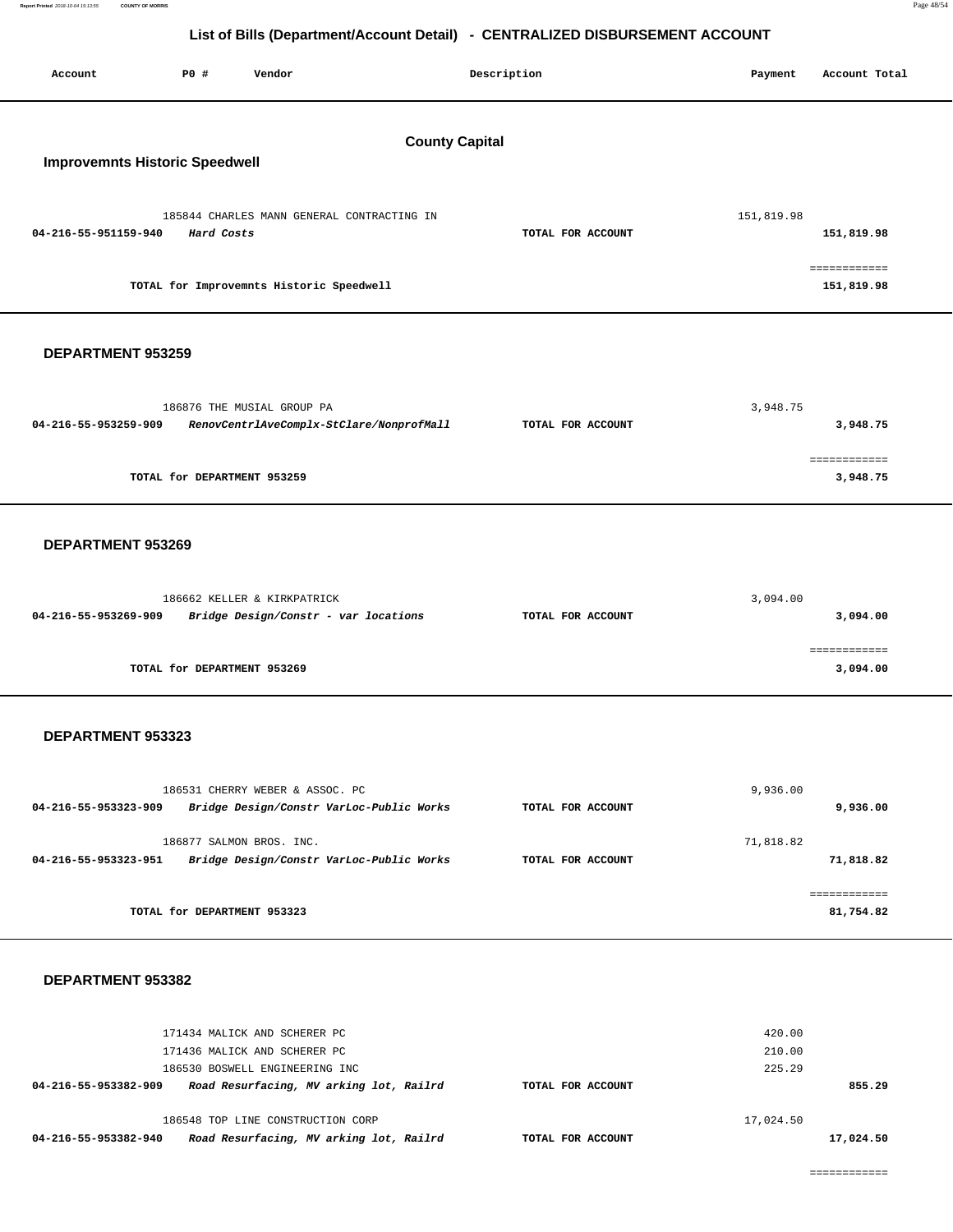| Account                  | PO#                         | Vendor | Description | Account Total<br>Payment |  |  |
|--------------------------|-----------------------------|--------|-------------|--------------------------|--|--|
| <b>DEPARTMENT 953382</b> |                             |        |             |                          |  |  |
|                          | TOTAL for DEPARTMENT 953382 |        |             | 17,879.79                |  |  |

#### **DEPARTMENT 953383**

|                      | 186386 COMMERCIAL FURNITURE RESOURCE INC. |                   | 995.00 |
|----------------------|-------------------------------------------|-------------------|--------|
| 04-216-55-953383-940 | B&G Interior Building Improvements        | TOTAL FOR ACCOUNT | 995.00 |
|                      |                                           |                   |        |
|                      |                                           |                   |        |
|                      | TOTAL for DEPARTMENT 953383               |                   | 995.00 |

**DEPARTMENT 953384** 

| 186663 KELLER & KIRKPATRICK                        |                   | 10,783.50 |
|----------------------------------------------------|-------------------|-----------|
| 04-216-55-953384-909<br>Greystone/CAC Improvements | TOTAL FOR ACCOUNT | 10,783.50 |
|                                                    |                   |           |
|                                                    |                   |           |
| TOTAL for DEPARTMENT 953384                        |                   | 10,783.50 |
|                                                    |                   |           |

#### **DEPARTMENT 953387**

| 186655 CHERRY WEBER & ASSOC. PC                                                      | 913.00                         |                |
|--------------------------------------------------------------------------------------|--------------------------------|----------------|
| 186656 CHERRY WEBER & ASSOC. PC                                                      | 5,367.90                       |                |
| 186658 CHERRY WEBER & ASSOC. PC                                                      | 1,406.90                       |                |
| 186657 CHERRY WEBER & ASSOC. PC                                                      | 1,614.90                       |                |
| 04-216-55-953387-909<br>Various Bridge Replacement                                   | TOTAL FOR ACCOUNT              | 9,302.70       |
| 186659 REIVAX CONTRACTING CORP<br>Various Bridge Replacement<br>04-216-55-953387-940 | 60,209.08<br>TOTAL FOR ACCOUNT | 60,209.08      |
| TOTAL for DEPARTMENT 953387                                                          |                                | .<br>69,511.78 |

| 186660 KELLER & KIRKPATRICK                                     |                   | 5,650.80 |           |
|-----------------------------------------------------------------|-------------------|----------|-----------|
| 186664 KELLER & KIRKPATRICK                                     |                   | 2,360.40 |           |
| 186666 KELLER & KIRKPATRICK                                     |                   | 489.60   |           |
| 186665 KELLER & KIRKPATRICK                                     |                   | 1,618.20 |           |
| 180594 BOSWELL ENGINEERING INC                                  |                   | 4,000.00 |           |
| 182481 VAN CLEEF ENGINEERING ASSOC                              |                   | 6,609.10 |           |
| PublicWorks-Railroad&Road Constr/Resurf<br>04-216-55-953419-909 | TOTAL FOR ACCOUNT |          | 20,728.10 |
| 185725 ROAD SAFETY SYSTEMS LLC                                  |                   | 750.00   |           |
| 185725 ROAD SAFETY SYSTEMS LLC                                  |                   | 3,000.00 |           |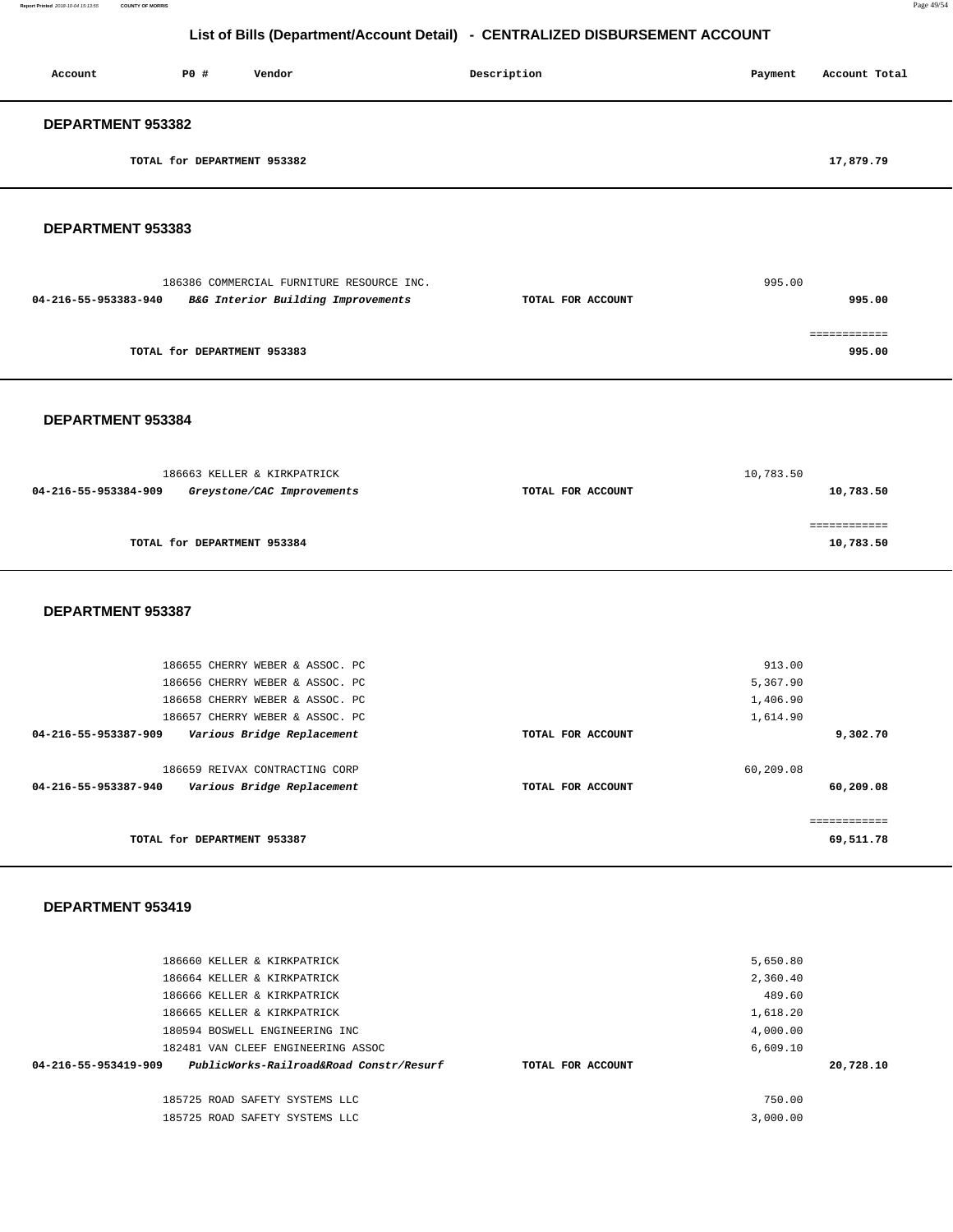**Report Printed** 2018-10-04 15:13:55 **COUNTY OF MORRIS** Page 50/54

# **List of Bills (Department/Account Detail) - CENTRALIZED DISBURSEMENT ACCOUNT**

| Account                  | PO#                         | Vendor                                  | Description       | Payment | Account Total             |
|--------------------------|-----------------------------|-----------------------------------------|-------------------|---------|---------------------------|
| <b>DEPARTMENT 953419</b> |                             |                                         |                   |         |                           |
| 04-216-55-953419-951     |                             | PublicWorks-Railroad&Road Constr/Resurf | TOTAL FOR ACCOUNT |         | 4,125.00                  |
|                          | TOTAL for DEPARTMENT 953419 |                                         |                   |         | ------------<br>24,853.10 |

#### **DEPARTMENT 953420**

| 173373 MONSTER COATINGS INC                                  |                   | 2,850.00  |
|--------------------------------------------------------------|-------------------|-----------|
| 186875 AB CONTRACTING LLC                                    |                   | 26,176.38 |
| B&G - Interior Building Improvements<br>04-216-55-953420-951 | TOTAL FOR ACCOUNT | 29,026.38 |
|                                                              |                   |           |
|                                                              |                   |           |
| TOTAL for DEPARTMENT 953420                                  |                   | 29,026.38 |
|                                                              |                   |           |

#### **DEPARTMENT 953421**

|                      | 180035 CHEROKEE GLASS INC<br>178061 BFI |                   | 2,250.00<br>1,963.44 |
|----------------------|-----------------------------------------|-------------------|----------------------|
| 04-216-55-953421-951 | B&G-Constrc, Upgrd&Equip CrimnlJustRef  | TOTAL FOR ACCOUNT | 4,213.44             |
|                      | TOTAL for DEPARTMENT 953421             |                   | 4,213.44             |

#### **DEPARTMENT 953454**

| 179088 KELLER & KIRKPATRICK                                      |                   | 636.00   |           |
|------------------------------------------------------------------|-------------------|----------|-----------|
|                                                                  |                   |          |           |
| 179088 KELLER & KIRKPATRICK                                      |                   | 7,573.40 |           |
| 185538 TECTONIC ENGINEERING                                      |                   | 4,061.00 |           |
| 185243 VAN CLEEF ENGINEERING ASSOC                               |                   | 300.00   |           |
| 183394 KELLER & KIRKPATRICK                                      |                   | 702.00   |           |
| 183392 KELLER & KIRKPATRICK                                      |                   | 175.50   |           |
| 183393 KELLER & KIRKPATRICK                                      |                   | 721.50   |           |
| RoadResurf/IntersectConstr&RR-PublicWrks<br>04-216-55-953454-909 | TOTAL FOR ACCOUNT |          | 14,169.40 |
|                                                                  |                   |          |           |
|                                                                  |                   |          |           |
| TOTAL for DEPARTMENT 953454                                      |                   |          | 14,169.40 |

|                      | 185868 HERBST-MUSCIANO, LLC            |                   | 2,462.50 |
|----------------------|----------------------------------------|-------------------|----------|
| 04-216-55-953458-909 | Replacement/Repair/Upgrade-Bldgs&Grnds | TOTAL FOR ACCOUNT | 2,462.50 |
|                      |                                        |                   |          |
|                      |                                        |                   |          |
|                      | TOTAL for DEPARTMENT 953458            |                   | 2,462.50 |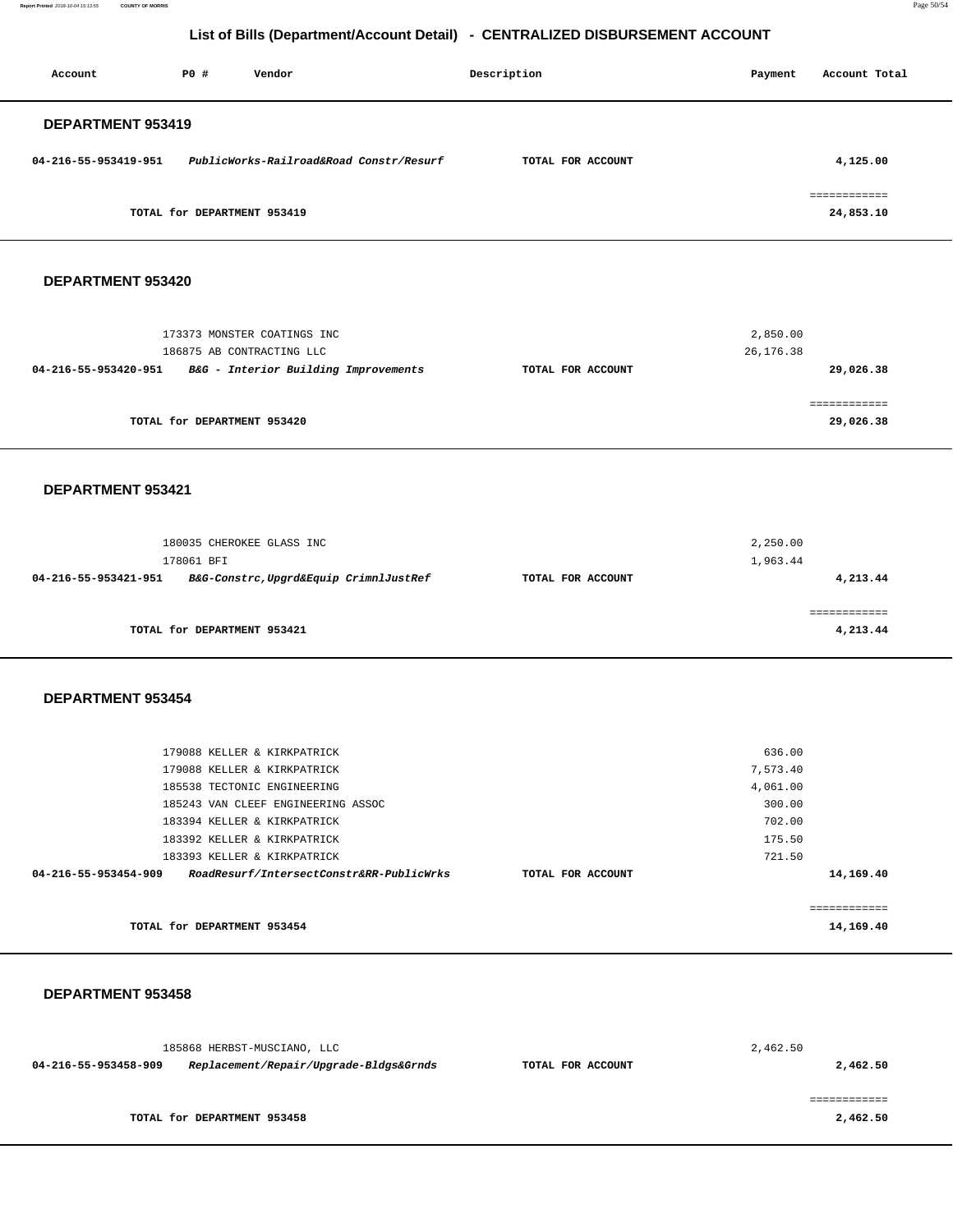**Report Printed** 2018-10-04 15:13:55 **COUNTY OF MORRIS** Page 51/54

# **List of Bills (Department/Account Detail) - CENTRALIZED DISBURSEMENT ACCOUNT**

| Account                                   | P0 #                                                                              | Vendor                                                                                    |                                          | Description       | Payment               | Account Total                        |
|-------------------------------------------|-----------------------------------------------------------------------------------|-------------------------------------------------------------------------------------------|------------------------------------------|-------------------|-----------------------|--------------------------------------|
| DEPARTMENT 953464                         |                                                                                   |                                                                                           |                                          |                   |                       |                                      |
| 04-216-55-953464-909                      | 186019 T & M ASSOCIATES<br>185773 T & M ASSOCIATES<br>TOTAL for DEPARTMENT 953464 |                                                                                           | Interior Bldg Upgrades - Bldgs & Grounds | TOTAL FOR ACCOUNT | 724.65<br>7,675.61    | 8,400.26<br>============<br>8,400.26 |
| DEPARTMENT 953466                         |                                                                                   |                                                                                           |                                          |                   |                       |                                      |
| 04-216-55-953466-940                      |                                                                                   | 186791 PANCIELLO CONSTRUCTION LLC                                                         | ExterBldgUpgrVehcl/EquipRplcmnt-BldGrd   | TOTAL FOR ACCOUNT | 14,400.00             | 14,400.00                            |
|                                           | TOTAL for DEPARTMENT 953466                                                       |                                                                                           |                                          |                   |                       | ============<br>14,400.00            |
| DEPARTMENT 953510                         |                                                                                   |                                                                                           |                                          |                   |                       |                                      |
| 04-216-55-953510-957                      |                                                                                   | 184774 HANOVER POWER SPORTS<br>184774 HANOVER POWER SPORTS                                | 2 AllTerrainVehicles w/Sprayers-Mosquito | TOTAL FOR ACCOUNT | 11,800.00<br>2,100.00 | 13,900.00                            |
|                                           | TOTAL for DEPARTMENT 953510                                                       |                                                                                           |                                          |                   |                       | 13,900.00                            |
| <b>Rd Resurface &amp; Recon Var Roads</b> |                                                                                   |                                                                                           |                                          |                   |                       |                                      |
| 04-216-55-953861-909                      |                                                                                   | 185827 R.S. KNAPP CO. INC.<br>185823 VAN CLEEF ENGINEERING ASSOC<br>Miscellaneous - Other |                                          | TOTAL FOR ACCOUNT | 208.18<br>350.00      | 558.18                               |
|                                           |                                                                                   | TOTAL for Rd Resurface & Recon Var Roads                                                  |                                          |                   |                       | ============<br>558.18               |
| <b>DEPARTMENT 954423</b>                  |                                                                                   |                                                                                           |                                          |                   |                       |                                      |
| 04-216-55-954423-951                      |                                                                                   | 185846 SCATURRO BROS. INC.                                                                | Corrections-Shower/Kitchen Floor Upgrade | TOTAL FOR ACCOUNT | 67,600.00             | 67,600.00                            |
|                                           | TOTAL for DEPARTMENT 954423                                                       |                                                                                           |                                          |                   |                       | 67,600.00                            |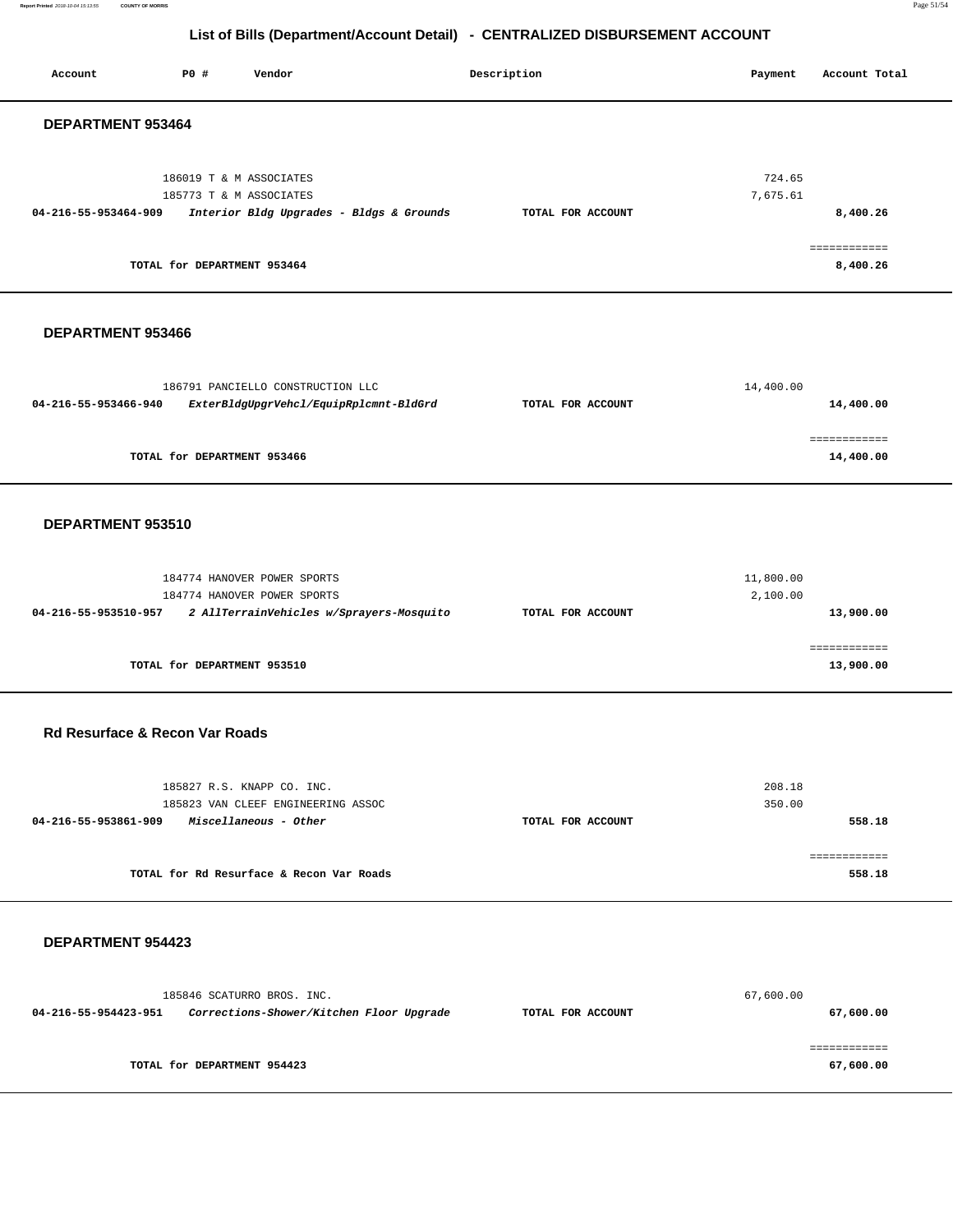**Report Printed** 2018-10-04 15:13:55 **COUNTY OF MORRIS** Page 52/54

# **List of Bills (Department/Account Detail) - CENTRALIZED DISBURSEMENT ACCOUNT**

| Account              | P0 #                        | Vendor                                   | Description       | Payment | Account Total |
|----------------------|-----------------------------|------------------------------------------|-------------------|---------|---------------|
|                      |                             |                                          |                   |         |               |
|                      |                             | 180460 NORTHEAST COMMUNICATIONS, INC.    |                   | 178.00  |               |
|                      |                             | 180460 NORTHEAST COMMUNICATIONS, INC.    |                   | 270.00  |               |
|                      |                             | 180460 NORTHEAST COMMUNICATIONS, INC.    |                   | 810.00  |               |
| 04-216-55-954449-957 |                             | Vehicle Replacement for Sheriff's Office | TOTAL FOR ACCOUNT |         | 1,258.00      |
|                      |                             |                                          |                   |         |               |
|                      | TOTAL for DEPARTMENT 954449 |                                          |                   |         | 1,258.00      |
|                      |                             |                                          |                   |         |               |

#### **DEPARTMENT 962398**

| 179880 MILLENNIUM COMMUNICATIONS                        |                   | 5,075.60 |
|---------------------------------------------------------|-------------------|----------|
| ITD-Computer & Newtork Upgrades<br>04-216-55-962398-955 | TOTAL FOR ACCOUNT | 5,075.60 |
|                                                         |                   |          |
| TOTAL for DEPARTMENT 962398                             |                   | 5,075.60 |
|                                                         |                   |          |

|                      | 179880 MILLENNIUM COMMUNICATIONS        |                   | 32,685.90 |
|----------------------|-----------------------------------------|-------------------|-----------|
| 04-216-55-962432-955 | OIT-Computer & Network Upgrades & Equip | TOTAL FOR ACCOUNT | 32,685.90 |
|                      | TOTAL for DEPARTMENT 962432             |                   | 32,685.90 |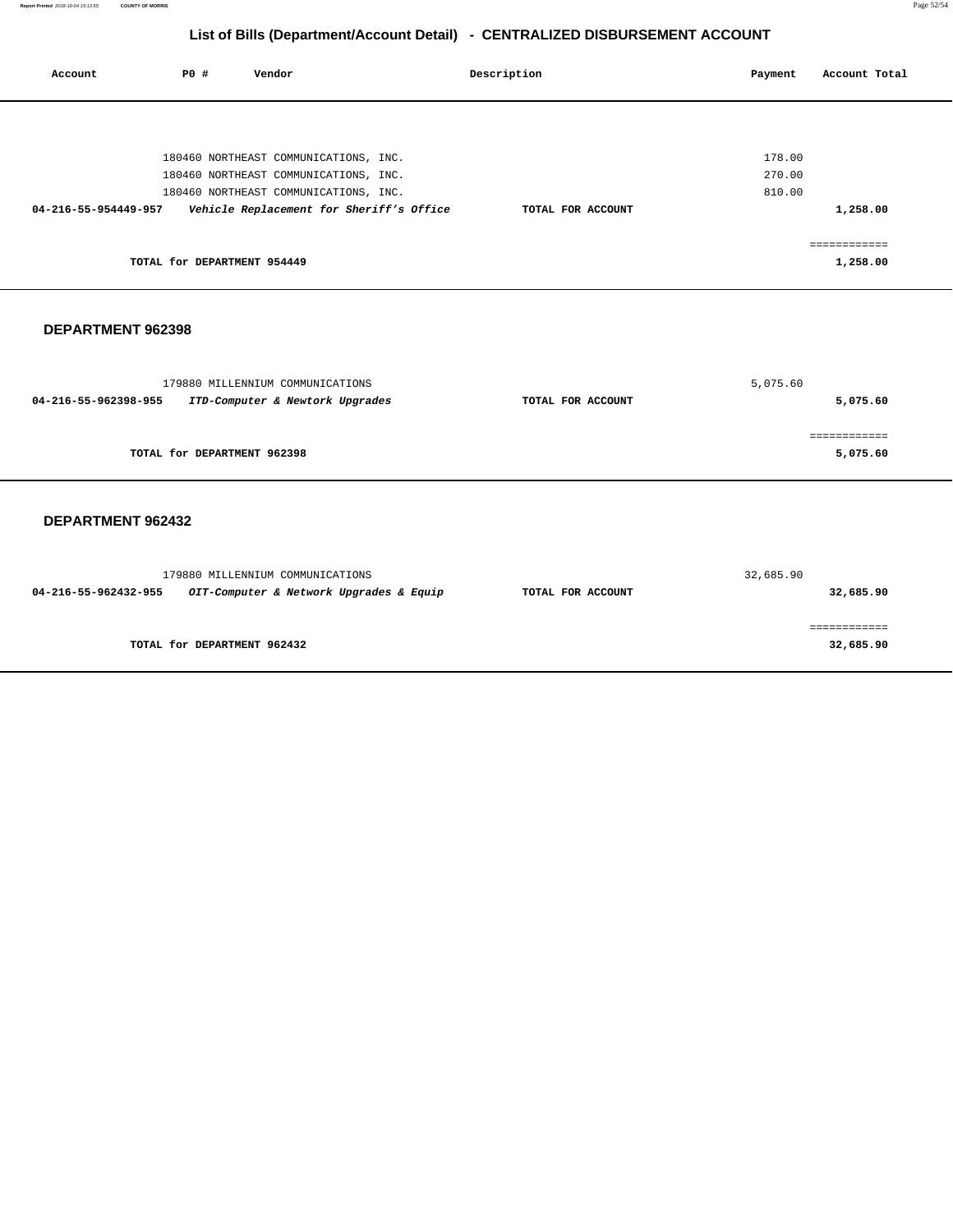**Report Printed** 2018-10-04 15:13:55 **COUNTY OF MORRIS** Page 53/54

# **List of Bills (Department/Account Detail) - CENTRALIZED DISBURSEMENT ACCOUNT**

| Account                       | P0 #                         | Vendor                                                     | Description            | Payment             | Account Total |
|-------------------------------|------------------------------|------------------------------------------------------------|------------------------|---------------------|---------------|
| <b>Weights &amp; Measures</b> |                              |                                                            | <b>Dedicated Trust</b> |                     |               |
|                               |                              | 183330 ALL COUNTY RENTAL CENTER<br>187063 COUNTY OF MORRIS |                        | 327.06<br>68,722.84 |               |
| 13-290-56-575801-888          |                              | Weights & Measures                                         | TOTAL FOR ACCOUNT      |                     | 69,049.90     |
|                               | TOTAL for Weights & Measures |                                                            |                        |                     | 69,049.90     |

#### **Tax Board**

| 20.00<br>14.88<br>14.88<br>20.00<br>20.00<br>3,033.75 |
|-------------------------------------------------------|
|                                                       |
|                                                       |
|                                                       |
|                                                       |
|                                                       |
|                                                       |
| 20.00                                                 |
| 130.90                                                |
| 20.00                                                 |
| 15.74                                                 |
| 29.59                                                 |
| 20.00                                                 |
| 114.10                                                |
| 20.00                                                 |
| 2,449.76                                              |
| 123.90                                                |
|                                                       |

#### **DEPARTMENT 578201**

| 185718 ADAPCO, INC.<br>185717 CLARKE MOSOUITO CONTROL                        |                   | 2,442.00<br>7,762.70  |
|------------------------------------------------------------------------------|-------------------|-----------------------|
| 185717 CLARKE MOSOUITO CONTROL<br>13-290-56-578201-888<br>Snow Removal Trust | TOTAL FOR ACCOUNT | 4,640.00<br>14,844.70 |
| TOTAL for DEPARTMENT 578201                                                  |                   | 14,844.70             |

# **County Clerk \$1.00 Fund**

|                      | 165147 COUNTY BUSINESS SYSTEMS INC |                   | 24,057.00 |
|----------------------|------------------------------------|-------------------|-----------|
| 13-290-56-578401-888 | County Clerk \$1.00 Fund           | TOTAL FOR ACCOUNT | 24,057.00 |
|                      |                                    |                   |           |
|                      |                                    |                   |           |
|                      | TOTAL for County Clerk \$1.00 Fund |                   | 24,057.00 |